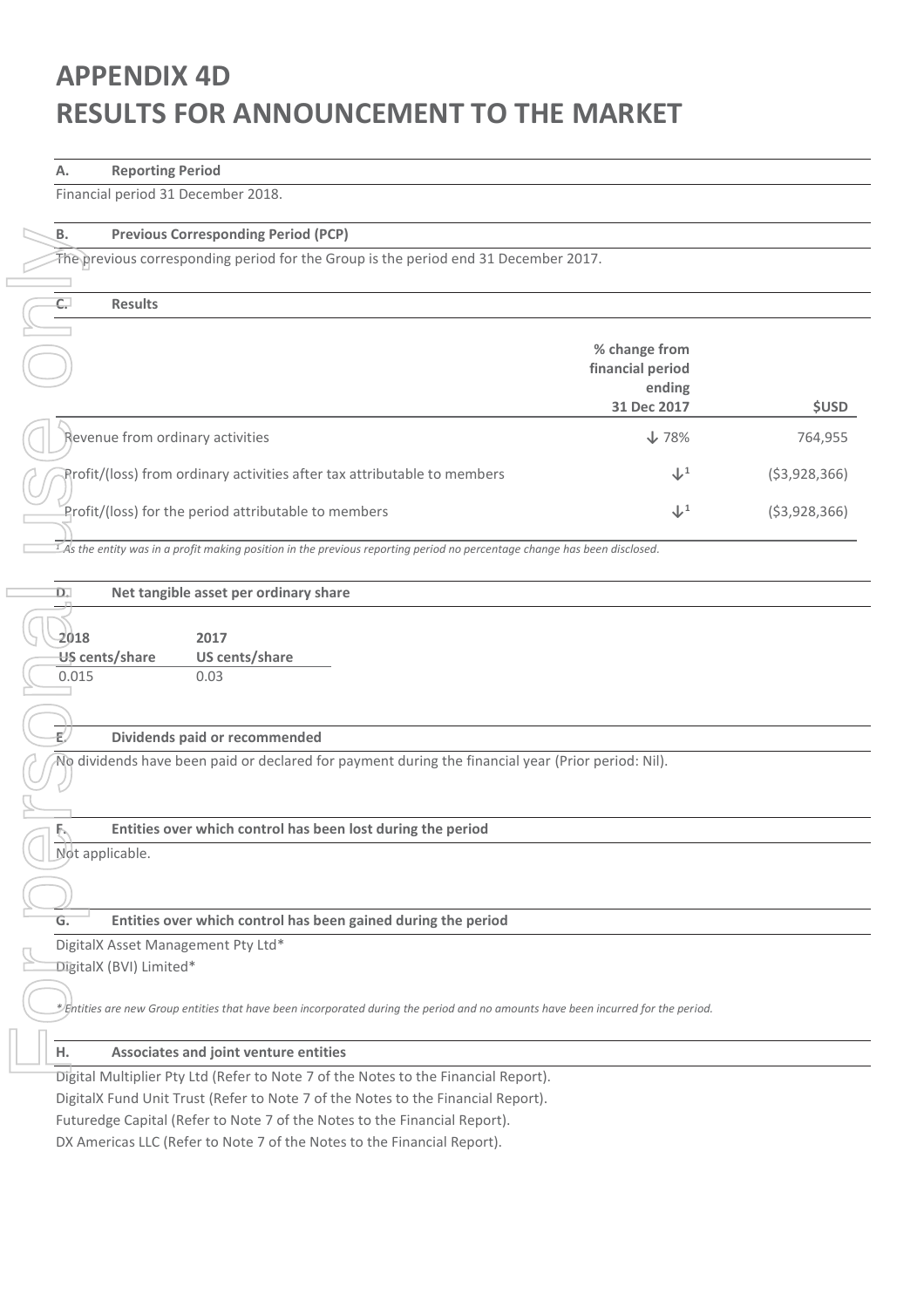# **DIGITALX LTD**

# **INTERIM FINANCIAL REPORT FOR THE PERIOD ENDED 31 DECEMBER 2018**<br> **FOR THE PERIOD ENDED 31 DECEMBER 2018**<br> **FOR THE PERIOD ENDED 31 DECEMBER 2018**

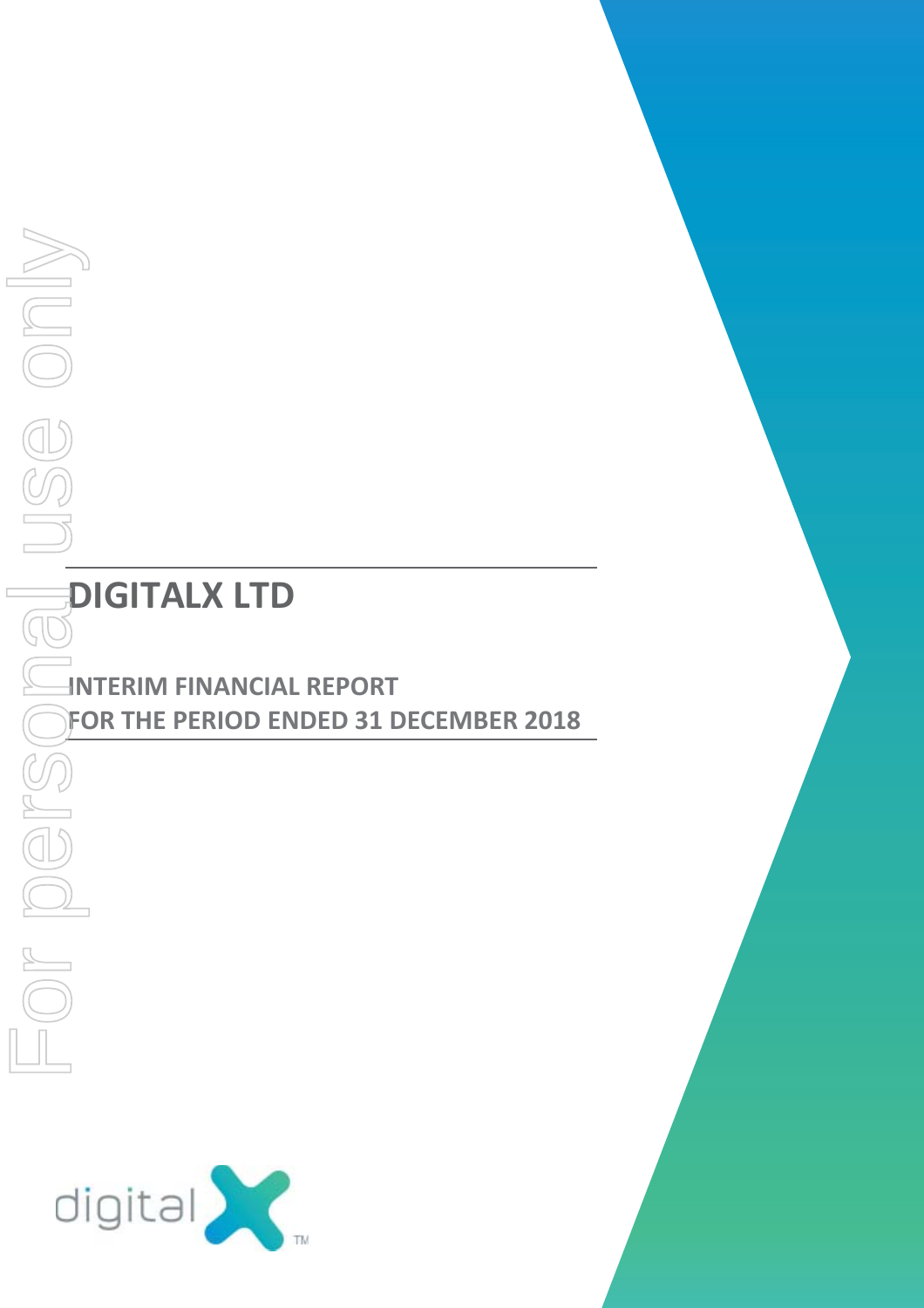| <b>CONTENTS</b>                                                       |             |
|-----------------------------------------------------------------------|-------------|
| <b>DIRECTORS REPORT</b>                                               | 4           |
| AUDITORS' INDEPENDENCE DECLARATION                                    | $\,8\,$     |
| <b>AUDITOR'S REPORT</b>                                               | $\mathsf g$ |
| DIRECTORS' DECLARATION                                                | 11          |
| CONSOLIDATED STATEMENT OF PROFIT OR LOSS & OTHER COMPREHENSIVE INCOME | 12          |
| CONSOLIDATED STATEMENT OF FINANCIAL POSITION                          | 14          |
| CONSOLIDATED STATEMENT OF CASHFLOWS                                   | 15          |
| CONSOLIDATED STATEMENT OF CHANGES IN EQUITY                           | 16          |
| NOTES TO THE FINANCIAL STATEMENTS                                     | 18          |
| <b>CORPORATE DIRECTORY</b>                                            | 34          |
|                                                                       |             |
|                                                                       |             |
|                                                                       |             |
| $\sim$                                                                |             |
|                                                                       |             |



**CONTENTS**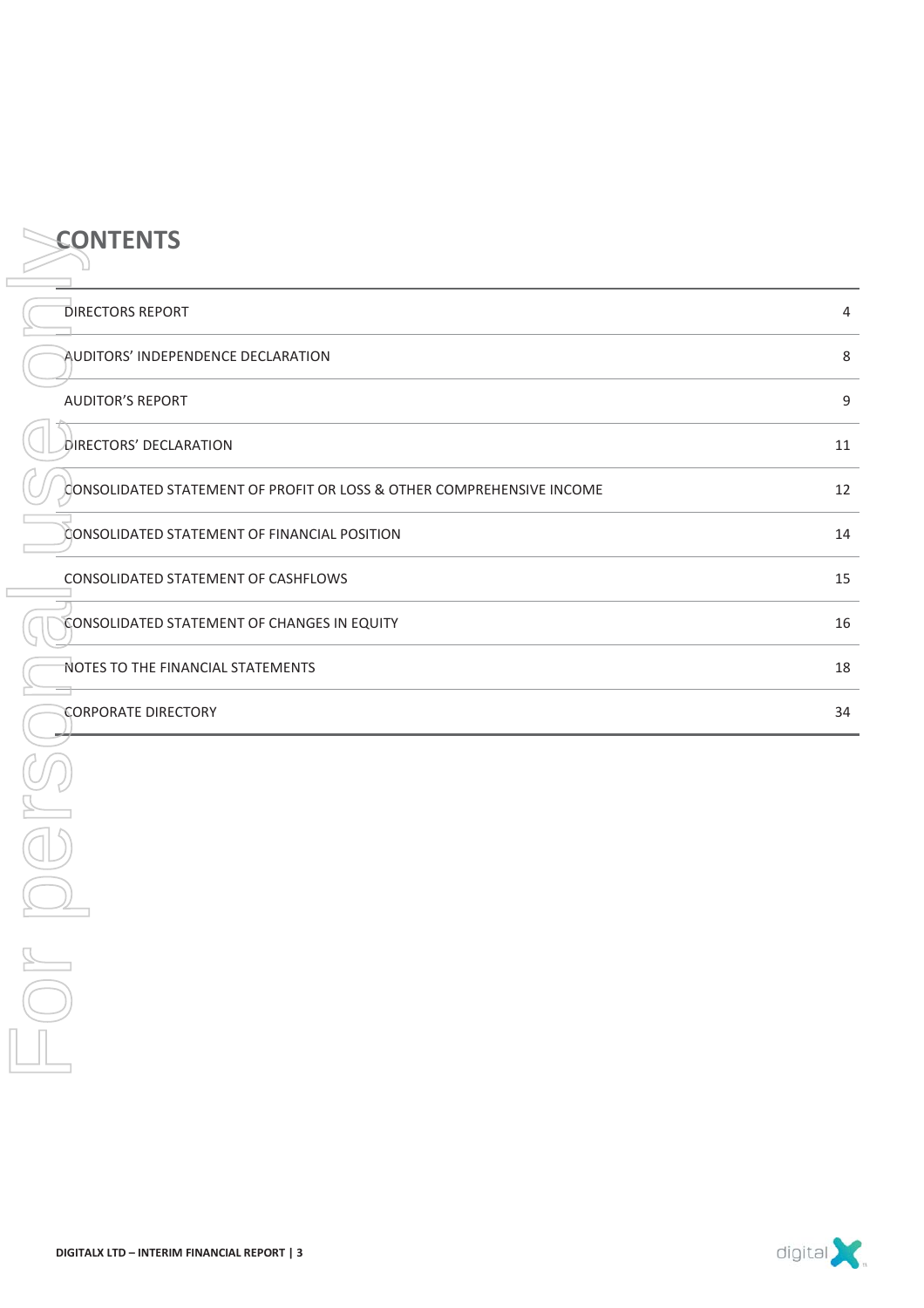Information contained within this report and the financial report is presented in United States dollars (\$USD).

### **Directors & Company Secretary**

The names of directors & secretary of the Company during or since the end of the half year are:

- Mr Peter Rubinstein, Non-Executive Chair
- Mr Leigh Travers, Managing Director and Chief Executive Officer
- Mr Samuel Lee, Non-Executive Director
- Mr Toby Hicks, Non-Executive Director (Resigned 7 September 2018)
- Ms Shannon Coates, Company Secretary

### **Financial Review**

The consolidated loss attributable to members of the Group after providing for income tax amounted to \$USD 3,928,366 (2017: profit of \$USD 8,031,669) and net assets of \$7,706,593 (30 June 2018: net assets of \$10,818,873). This is primarily attributable to lower revenues from token advisory which is consistent with the overall market trend for crypto assets.

### **Operating Review**

During the period the Group continued to develop and deliver on its strategy of focussing on advisory related services to the blockchain market. The principal activities of the Group consisted of:

- Token Advisory;
- Blockchain consulting;
- Funds under management; and
- Media.

Refer to section below for further details.

### **Commentary**

DigitalX closed out the calendar year 2018 by maintaining its position as the leading publicly listed blockchain corporate advisory firm for both technical and financial solutions. The Company is continuing its strategy and execution through its four business lines; token advisory services, blockchain consulting, asset management and media and education.

### *Token Advisory*

While ICO funding slowed considerably during the second half of calendar year 2018, reflecting the short-term sentiment within the cryptoasset market, DigitalX has been working diligently on shaping its offerings towards the evolving Security Token Offering (STO) market. We are delighted to see the market maturing with high profile STO exchanges such as Open Finance and tZero now coming online to provide secondary trading of STOs over 2019 calendar year. Director<br>
The name of the Fight Same<br>
Mr Toby Ms Shar<br>
Mr Toby Ms Shar<br>
Mr Toby Ms Shar<br>
Financia<br>
The conly Share<br>
Personal Personal Person<br>
Digital X<br>
The conme<br>
Digital X<br>
The cryp<br>
Comme Digital X<br>
The cryp<br>
Comme Digi

DigitalX continued to provide ICO advisory services during the period to a number of clients that were mandated prior to the second half of 2018. While the ICO funding method was appropriate for many companies to fund exciting technologies, in some circumstances other funding methods can better align interests of funders and issuers. DigitalX is in discussions with some ICOs (including DigitalX clients) to in some circumstances convert tokens to equity, including STOs, to better align incentives of all parties.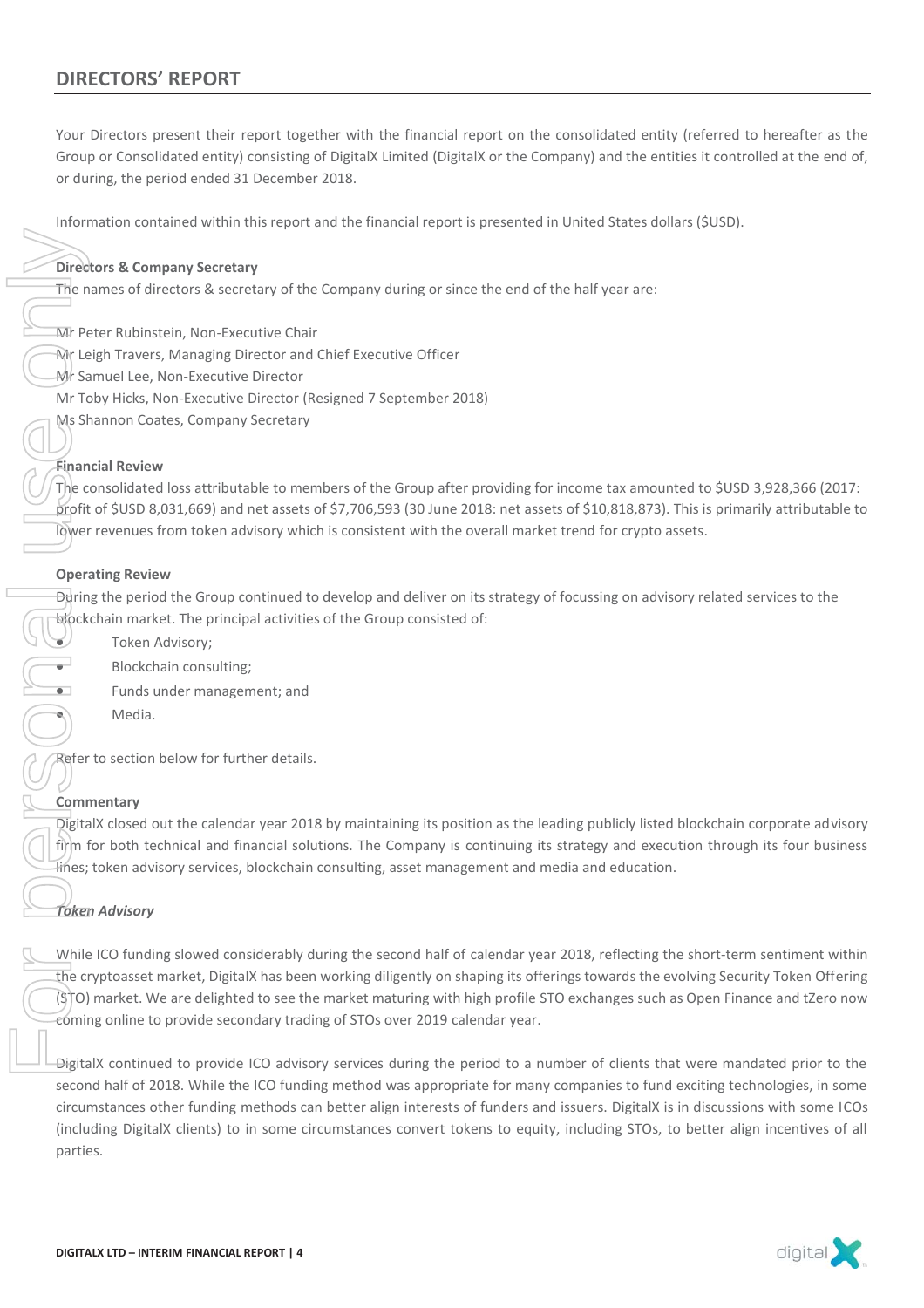### **Table 1. ICO funding per month in 2018 (US\$)**









On 22 November 2018 DigitalX announced it had launched an incorporated joint venture "DXAmericas" with US-based investment bank and broker-dealer Americas Executions (AmerX) to service the STO marketplace. The joint venture continues to review a number of international and local potential advisory and media clients for STOs and is building the pipeline of leads interested in advisory services required to successfully execute a STO.

### **Blockchain Consulting**

DigitalX has received a number of enquiries and delivered several proposals for blockchain consulting services during the quarter. The consulting business provided smart contracting services for a token backed by gold bullion and blockchain certified with Bullion Assets Management (BAM) based in Singapore. BAM's owners include Australia's leading gold bullion merchants. This projects marks DigitalX's first involvement in a stablecoin, described by Forbes as "the true essence of what an optimal

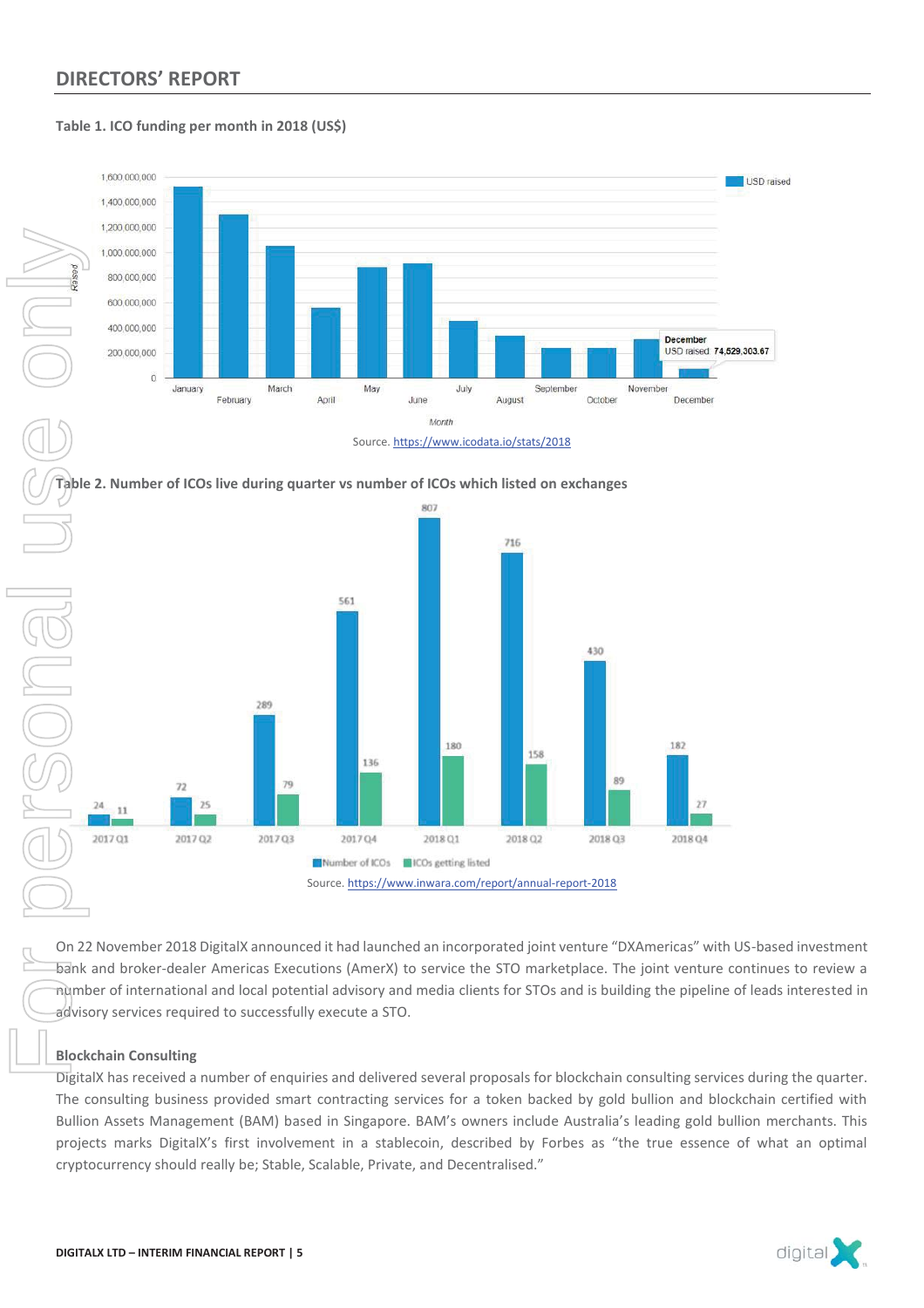### **DigitalX Asset Management**

DigitalX operates an unlisted fund in Australia that provides institutional and high net worth investors exposure to the top cryptoassets. This index related fund was established in April 2018 and has funding levels which are at the seed stage; pleasingly, the fund has outperformed the top 10 crypto index since inception. The Asset management division is preparing marketing materials in anticipation of a more positive market for fund raising for this particular fund during 2019.

The Company has established a world class asset management team and has delivered considerable research into the strategy to broaden the technology investment offering. In response to this research as well as from investor meetings, DigitalX has ramped up efforts internationally and established a presence in Malta and Panama during the first half of the year. In addition, DigitalX has worked closely with potential partners in the USA and is focused on executing partnership agreements and securing assets to manage during 2019. The Company has estably with the Company of the technology up efforts international chase worked closely with manage during 2019.<br> **Media and Education** "Coincast Media and its contrinue to provide inv<br>
Coincast Media fina

### **Media and Education "Coincast Media"**

Coincast Media and its suite of media assets including Coincast TV, Coincast News and the Coin.org education tutorial platform, continue to provide investor relations, public relations and marketing services to global blockchain businesses.

Coincast Media finalized the first 12-week series of weekly blockchain TV show Coincast TV in November, delivering to a core marketplace aged 18-34 with an average salary around \$85,000. Coincast Media is currently in negotiations with a new major broadcaster for the launch of the second season of Coincast TV in early 2019. The market will be notified once an agreement has been finalised. Coincast Media expects to ramp up client activity as the STO marketplace expands during 2019.

Coincast Season 1 has also started being broadcast on DIVAN.TV, which was founded by serial entrepreneur and venture capitalist Andrey Koludyuk. DIVAN.TV is an international TV streaming service which is available in more than 200 countries around the world.

### **Blockchain Centre Perth Opening**

DigitalX was pleased to host the official launch of the Blockchain Centre Perth during Q4 2018 calendar year. The event was well attended by members of the blockchain technology community, including guest presentations from Power Ledger Chair Jemma Green, Bitfury and Hut8 director Bill Tai as well as DigitalX directors Sam Lee and CEO Leigh Travers. The Blockchain Centre has been established to provide a place for startups and corporates in the fintech and blockchain industry to connect and collaborate and has continued to attract new tenants to the space with the aim of it becoming a profitable in the future.

### **Blockchain-based Software Products**

### *ICO Platform – Futuredge Capital*

The progress of the FutureICO platform has been slower than anticipated due to a rebrand of Futuredge Capital and difficulties in obtaining banking services for the platform. DigitalX still expects to launch this financial year, subject to clearing all regulatory and compliance hurdles and securing banking services.

### **Dividends**

No dividends have been paid or declared up to the date of this report. The Directors have not recommended the payment of a dividend in the current financial year.

Any future determination as to the payment of dividends by the Company (and the potential creation of a dividend policy for that purpose) will be at the discretion of the Directors and will depend on the availability of distributable earnings and operating results, as well as the financial condition of the Company, future capital requirements, general business as well as other factors considered relevant by the Directors. No assurance in relation to the payment of dividends or franking credits attaching to dividends can be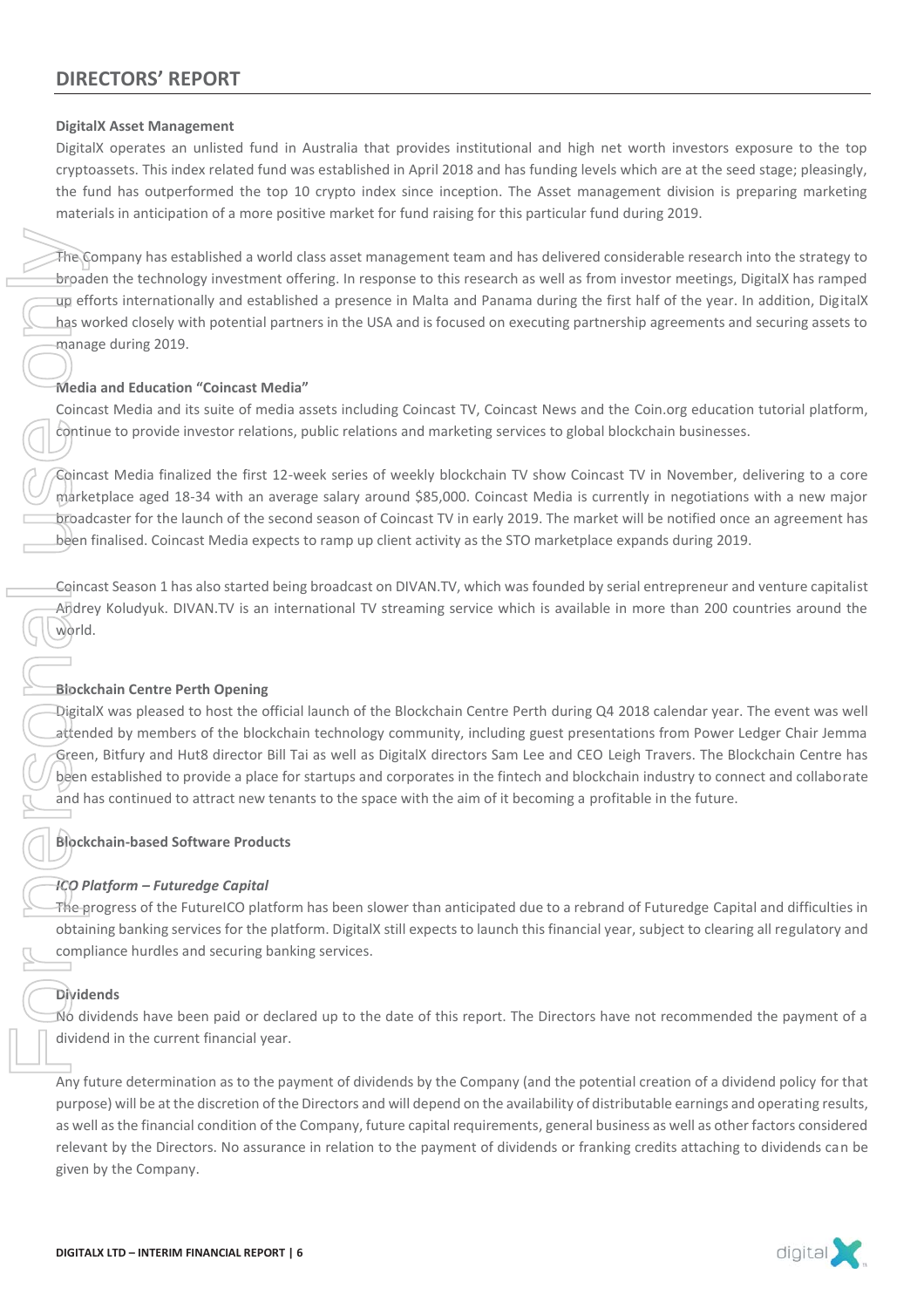### **Future Developments**

The Company remains at the forefront of research and activity in the blockchain and cryptoasset market as it builds its global brand within this emerging sector. The establishment of the Perth Blockhchain Centre is testament to the commitment towards the technology and the growth of the industry over the long term. As the STO market matures over 2019, DigitalX is positioned well to provide services and remains leveraged to an uptick in activity in any activity in cryptoassets.

### **Subsequent events**

No other matter or circumstance has arisen since 31 December 2018 that has significantly affected the Group's operations, results or state of affairs, or may do so in future years other than those set out in note 17.

### **Auditor's Independence Declaration**

 $\hat{A}$ copy of the auditor's independence declaration as required under section 307C of the Corporations Act 2001 is set out on page 8.

The Directors' Report is signed in accordance with a resolution of the directors made pursuant to s. 306(3) of the Corporations Act 2001.

On behalf of the directors.

**Leigh Travers**  Managing Director and Chief Executive Officer

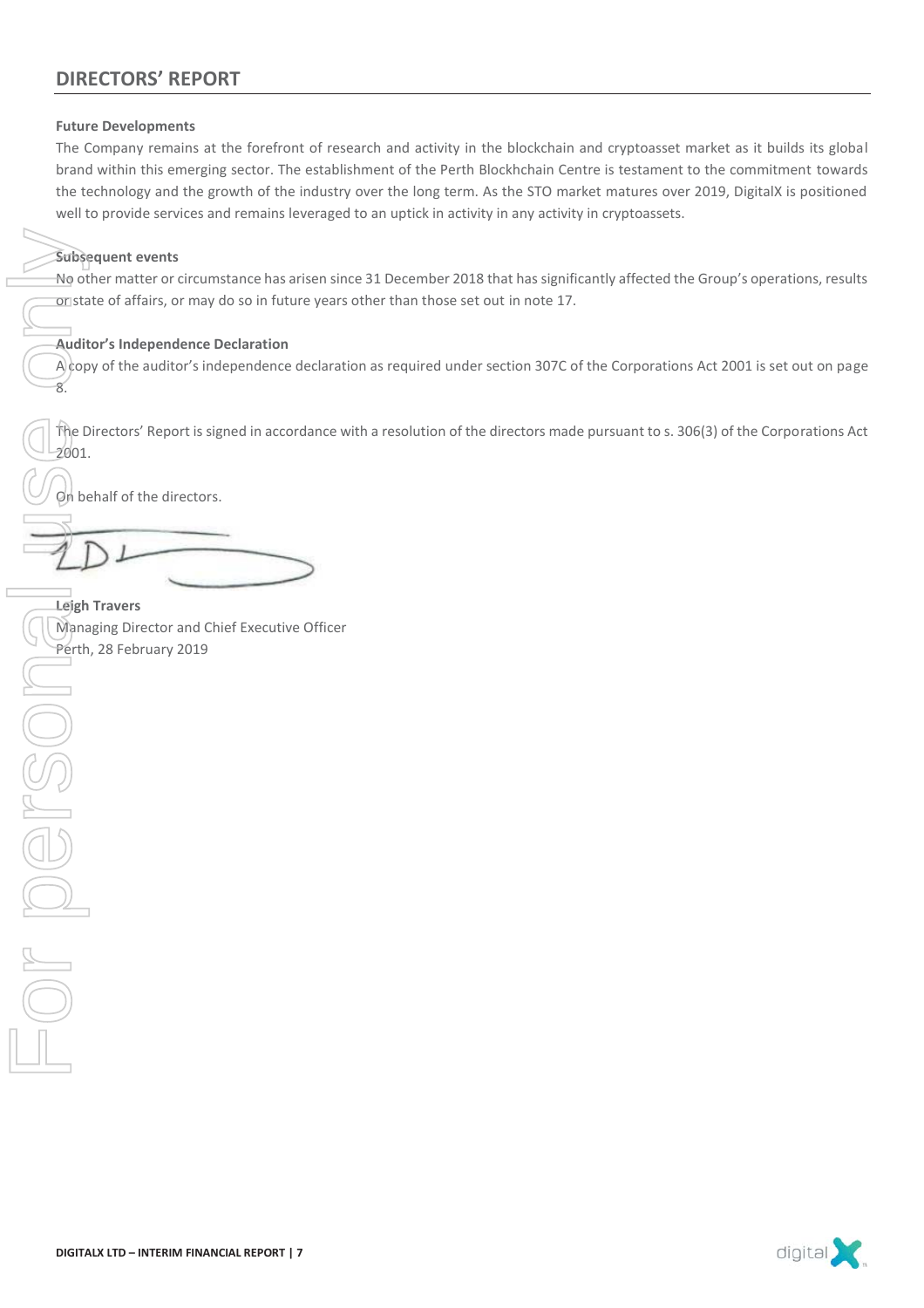

Level 43, Central Park 152-158 St Georges Terrace Perth WA 6000

Correspondence to: PO Box 7757 Cloisters Square Perth WA 6850

T +61 8 9480 2000 F +61 8 9322 7787 E info.wa@au.gt.com W www.grantthornton.com.au

## **Auditor's Independence Declaration**

To the Directors of DigitalX Limited

In accordance with the requirements of section 307C of the *Corporations Act 2001*, as lead auditor for the review of DigitalX Limited for the year ended 31 December 2018, I declare that, to the best of my knowledge and belief, there have been:

a no contraventions of the auditor independence requirements of the *Corporations Act 2001* in relation to the review; and

 $b<sub>1</sub>$  no contraventions of any applicable code of professional conduct in relation to the review.

GRANT THORNTON AUDIT PTY LTD Chartered Accountants **Public The Directors only in accordance with the refer the year ended 31 De**<br> **Public The year ended 31 De**<br> **Public The year ended 31 De**<br> **Public The Value of The Value Only on Contravention**<br> **Perth, 28 February 2019**<br>

C A Becker Partner – Audit & Assurance

Grant Thornton Audit Pty Ltd ACN 130 913 594 a subsidiary or related entity of Grant Thornton Australia Ltd ABN 41 127 556 389

'Grant Thornton' refers to the brand under which the Grant Thornton member firms provide assurance, tax and advisory services to their clients and/or refers to one or more member firms, as the context requires. Grant Thomton Australia Ltd is a member firm of Grant Thomton International<br>Ltd (GTIL). GTIL and the member firms are not a worldwide partnership. GTIL an delivered by the member firms. GTIL does not provide services to clients. GTIL and its member firms are not agents of, and do not obligate one<br>another and are not liable for one another's acts or omissions. In the Australi Grant Thornton Australia Limited ABN 41 127 556 389 and its Australian subsidiaries and related entities. GTIL is not an Australian related entity to Grant Thornton Australia Limited.

Liability limited by a scheme approved under Professional Standards Legislation.

**www.grantthornton.com.au**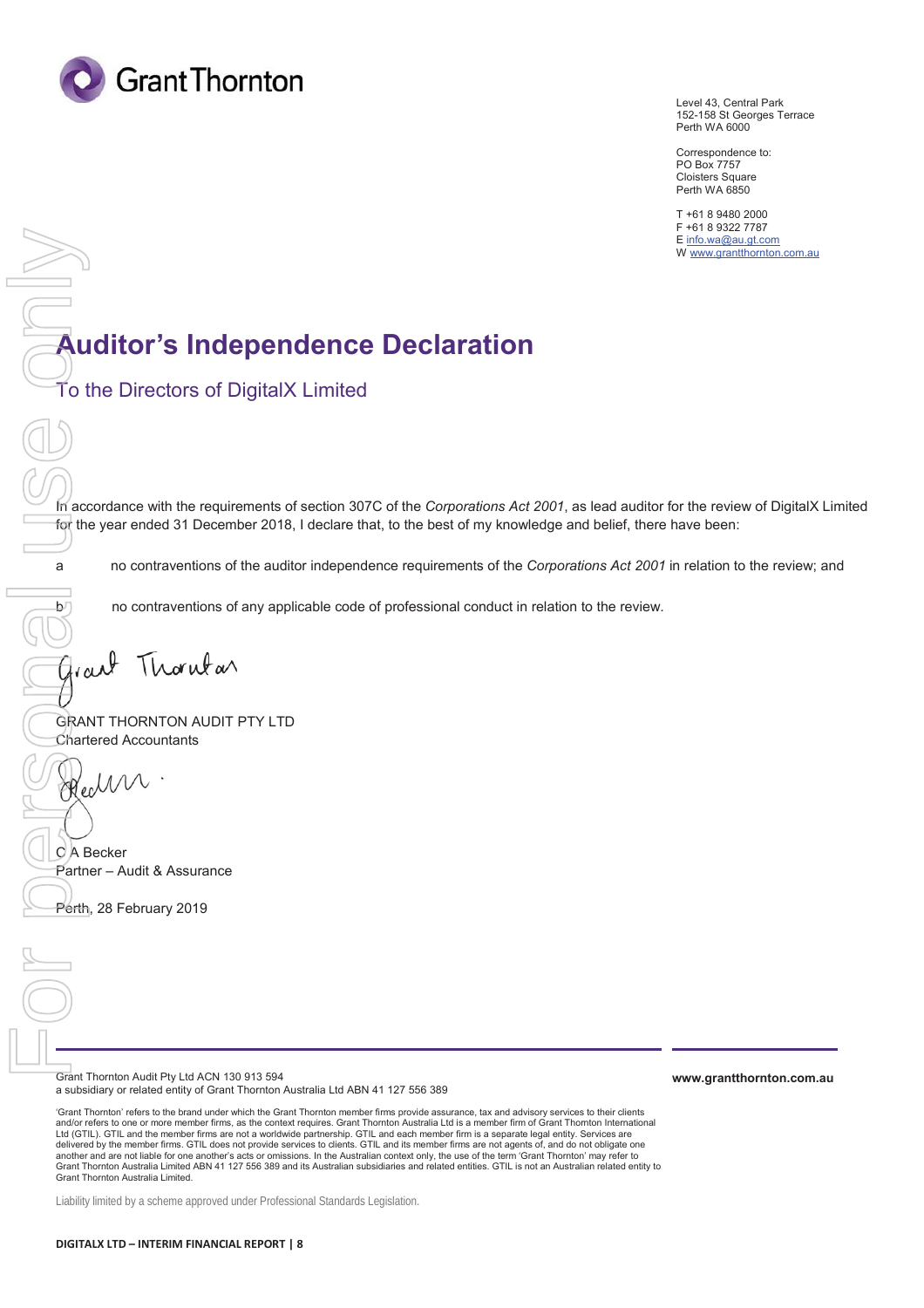

Level 43, Central Park 152-158 St Georges Terrace Perth WA 6000

Correspondence to: PO Box 7757 Cloisters Square Perth WA 6850

T +61 8 9480 2000 F +61 8 9322 7787 E info.wa@au.gt.com W www.grantthornton.com.au

# **Independent Auditor's Review Report**

To the Members of DigitalX Limited

**Report on the review of the half year financial report** 

### **Conclusion**

We have reviewed the accompanying half year financial report of DigitalX Limited (the Company) and its subsidiaries (the Group), which comprises the consolidated condensed statement of financial position as at 31 December 2018, and the consolidated condensed statement of profit or loss and other comprehensive income, consolidated condensed statement of changes in equity and consolidated condensed statement of cash flows for the half year ended on that date, a description of accounting policies, other selected explanatory notes, and the directors' declaration.

Based on our review, which is not an audit, nothing has come to our attention that causes us to believe that the half year financial report of DigitalX Limited does not give a true and fair view of the financial position of the Group as at 31 December 2018, and of its financial performance and its cash flows for the half year ended on that date, in accordance with the *Corporations Act 2001*, including complying with Accounting Standard AASB 134 *Interim Financial Reporting*.

### **Directors' responsibility for the half year financial report**

The Directors of the Company are responsible for the preparation of the half year financial report that gives a true and fair view in accordance with Australian Accounting Standards and the *Corporations Act 2001* and for such internal control as the Directors determine is necessary to enable the preparation of the half year financial report that gives a true and fair view and is free from material misstatement, whether due to fraud or error.

### **Auditor's responsibility**

Our responsibility is to express a conclusion on the half year financial report based on our review. We conducted our review in accordance with Auditing Standard on Review Engagements ASRE 2410 *Review of a Financial Report Performed by the Independent Auditor of the Entity*, in order to state whether, on the basis of the procedures described, we have become aware of any matter that makes us believe that the half year financial report is not in accordance with the *Corporations Act 2001* including giving a true and fair view of the Group's financial position as at 31 December 2018 and its performance for the half year ended on that date, and complying with Accounting Standard AASB 134 *Interim Financial Reporting* and the *Corporations Regulations 2001*. As the auditor of DigitalX Limited, ASRE 2410 requires that we comply with the ethical requirements relevant to the audit of the

Grant Thornton Audit Pty Ltd ACN 130 913 594 a subsidiary or related entity of Grant Thornton Australia Ltd ABN 41 127 556 389

'Grant Thornton' refers to the brand under which the Grant Thornton member firms provide assurance, tax and advisory services to their clients and/or refers to one or more member firms, as the context requires. Grant Thornton Australia Ltd is a member firm of Grant Thornton International Ltd (GTIL). GTIL and the member firms are not a worldwide partnership. GTIL and each member firm is a separate legal entity. Services are<br>delivered by the member firms. GTIL does not provide services to clients. GTIL and i another and are not liable for one another's acts or omissions. In the Australian context only, the use of the term 'Grant Thornton' may refer to Grant Thornton Australia Limited ABN 41 127 556 389 and its Australian subsidiaries and related entities. GTIL is not an Australian related entity to Grant Thornton Australia Limited.

Liability limited by a scheme approved under Professional Standards Legislation.

**www.grantthornton.com.au**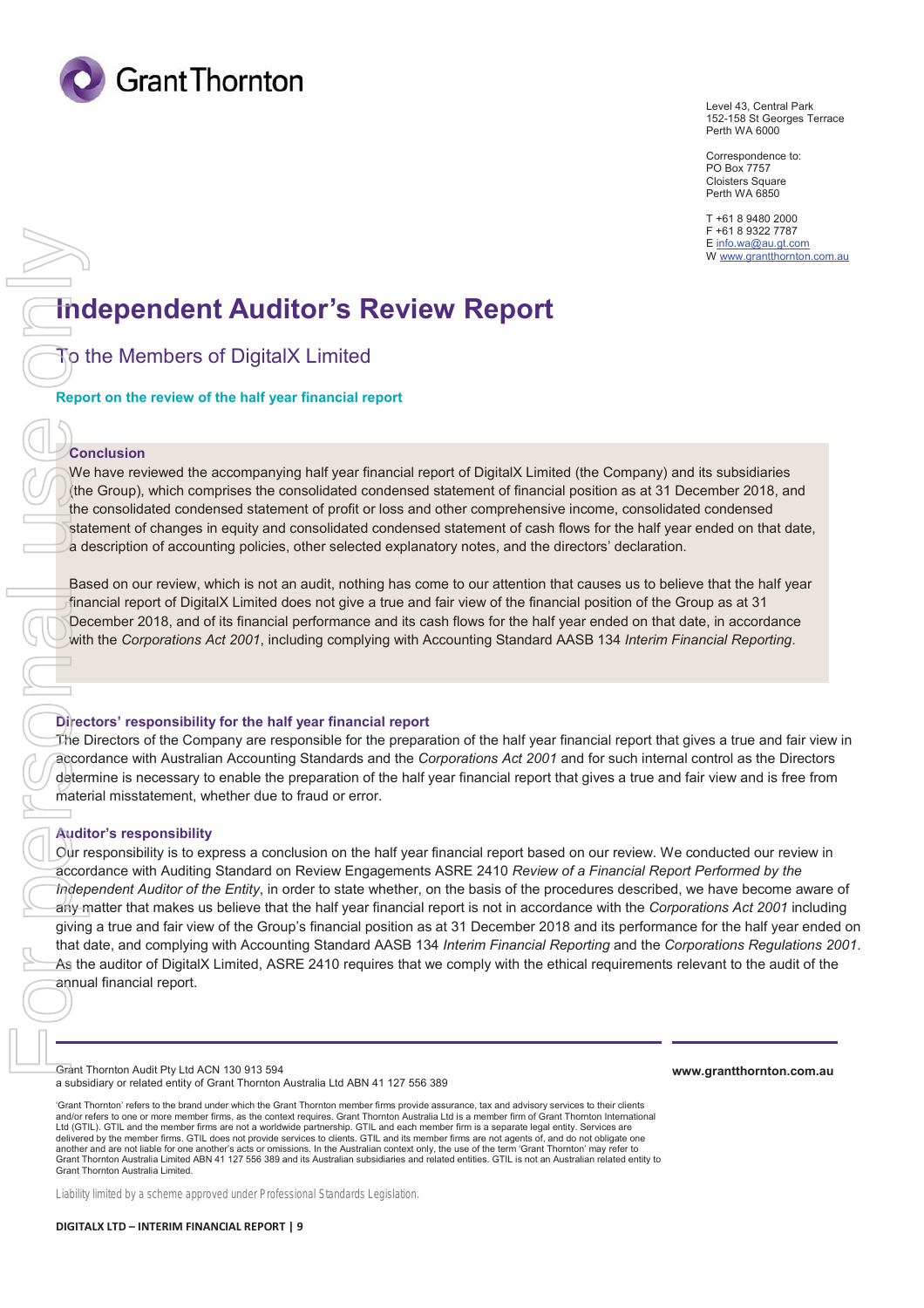

A review of a half year financial report consists of making enquiries, primarily of persons responsible for financial and accounting matters, and applying analytical and other review procedures. A review is substantially less in scope than an audit conducted in accordance with Australian Auditing Standards and consequently does not enable us to obtain assurance that we would become aware of all significant matters that might be identified in an audit. Accordingly, we do not express an audit opinion.

### **Independence**

In conducting our review, we have complied with the independence requirements of the *Corporations Act 2001.* 

GRANT THORNTON AUDIT PTY LTD Chartered Accountants

C A Becker Partner – Audit & Assurance

Perth, 28 February 2019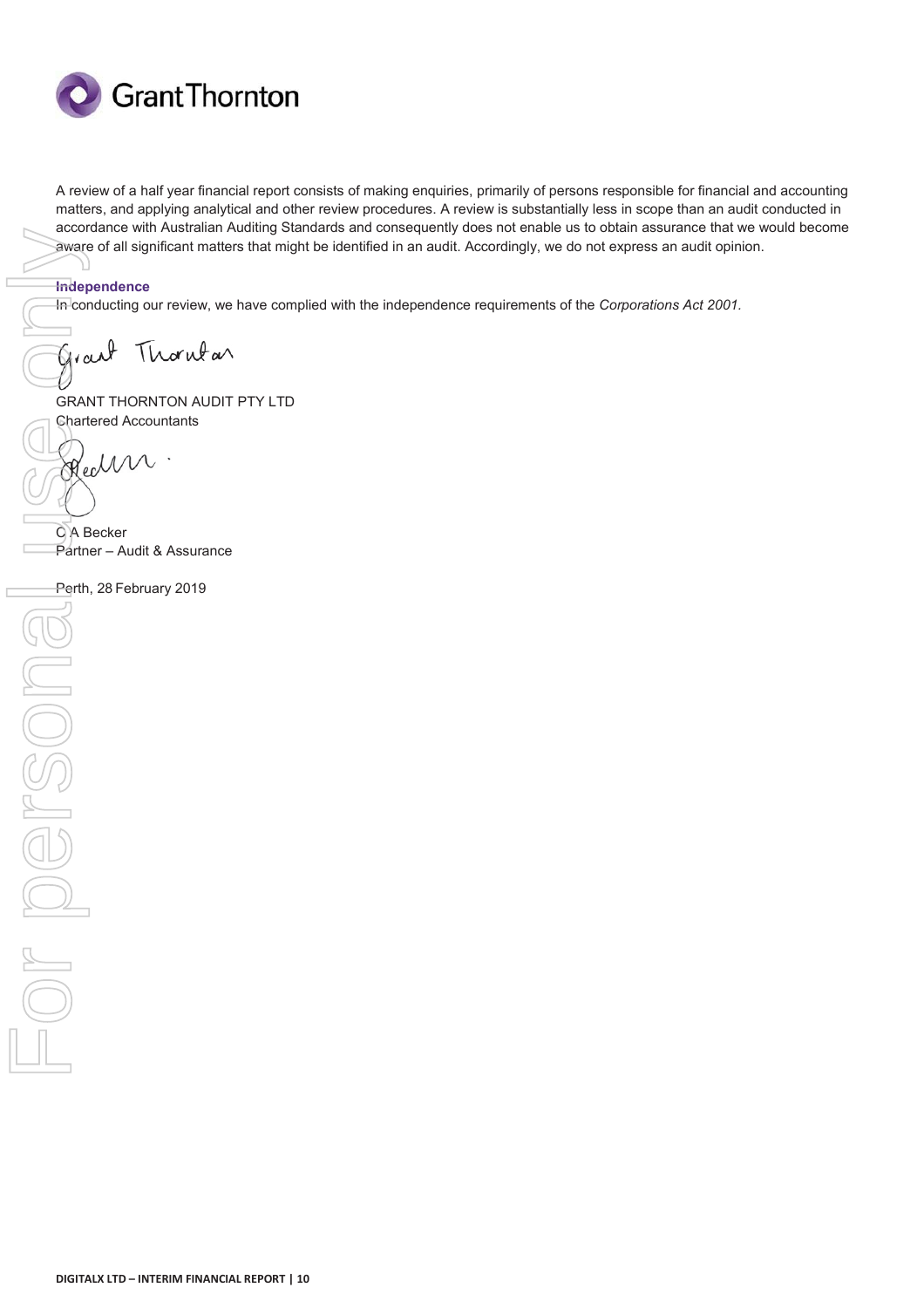### **DIRECTOR'S DECLARATION**

In the opinion of the Directors of DigitalX Limited (the 'Company'):

- (a) the financial statements, notes and the additional disclosures of the consolidated entity set out on pages 12 to 34 are in accordance with the Corporations Act 2001 including:
	- (i) giving a true and fair view of the consolidated entity's financial position as at 31 December 2018 and of its performance for the half year then ended on that date; and
	- (ii) complying with Australian Accounting Standard AASB 134: Interim Financial Reporting; and

 $(b)$  there are reasonable grounds to believe that the Company will be able to pay its debts as and when they become due and payable.

This declaration has been made after receiving the declarations required to be made to the Directors in accordance with Section 295A of the Corporations Act 2001 for the half year ended 31 December 2018.

Signed in accordance with a resolution of the Directors made pursuant to Section 303(5) of the Corporations Act 2001.

On behalf of the directors

**Leigh Travers Managing Director and CEO** 

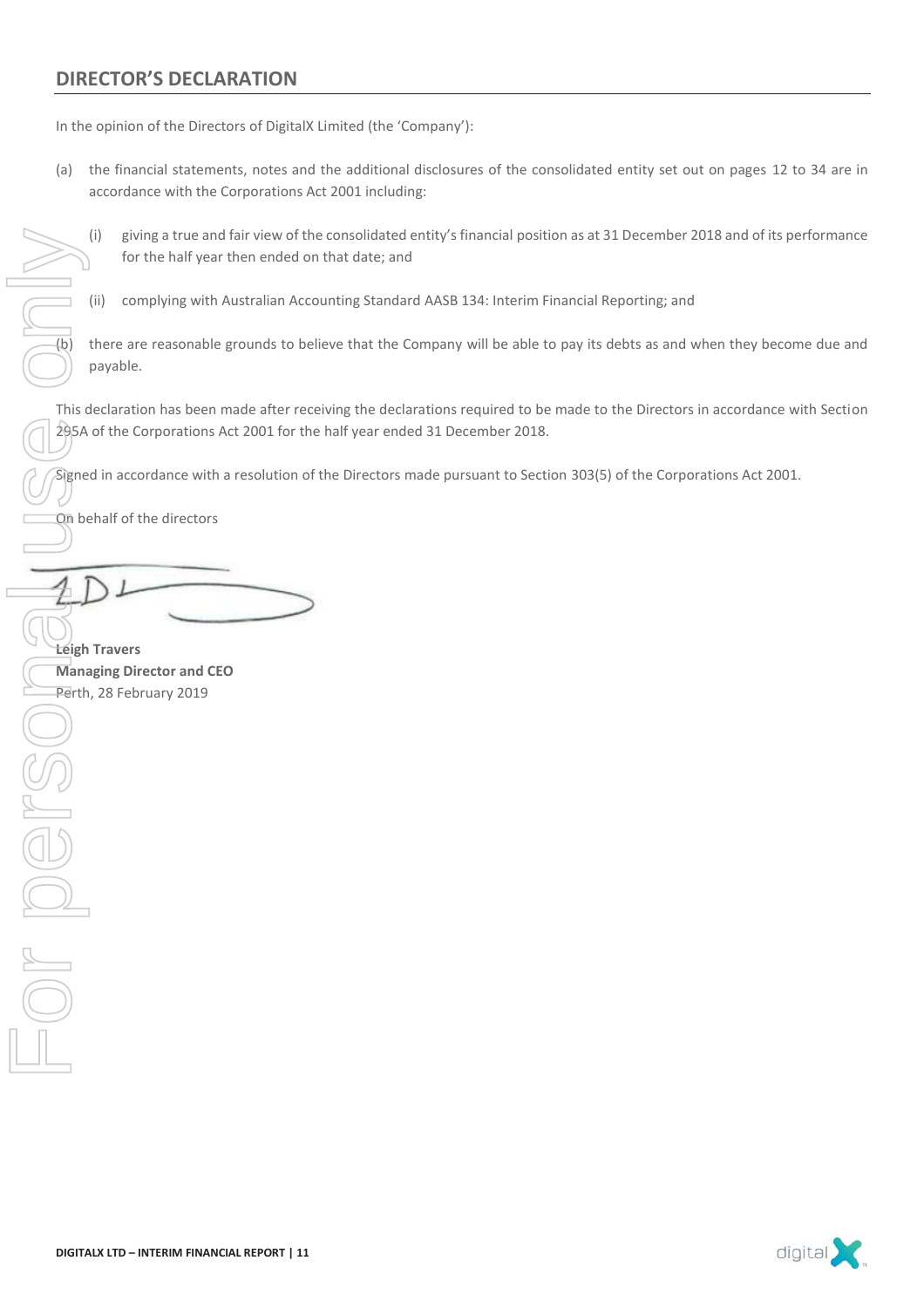### **CONSOLIDATED STATEMENT OF PROFIT OR LOSS & OTHER COMPREHENSIVE INCOME**

|                                                            | <b>Note</b> | <b>Period ended</b><br><b>31 December 2018</b><br><b>\$USD</b> | <b>Period ended</b><br><b>31 December 2017</b><br><b>\$USD</b> |
|------------------------------------------------------------|-------------|----------------------------------------------------------------|----------------------------------------------------------------|
| Revenue from operations                                    |             | 764,955                                                        | 3,531,602                                                      |
| Net gain/(loss) on digital assets                          |             | (2, 180, 470)                                                  | 8,077,757                                                      |
| Other Income                                               |             | 7,981                                                          | 9,399                                                          |
|                                                            |             |                                                                |                                                                |
| Professional and consultancy fees                          |             | (240, 631)                                                     | (1,031,687)                                                    |
| Corporate expenses                                         |             | (157, 332)                                                     | (172, 259)                                                     |
| Advertising, media and investor relations                  |             | (157, 898)                                                     | (219, 670)                                                     |
| Employee benefit expenses                                  |             | (737, 695)                                                     | (685, 328)                                                     |
| Share based payments - employee benefits                   |             | (661,895)                                                      | (1,019,225)                                                    |
| Depreciation                                               |             | (18, 662)                                                      | (3,082)                                                        |
| Intangible asset impairment                                |             | (50,000)                                                       |                                                                |
| Bealised and unrealised foreign exchange losses            |             | (218,902)                                                      | 10,553                                                         |
| Fair value adjustment of derivative liability              |             |                                                                |                                                                |
| Eair value adjustment of financial instruments             |             | (43,996)                                                       |                                                                |
| Interest expense                                           |             | (69, 833)                                                      | (15, 622)                                                      |
| Finance costs                                              |             |                                                                | (367, 038)                                                     |
| Other expenses                                             |             | (395, 440)                                                     | (124, 479)                                                     |
| Equity accounted share of profit from joint venture        |             | (18, 213)                                                      |                                                                |
| Profit/(Loss) before tax                                   |             | (4, 178, 031)                                                  | 7,990,921                                                      |
| Income tax benefit/(expense)                               |             |                                                                |                                                                |
| Profit/ (Loss) after income tax from continuing operations |             | (4, 178, 031)                                                  | 7,990,921                                                      |
| Profit/(Loss) from discontinued operations                 |             |                                                                | 40,748                                                         |
| Profit/(Loss) for the period                               |             | (4, 178, 031)                                                  | 8,031,669                                                      |
| Profit/(Loss) attributable to:                             |             |                                                                |                                                                |
| Members of the parent entity                               |             | (3,928,366)                                                    | 8,031,669                                                      |
| Non-controlling interests                                  |             | (249, 665)                                                     |                                                                |
|                                                            |             | (4, 178, 031)                                                  | 8,031,669                                                      |
|                                                            |             |                                                                |                                                                |

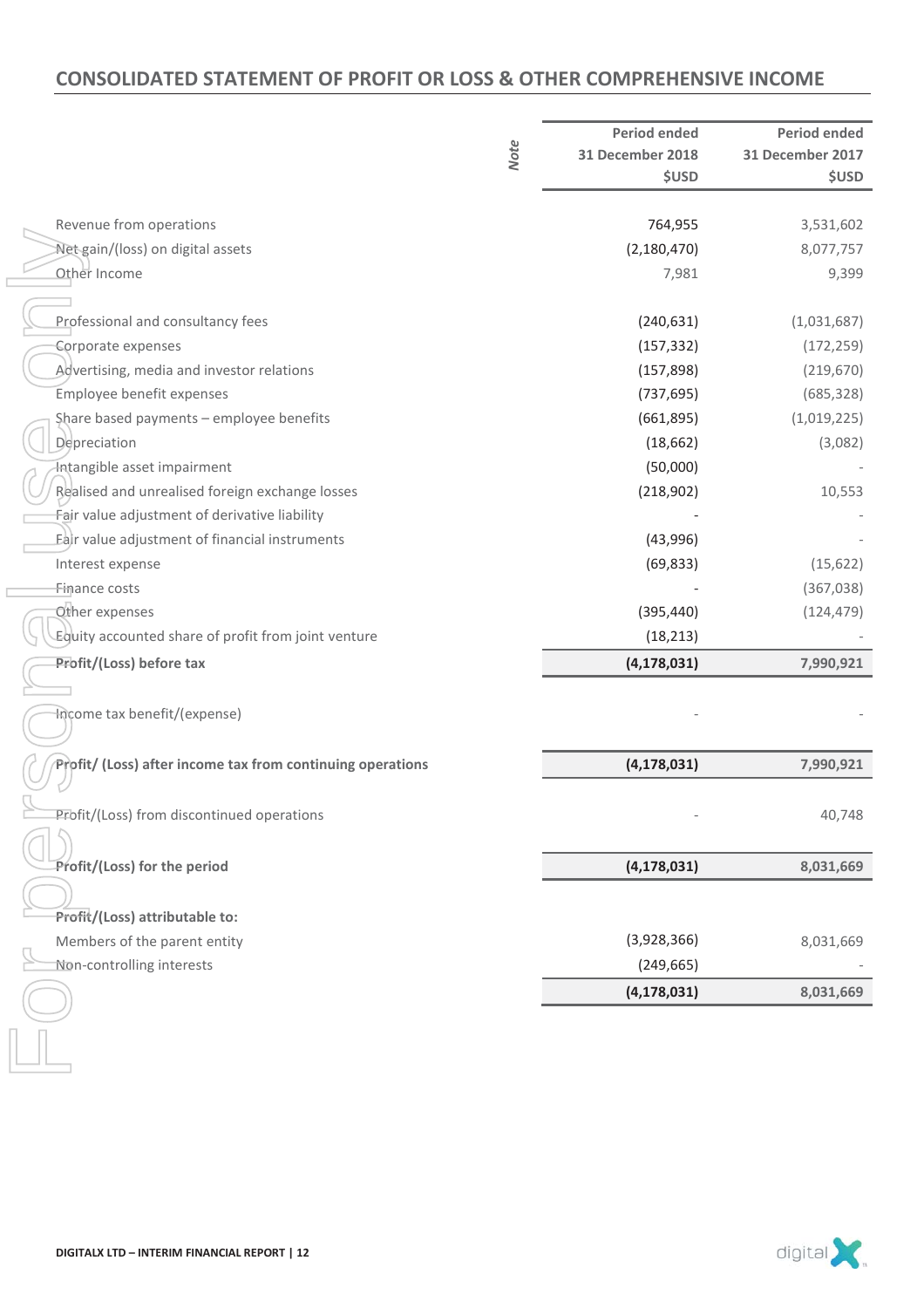### **CONSOLIDATED STATEMENT OF PROFIT OR LOSS & OTHER COMPREHENSIVE INCOME (CONT)**

|                                                                   |                            | <b>Period ended</b>     | <b>Period ended</b>     |
|-------------------------------------------------------------------|----------------------------|-------------------------|-------------------------|
|                                                                   | <b>Note</b>                | <b>31 December 2018</b> | <b>31 December 2017</b> |
|                                                                   |                            | <b>\$USD</b>            | <b>\$USD</b>            |
|                                                                   |                            |                         |                         |
| Profit/(Loss) for the period                                      |                            | (4, 178, 031)           | 8,031,669               |
|                                                                   |                            |                         |                         |
| Other comprehensive income for the period                         |                            |                         |                         |
| ttems that may be reclassified to profit or loss                  |                            |                         |                         |
| Exchange differences on translation of operations                 |                            | 9,537                   |                         |
| Other comprehensive income for the period, net of tax             |                            | 9,537                   |                         |
|                                                                   |                            |                         |                         |
| Total comprehensive income for the period                         |                            | (4, 168, 494)           | 8,031,669               |
|                                                                   |                            |                         |                         |
| Total comprehensive income/(loss) attributable to:                |                            |                         |                         |
| Members of the parent entity                                      |                            | (3,892,929)             | 8,031,669               |
| Non-controlling interests                                         |                            | (275, 565)              |                         |
|                                                                   |                            | (4, 168, 494)           | 8,031,669               |
|                                                                   |                            |                         |                         |
| Profit/Loss per share attributable to the ordinary equity holders |                            |                         |                         |
| of the parent:                                                    |                            |                         |                         |
| Basic earnings/(loss) per share (cents)                           | $\sqrt{3}$                 |                         |                         |
| Earnings per share from continuing operations                     |                            | (0.78)                  | 2.24                    |
| Earnings per share from discontinued operations                   |                            |                         | 0.01                    |
| Total                                                             |                            | (0.78)                  | 2.25                    |
|                                                                   |                            |                         |                         |
|                                                                   |                            |                         |                         |
| Diluted earnings/(loss) per share (cents)                         | $\ensuremath{\mathcal{S}}$ |                         |                         |
| Earnings per share from continuing operations                     |                            | (0.78)                  | 2.23                    |
| Earnings per share from discontinued operations                   |                            |                         | 0.01                    |
| Total                                                             |                            | (0.78)                  | 2.24                    |
|                                                                   |                            |                         |                         |
|                                                                   |                            |                         |                         |
|                                                                   |                            |                         |                         |
|                                                                   |                            |                         |                         |
|                                                                   |                            |                         |                         |
|                                                                   |                            |                         |                         |
|                                                                   |                            |                         |                         |
|                                                                   |                            |                         |                         |
|                                                                   |                            |                         |                         |
|                                                                   |                            |                         |                         |
|                                                                   |                            |                         |                         |
| The accompanying notes form part of these financial statements    |                            |                         |                         |

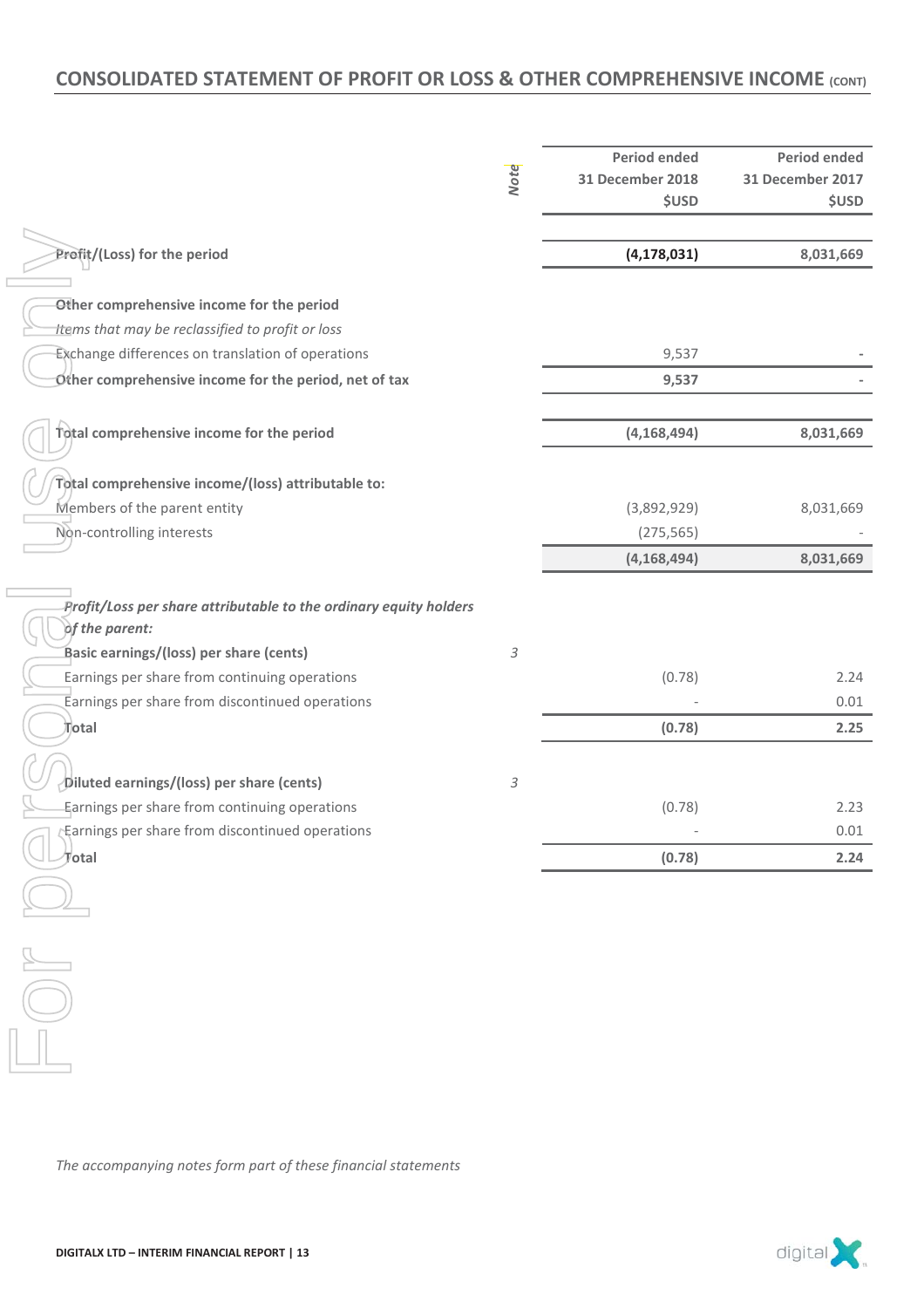### **CONSOLIDATED STATEMENT OF FINANCIAL POSITION**

|                                                                | Note | <b>31 December 2018</b> | 30 June 2018   |
|----------------------------------------------------------------|------|-------------------------|----------------|
|                                                                |      | <b>\$USD</b>            | <b>\$USD</b>   |
| <b>CURRENT ASSETS</b>                                          |      |                         |                |
| Cash and cash equivalents                                      | 4    | 3,959,216               | 5,772,287      |
| Trade and other receivables                                    | 5    | 1,046,097               | 1,295,844      |
| Digital assets                                                 | 6    | 2,493,318               | 4,500,282      |
| <b>Total Current Assets</b>                                    |      | 7,498,631               | 11,568,413     |
|                                                                |      |                         |                |
| <b>NON-CURRENT ASSETS</b>                                      |      |                         |                |
| <i><b>Investments</b></i>                                      | 7    | 327,316                 | 56,581         |
| Property, plant and equipment                                  | 8    | 220,680                 | 502            |
| Intangible assets                                              | 9    |                         | 49,519         |
| <b>Total Non-Current Assets</b>                                |      | 547,996                 | 106,602        |
|                                                                |      |                         |                |
| <b>TOTAL ASSETS</b>                                            |      | 8,046,627               | 11,675,015     |
|                                                                |      |                         |                |
| <b>CURRENT LIABILITIES</b>                                     |      |                         |                |
| Trade and other payables                                       | 10   | 340,034                 | 574,696        |
| Derivative financial instruments                               |      |                         |                |
| Interest bearing liabilities                                   | 11   |                         | 281,446        |
| <b>Total Current Liabilities</b>                               |      | 340,034                 | 856,142        |
|                                                                |      |                         |                |
| <b>TOTAL LIABILITIES</b>                                       |      | 340,034                 | 856,142        |
|                                                                |      |                         |                |
| <b>NET ASSETS</b>                                              |      | 7,706,593               | 10,818,873     |
|                                                                |      |                         |                |
| <b>EQUITY</b>                                                  |      |                         |                |
| Contributed equity                                             | 12   | 31,117,670              | 30,431,588     |
| Reserves                                                       | 13   | 1,228,759               | 832,033        |
| Retained earnings/(losses)                                     |      | (24,887,713)            | (20, 959, 347) |
| Capital & reserves attributable to owners of DigitalX          |      | 7,458,716               | 10,304,274     |
| Non-controlling interests                                      |      | 247,877                 | 514,599        |
| <b>TOTAL EQUITY</b>                                            |      | 7,706,593               | 10,818,873     |
|                                                                |      |                         |                |
|                                                                |      |                         |                |
|                                                                |      |                         |                |
|                                                                |      |                         |                |
|                                                                |      |                         |                |
|                                                                |      |                         |                |
|                                                                |      |                         |                |
| The accompanying notes form part of these financial statements |      |                         |                |

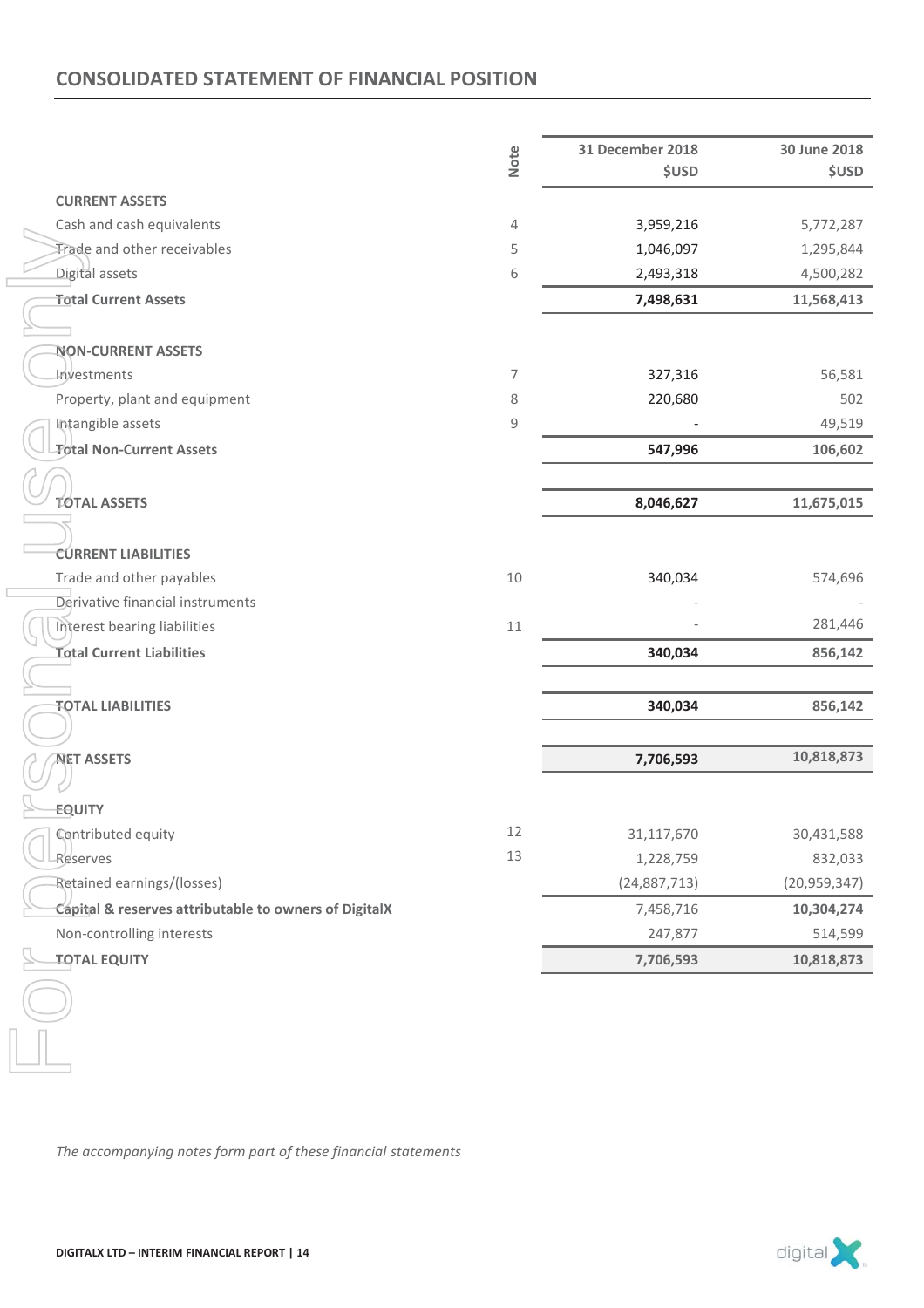### **CONSOLIDATED STATEMENT OF CASH FLOWS**

|                                                                                                                                                            |             | <b>Period ended</b>     | <b>Period ended</b>     |
|------------------------------------------------------------------------------------------------------------------------------------------------------------|-------------|-------------------------|-------------------------|
|                                                                                                                                                            | <b>Note</b> | <b>31 December 2018</b> | <b>31 December 2017</b> |
|                                                                                                                                                            |             | <b>\$USD</b>            | <b>\$USD</b>            |
| <b>Cash flows from operating activities</b>                                                                                                                |             |                         |                         |
| Receipts from customers and sale of coins <sup>1</sup>                                                                                                     |             | 996,249                 | 1,434,599               |
| Payments to suppliers and employees                                                                                                                        |             | (1,787,677)             | (991, 246)              |
| Other income                                                                                                                                               |             | 7,895                   |                         |
| interest paid                                                                                                                                              |             | (12,000)                |                         |
| Income tax received/(paid)                                                                                                                                 |             | 14,906                  |                         |
| Net cash provided by/(used in) operating activities                                                                                                        |             | (780, 627)              | 443,353                 |
| Cash flows from investing activities                                                                                                                       |             |                         |                         |
| Payment for intellectual property                                                                                                                          |             |                         |                         |
| Acquisition of property plant and equipment                                                                                                                |             | (342, 123)              | (1,883)                 |
| Payment for investments including digital assets in fund                                                                                                   |             | (304, 424)              |                         |
| Payment for deposits                                                                                                                                       |             |                         |                         |
| Payment for investments and convertible note                                                                                                               |             | (184, 135)              |                         |
| Net cash used in investing activities                                                                                                                      |             | (830, 682)              | (1,883)                 |
|                                                                                                                                                            |             |                         |                         |
| Cash flows from financing activities                                                                                                                       |             |                         |                         |
| Proceeds from issue of equity securities                                                                                                                   |             | 76,000                  | 3,317,051               |
| Proceeds from issue of units in fund                                                                                                                       |             | 53,876                  |                         |
| Proceeds from borrowings                                                                                                                                   |             |                         |                         |
| Proceeds from issue of convertible notes                                                                                                                   |             |                         | 225,188                 |
| Other (Share Buy-back/Redemptions)                                                                                                                         |             | (84, 402)               |                         |
| Payments for share issue costs                                                                                                                             |             | (7, 305)                | (181,003)               |
| Net cash (used in)/provided by financing activities                                                                                                        |             | 38,169                  | 3,361,236               |
|                                                                                                                                                            |             |                         |                         |
| Net increase/ (decrease) in cash and cash equivalents                                                                                                      |             | (1,573,140)             | 3,802,706               |
|                                                                                                                                                            |             |                         |                         |
| Cash and cash equivalents at beginning of period                                                                                                           |             | 5,772,287               | 232,225                 |
| Foreign exchange movement in cash                                                                                                                          |             | (239, 930)              | 43,176                  |
| Cash and cash equivalents at end of period                                                                                                                 | 4           | 3,959,217               | 4,078,107               |
| <sup>1</sup> Included in the total is an amount of \$608,028 which relates to the sale of digital assets received from customers for services<br>rendered. |             |                         |                         |
| The accompanying notes form part of these financial statements.                                                                                            |             |                         |                         |

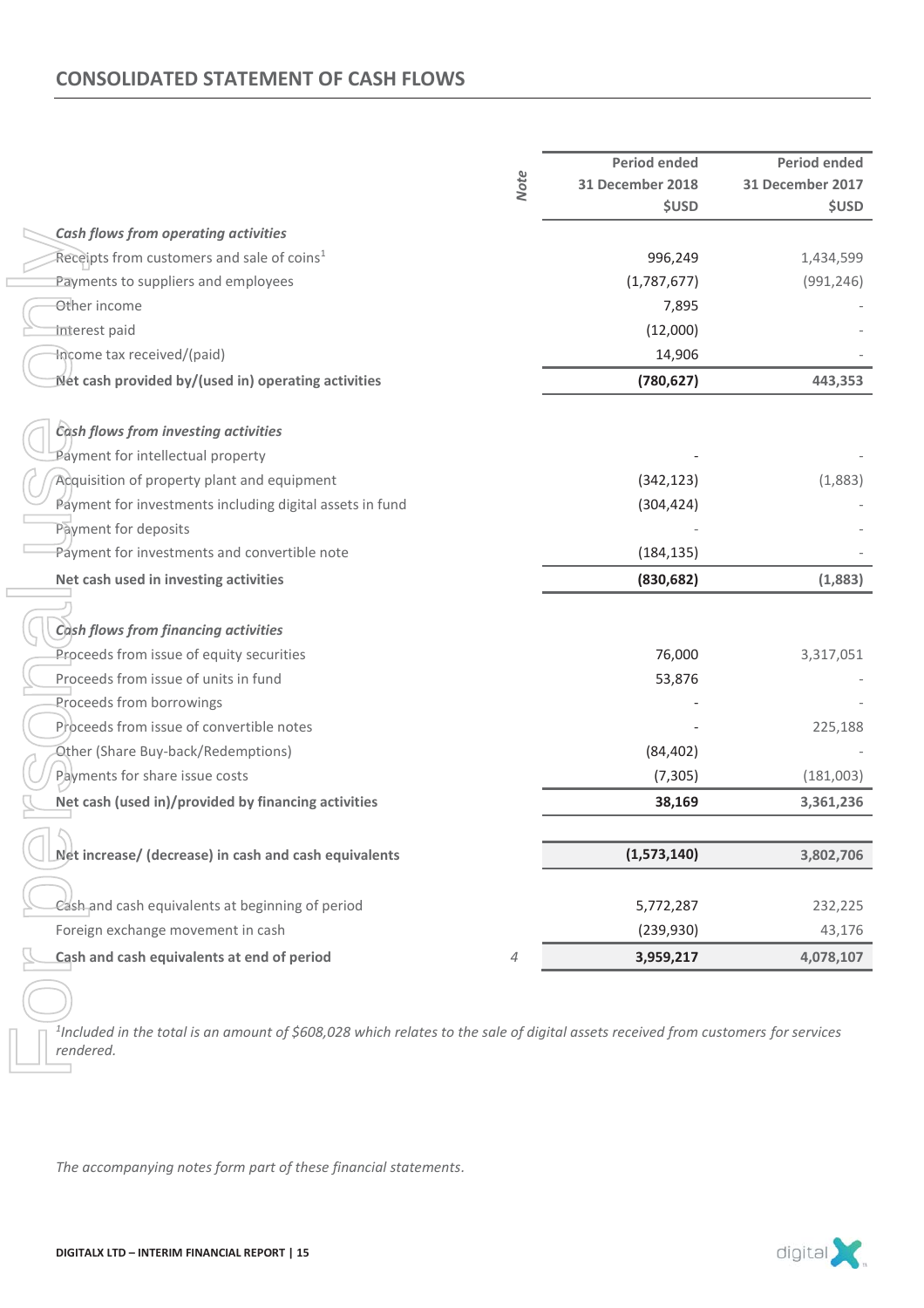### **CONSOLIDATED STATEMENT OF CHANGES IN EQUITY**

|                                                    | Contributed  |                 | <b>Accumulated</b> |                          | Non-controlling |               |
|----------------------------------------------------|--------------|-----------------|--------------------|--------------------------|-----------------|---------------|
|                                                    | Equity       | <b>Reserves</b> | <b>Losses</b>      | <b>Total</b>             | interest        | <b>Total</b>  |
| <b>Consolidated Group</b>                          | <b>\$USD</b> | <b>\$USD</b>    | <b>\$USD</b>       | <b>\$USD</b>             | <b>\$USD</b>    | <b>\$USD</b>  |
| <b>Balance at 1 July 2018</b>                      | 30,431,588   | 832,033         | (20, 959, 347)     | 10,304,274               | 514,599         | 10,818,873    |
| Profit/(Loss) for the year                         |              |                 | (3,928,366)        | (3,928,366)              | (249, 665)      | (4, 178, 031) |
| Other comprehensive income                         |              | 35,437          |                    | 35,437                   | (25,900)        | 9,537         |
| Total comprehensive income for the period          |              | 35,437          | (3,928,366)        | (3,892,929)              | (275, 565)      | (4, 168, 494) |
| Shares issued during the period                    | 393,206      |                 |                    | 393,206                  |                 | 393,206       |
| Units issued during the period                     |              |                 |                    |                          | 144,756         | 144,756       |
| Units redeemed during the period                   |              |                 |                    |                          | (100, 377)      | (100, 377)    |
| Share issue costs                                  | (7, 730)     |                 |                    | (7, 730)                 |                 | (7, 730)      |
| Equity adjustment on change in ownership in NCI    |              |                 |                    | $\overline{\phantom{a}}$ | (35, 534)       | (35, 535)     |
| Share based payment - Performance Rights           |              | 10,104          |                    | 10,104                   |                 | 10,104        |
| Share based payment - Employee incentives          | 300,606      | 54,550          |                    | 355,156                  |                 | 355,156       |
| Share based payments - Options issued to Directors |              | 296,635         |                    | 296,635                  |                 | 296,635       |
| <b>Balance at 31 December 2018</b>                 | 31,117,670   | 1,228,759       | (24,887,713)       | 7,458,716                | 247,877         | 7,706,593     |

*The accompanying notes form part of these financial statement.* 

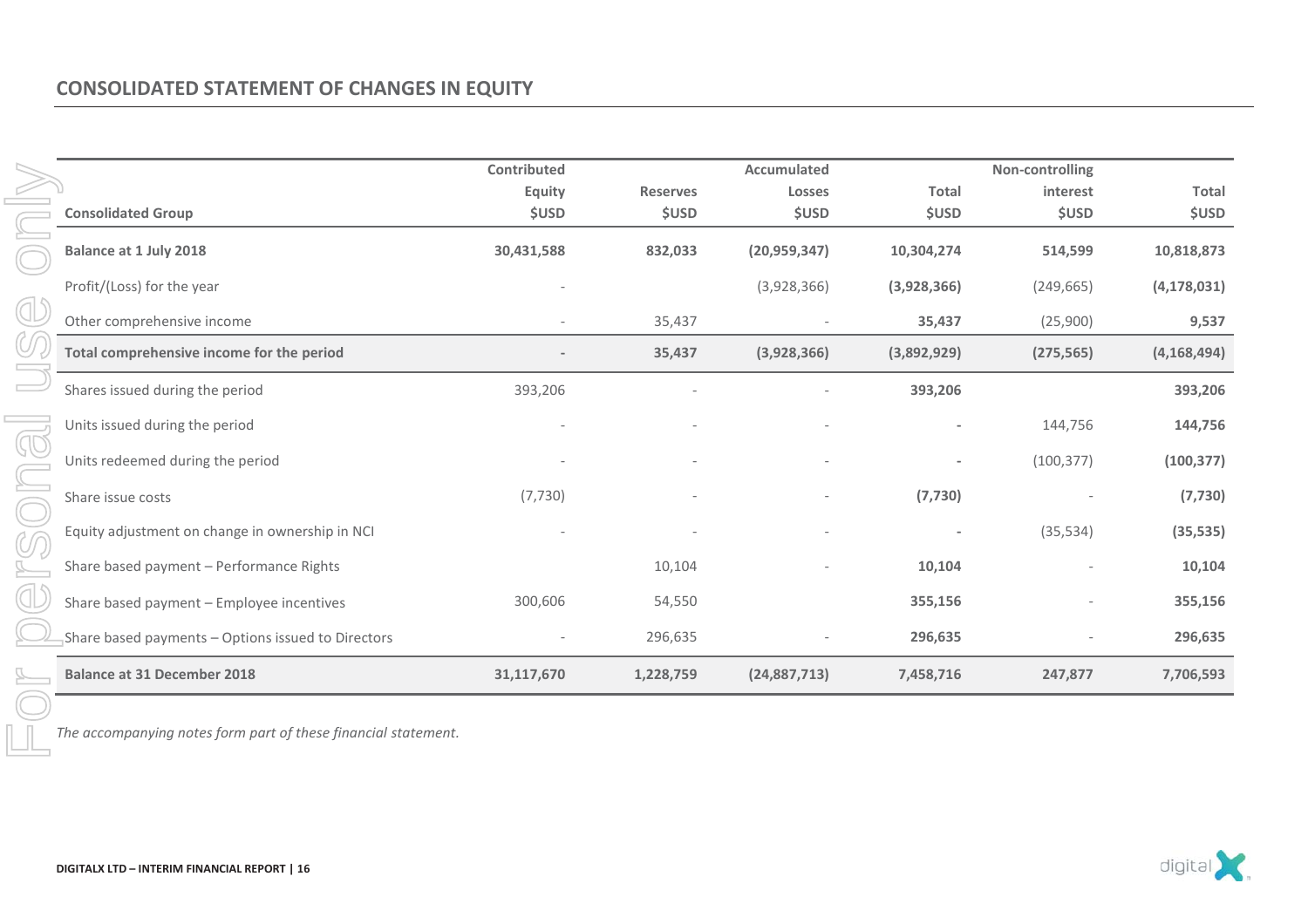|                                             |                                           | <b>Reserves</b><br>(Option Premium &        |                                           |                       |
|---------------------------------------------|-------------------------------------------|---------------------------------------------|-------------------------------------------|-----------------------|
| <b>Consolidated Group</b>                   | <b>Contributed Equity</b><br><b>\$USD</b> | <b>Share Based Payment)</b><br><b>\$USD</b> | <b>Accumulated Losses</b><br><b>\$USD</b> | Total<br><b>\$USD</b> |
| <b>Balance at 1 July 2017</b>               | 22,653,332                                | 396,194                                     | (23, 555, 180)                            | (505, 653)            |
| Loss for the year                           |                                           |                                             | 8,031,669                                 | 8,031,669             |
| Other comprehensive income                  |                                           |                                             |                                           |                       |
| Total comprehensive income for the period   |                                           |                                             | 8,031,669                                 | 8,031,669             |
| Shares issued during the period             | 7,383,877                                 |                                             |                                           | 7,383,877             |
| Share issue costs                           | (376, 362)                                | $\qquad \qquad \blacksquare$                | $\overline{\phantom{a}}$                  | (376, 362)            |
| Equity component of convertible note        |                                           |                                             |                                           | 78,465                |
| Early conversion of convertible note        | 21,398                                    |                                             |                                           | 21,398                |
| Share options issued                        |                                           | 414,506                                     |                                           | 414,506               |
| Share options and performance rights lapsed | 375,754                                   | (375, 754)                                  |                                           |                       |
| <b>Balance at 31 December 2017</b>          | 30,057,999                                | 513,411                                     | (15,523,511)                              | 15,047,899            |

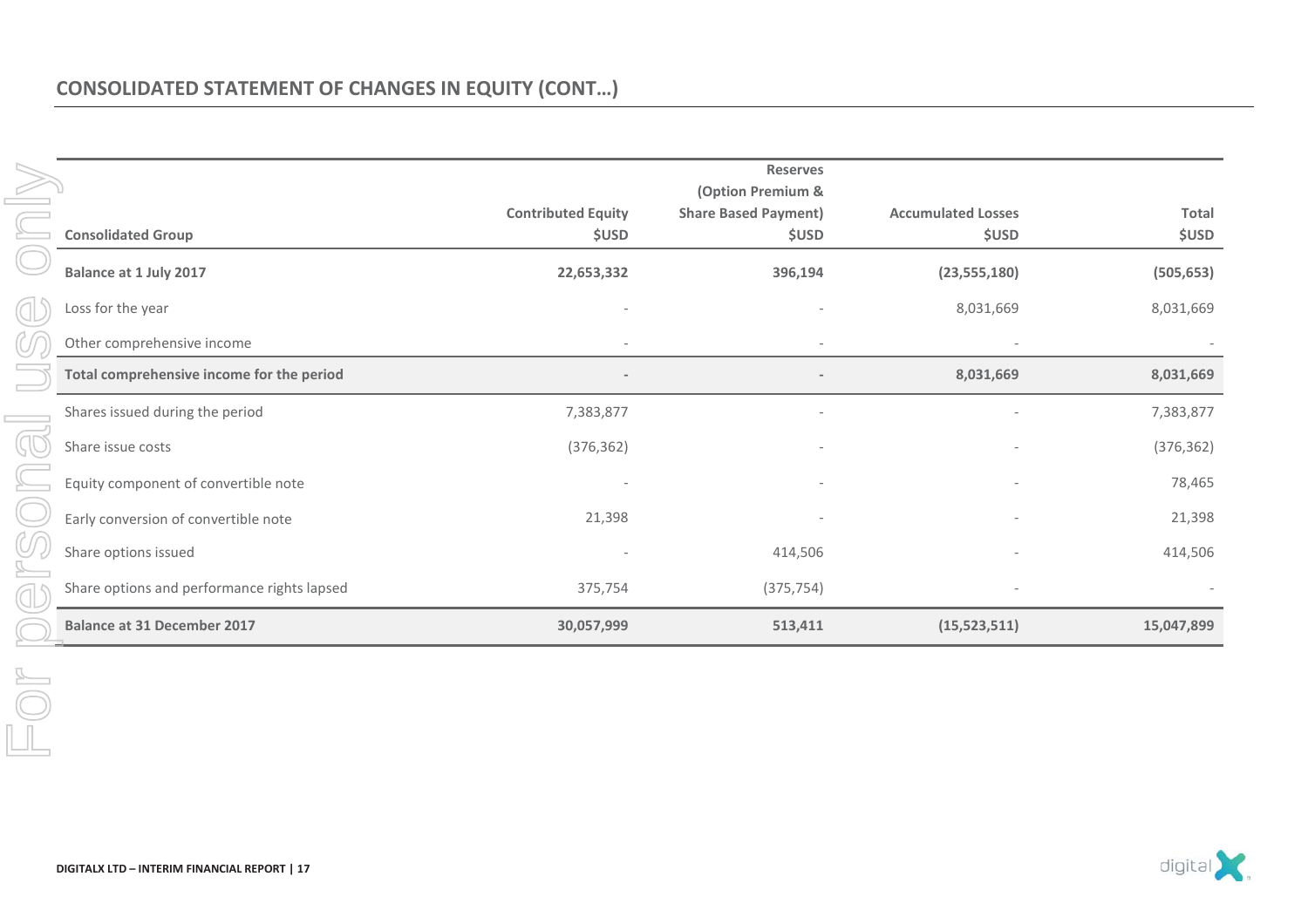### **1. SIGNIFICANT ACCOUNTING POLICIES**

### **Statement of compliance**

The half year financial report is a general-purpose financial report prepared in accordance with the Corporations Act 2001 and AASB 134: Interim Financial Reporting. Compliance with AASB 134 ensures compliance with International Financial Reporting Standard IAS 34 Interim Financial Reporting. The half year report does not include notes of the type normally included in an annual financial report and shall be read in conjunction with the most recent financial report which can be located here.

### **Basis of preparation**

The condensed consolidated financial statements have been prepared on the basis of historical cost except for the revaluation of certain current assets and financial instruments. Cost is based on the fair values of the consideration given in exchange for assets.  $\tau$ he half year financial report is presented in US dollars unless stated otherwise.

The accounting policies and methods of computation adopted in the preparation of the half year financial report are consistent with those disclosed in the Group's Annual Report for the Financial Year Ended 30 June 2018 with the except of the items noted below.

Financial instruments; and Revenue recognition.

### **Financial Instruments**

AASB 9 Financial Instruments replaces AASB 139 Financial Instruments: Recognition and Measurement requirements. It makes major changes to the previous guidance on the classification and measurement of financial assets and introduces an 'expected credit loss' model for impairment of financial assets. In adopting AASB 9, none of the recognition and measurement requirements have impacted the Group's opening retained earnings or balances and transactions presented as at 30 June 2018 on in the half-year comparative period ended 31 December 2017. Standard IAS<br>
Financial rep<br>
Financial rep<br>
The condens<br>
Condens<br>
The account<br>
With those c<br>
Lebow.<br>
Financial Ins<br>
Financial Ins<br>
Financial Ins<br>
Financial Ins<br>
Trequirement<br>
Credit Ioss' requirement<br>
Statements:<br>
Recognit

However, in adopting AASB 9 Financial Instruments, the Group's policies have changed to be brought in-line with that of the requirements of the standards. The following policies are therefore adopted and implemented for these interim financial statements:

### **Recognition and derecognition**

Financial assets and financial liabilities are recognised when the Group becomes a party to the contractual provisions of the financial instrument and are measured initially at fair value adjusted by transactions costs, except for those carried at fair value through profit or loss, which are measured initially at fair value. Subsequent measurement of financial assets and financial liabilities are described below.

Financial assets are derecognised when the contractual rights to the cash flows from the financial asset expire, or when the financial asset and substantially all the risks and rewards are transferred. A financial liability is derecognised when it is extinguished, discharged, cancelled or expires.

### **Classification and initial measurement of financial assets**

Except for those trade receivables that do not contain a significant financing component and are measured at the transaction  $\overline{pr}$ ice in accordance with AASB 15, all financial assets are initially measured at fair value adjusted for transaction costs (where applicable).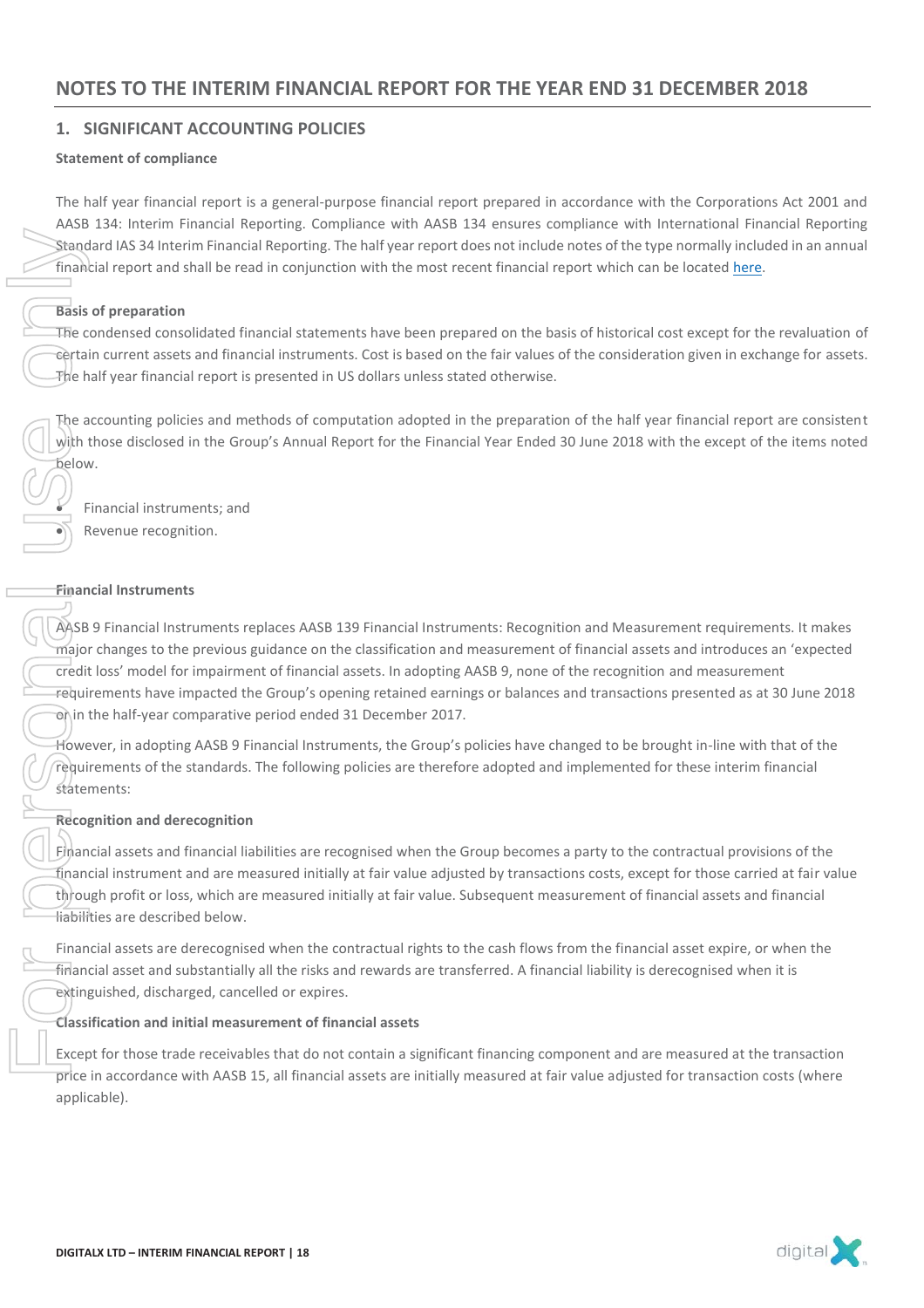### **Subsequent measurement of financial assets**

For the purpose of subsequent measurement, financial assets, other than those designated and effective as hedging instruments, are classified into the following categories upon initial recognition:

- (a) financial assets at amortised cost;
- (b) financial assets at fair value through profit or loss (FVPL);
- (c) debt instruments at fair value through other comprehensive income (FVOCI); and
- (d) equity instruments at fair value through other comprehensive income (FVOCI).

Classifications are determined by both:

- The entity's business model for managing the financial asset; and
- The contractual cash flow characteristics of the financial assets.

All income and expenses relating to financial assets that are recognised in profit or loss are presented within finance costs, finance income or other financial items, except for impairment of trade receivables which is presented within other expenses.

### **(a) Financial assets at amortised cost**

Financial assets are measured at amortised cost if the assets meet the following conditions (and are not designated as FVPL):

- they are held within a business model whose objective is to hold the financial assets and collect its contractual cash flows;
- the contractual terms of the financial assets give rise to cash flows that are solely payments of principal and interest on the principal amount outstanding.

After initial recognition, these are measured at amortised cost using the effective interest method. Discounting is omitted where the effect of discounting is immaterial. The Group's cash and cash equivalents, trade and most other receivables fall into this category of financial instruments as well as government bonds that were previously classified as held-to-maturity under AASB 139. (b) tinancial asseted the contract debt instrum<br>
(d) equity instrum<br>
Classifications are<br>
The entity's to the contract<br>
All income and extingle in<br>
Financial assets a<br>
they are<br>
flows;<br>
the contract the princ of the princ<br>

### **(b) Financial assets at fair value through profit or loss (FVPL)**

Financial assets that are held within a business model other than "hold to collect" or "hold to collect and sell" are categorised at fair value through profit and loss. Further, irrespective of business model, financial assets whose contractual cash flows are not solely payments of principal and interest are accounted for at FVPL. All derivative financial instruments fall into this category, except for those designated and effective as hedging instruments, for which the hedge accounting requirements apply.

### **(c) Debt instruments at fair value through other comprehensive income (Debt FVOCI)**

Financial assets with contractual cash flows representing solely payments of principal and interest and held within a business model of collecting the contractual cash flows and selling the assets are accounted for at FVOCI.

Any gains or losses recognised in OCI will be recycled upon derecognition of the asset. This category includes bonds that were previously classified as 'available-for-sale' under AASB 139.

### **(d) Equity instruments at fair value through other comprehensive income (Equity FVOCI)**

Investments in equity instruments that are not held for trading are eligible for an irrevocable election at inception to be measured at FVOCI. Under this category, subsequent movements in fair value are recognised in other comprehensive income and are never reclassified to profit or loss. Dividend income is taken to profit or loss unless the dividend clearly represents return of capital.

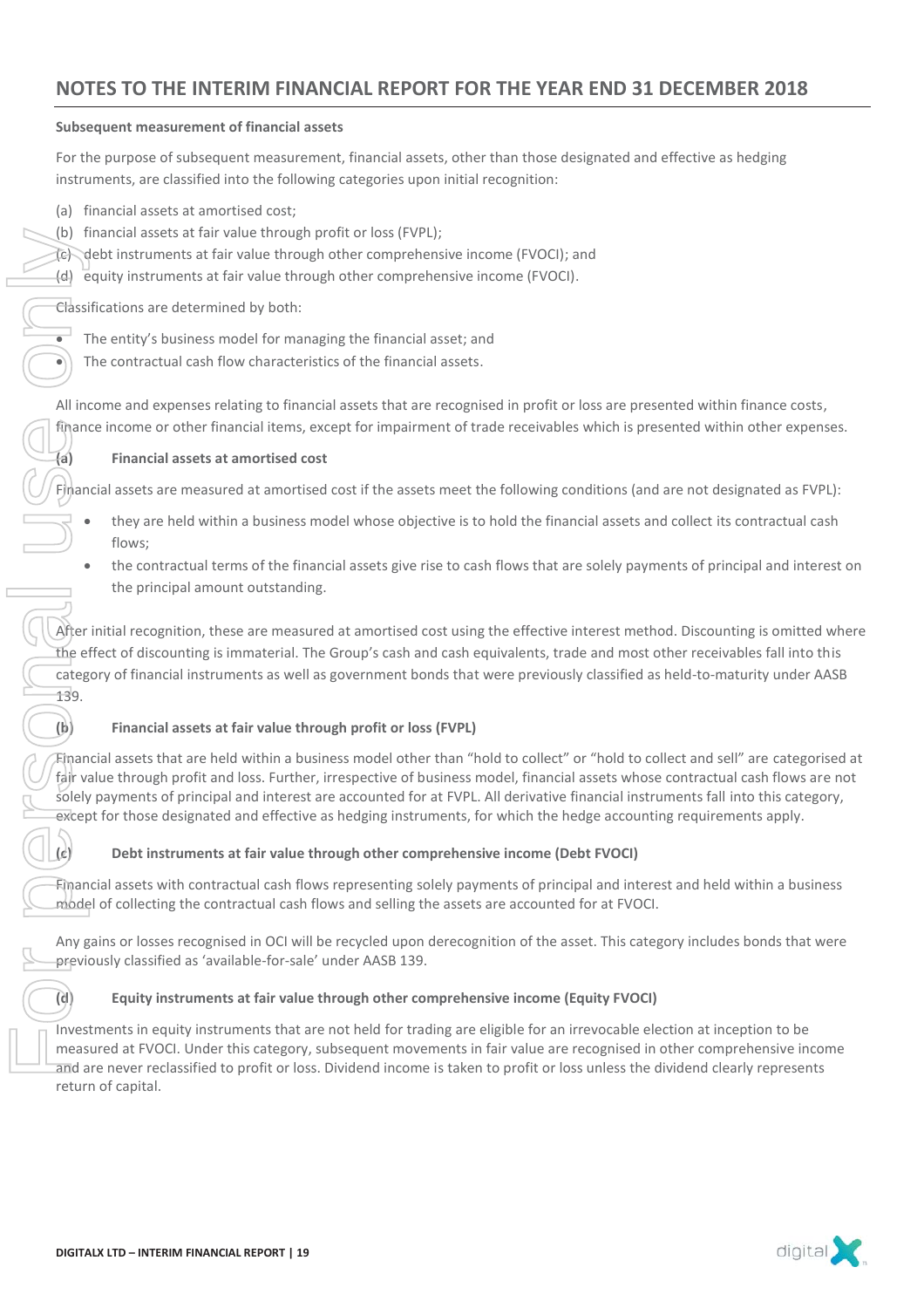### **Impairment of financial assets**

AASB 9's new impairment model use more forward looking information to recognize expected credit losses - the 'expected credit losses (ECL) model'. The application of the new impairment model depends on whether there has been a significant increase in credit risk.

The Group considers a broader range of information when assessing credit risk and measuring expected credit losses, including past events, current conditions, reasonable and supportable forecasts that affect the expected collectability of the future cash flows of the instrument.

In applying this forward-looking approach, a distinction is made between:

financial instruments that have not deteriorated significantly in credit quality since initial recognition or that have low credit risk ('Stage 1') and

financial instruments that have deteriorated significantly in credit quality since initial recognition and whose credit risk is not low ('Stage 2').

'Stage 3' would cover financial assets that have objective evidence of impairment at the reporting date.

'12-month expected credit losses' are recognised for the first category while 'lifetime expected credit losses' are recognised for the second category.

Measurement of the expected credit losses is determined by a probability-weighted estimate of credit losses over the expected life of the financial instrument.

### **Trade and other receivables and contract assets**

The Group makes use of a simplified approach in accounting for trade and other receivables as well as contract assets and records the loss allowance at the amount equal to the expected lifetime credit losses. In using this practical expedient, the Group uses its historical experience, external indicators and forward-looking information to calculate the expected credit losses using a provision matrix.

The Group assess impairment of trade receivables on a collective basis as they possess credit risk characteristics based on the days past due. The Group allows 1% for amounts that are 30 to 60 days past due, 1.5% for amounts that are between 60 and 90 days past due and impair any amounts that are more than 90 days past due.

All financial assets, except for those at fair value through profit or loss (FVPL) and equity investments at fair value through other comprehensive income (equity FVOCI), are subject to review for impairment at least at each reporting date to identify whether there is any objective evidence that a financial asset or a group of financial assets is impaired.

### **Financial assets at fair value through other comprehensive income**

The Group recognises 12 months expected credit losses for financial assets at FVOCI. As most of these instruments have a high credit rating, the likelihood of default is deemed small. However, at each reporting date the Group assesses whether there has been a significant increase in the credit risk of the instrument.

In assessing these risks, the Group relies on readily available information such as the credit ratings issued by the major credit rating agencies for the respective asset. The Group only holds simple financial instruments for which specific credit ratings are usually available. In the unlikely event that there is no or only little information on factors influencing the ratings of the asset available, the Group would aggregate similar instruments into a portfolio to assess on this basis whether there has been a significant increase in credit risk. The Group considers a broader range of information when assessing comparisons, consonable and supportable forecasts<br>
inclusions of the instruments.<br>
The applying this forward-looking approach, a distinction is made between

In addition, the Group considers other indicators such as adverse changes in business, economic or financial conditions that could affect the borrower's ability to meet its debt obligation or unexpected changes in the borrowers operating results.

Should any of these indicators imply a significant increase in the instrument's credit risk, the Group recognises for this

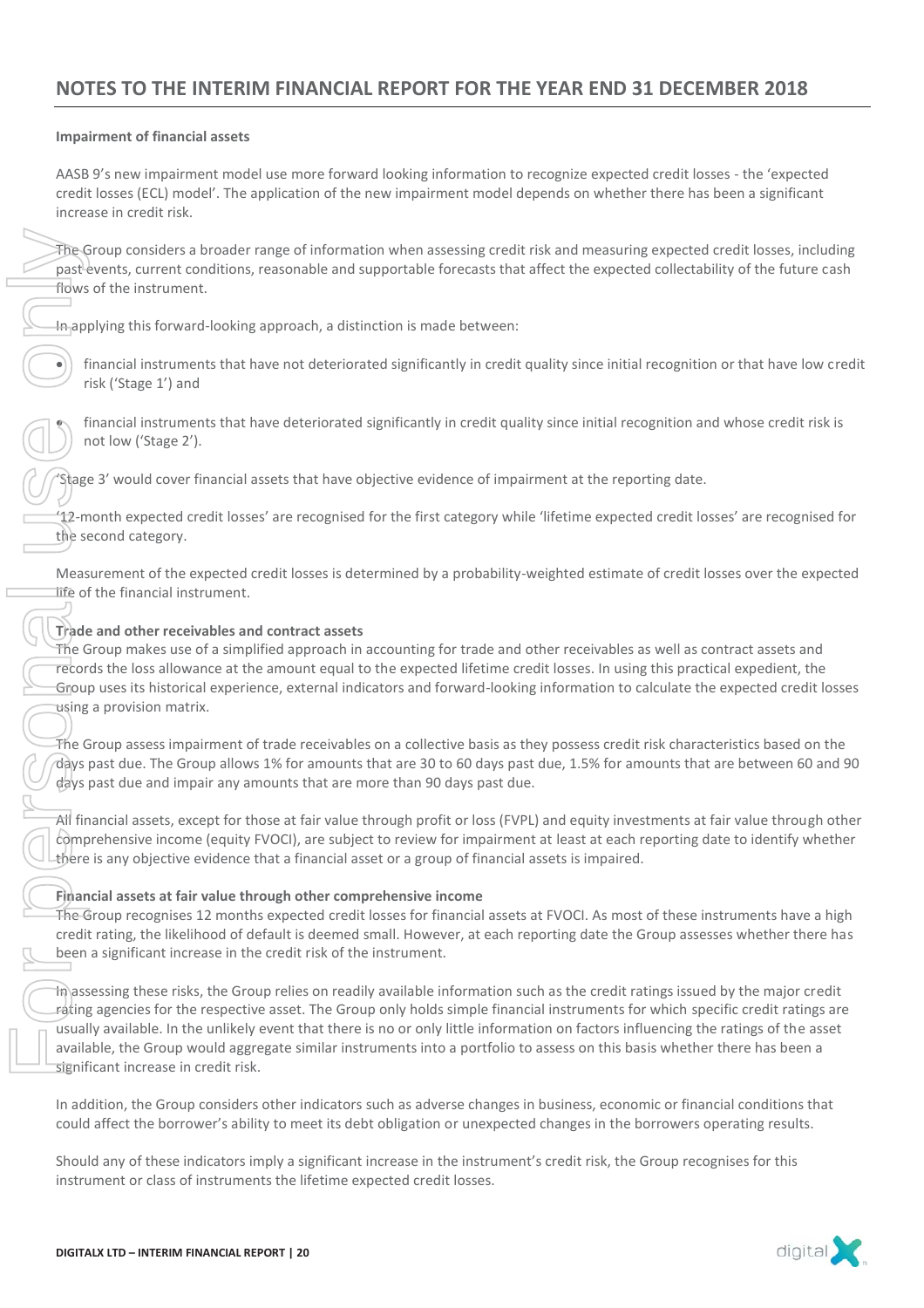### **Classification and measurement of financial liabilities**

As the accounting for financial liabilities remains largely unchanged from AASB 139, the Group's financial liabilities were not impacted by the adoption of AASB 9. However, for completeness, the accounting policy is disclosed below.

The Group's financial liabilities include borrowings, trade and other payables and derivative financial instruments.

Financial liabilities are initially measured at fair value, and, where applicable, adjusted for transaction costs unless the Group designated a financial liability at fair value through profit or loss.

Subsequently, financial liabilities are measured at amortised cost using the effective interest method except for derivatives and financial liabilities designated at FVPL, which are carried subsequently at fair value with gains or losses recognised in profit or loss (other than derivative financial instruments that are designated and effective as hedging instruments).

All interest-related charges and, if applicable, changes in an instrument's fair value that are reported in profit or loss are included within finance costs or finance income.

### **Revenue Recognition**

From 1 July 2018, the period the Group has adopted the new standard for revenue recognition AASB 15: Revenue from contracts with customers, replacing AASB 118: Revenue. The new standard seeks to better align revenue recognition practices with benefits received by customers. Under the new model the standard applies a 5-step process:

- 1. Identify contract with customer;
- 2. Identify separate performance obligations;
- 3. Determine transaction price;
- 4. Allocate transaction price;
- 5. Recognise revenue when obligation satisfied;

### **New policy post 1 July 2018**

The Group provides consulting services for its customers, assisting in the customers' sale of its digital assets, with the sale being conducted as a token sale or pre token sale. In either case, these services are rendered until the close of the sale. For the provisioning of its consulting services, the Group is remunerated by its customers through the distribution of cash, the customers' digital asset, other digital assets, or a combination of these sources.

### **Performance Obligations**

The Group recognises token sale consulting revenue as a point in time obligation when its services have been fully rendered under contract and the Group no longer has any continuing involvement in the sale of digital assets by its customers and the consideration becomes payables. If the Group is entitled to consideration on a pro rata basis or for works complete, then the Group shall recognise revenue over time by reference to the work completed. Framework is the measured by distribution of the measured by distribution and the measured by distribution and the measured by distribution the measured by the ICO by the ICO by the ICO by the ICO by the ICO by the ICO by

The Group recognises revenue from fund raising at the time the customer receives the benefits of the fund raising. Depending on the nature of the individual agreement with the customer, this may be through out the duration of the token sale or at the completion of the token sale and funds are received by the customer.

### **Transaction Price**

Where the contract provides for payment in the customers digital assets, the digital asset's fair value is determined:

- by referencing publicly available pricing data from digital asset exchanges; or
- for those digital assets not yet listed on exchanges, by referencing the results of the ICO or Pre-ICO (i.e. the unit price of a

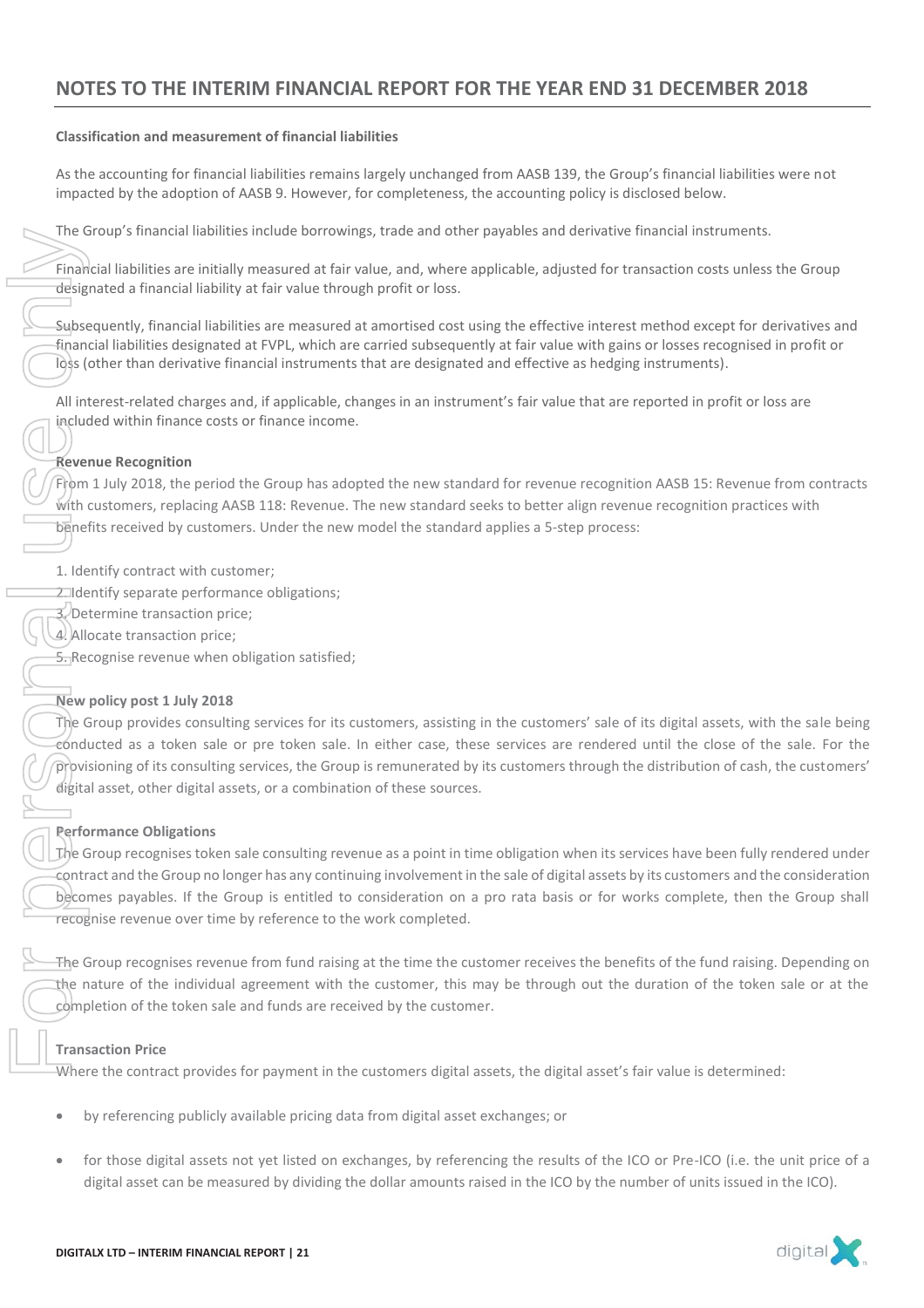The Group measures its ICO consulting revenue at the fair value of the consideration. Where digital assets are received, the fair value is determined with reference to the price of the digital asset on the date at which the digital asset is transferred to the Group's wallet or exchange account.

### **Significant Judgements**

In applying the new standard, Management note that significant judgements may be required to be applied for:

- Performance obligation Due to the complex nature of contracts and contract arrangement Management note judgement is required when assessing separate performance obligations and their nature (point in time vs over time);
- Transaction price and fair value of consideration Due to the nature of the services provide by the Group and the unique market (cryptocurrency) that it operates in, judgement is involved from time to time for assessing the transaction price and fair of consideration when there is not an agreed fair value or the tokens are not listed on an exchange at the time they are generated.

### **Impact on opening balances**

Previously, the Group measured ICO revenue including the receipt of digital assets at the fair value of consideration received. Furthermore, Management only identified one engagement which has spanned across the financial year ended 30 June 2018 into the financial year ending 30 June 2019. Under the new standard, Management have assessed the performance obligations within the contract and have determined the revenue shall be recorded at the point in time the obligation is satisfied (which occurred during the period ended 31 December 2018).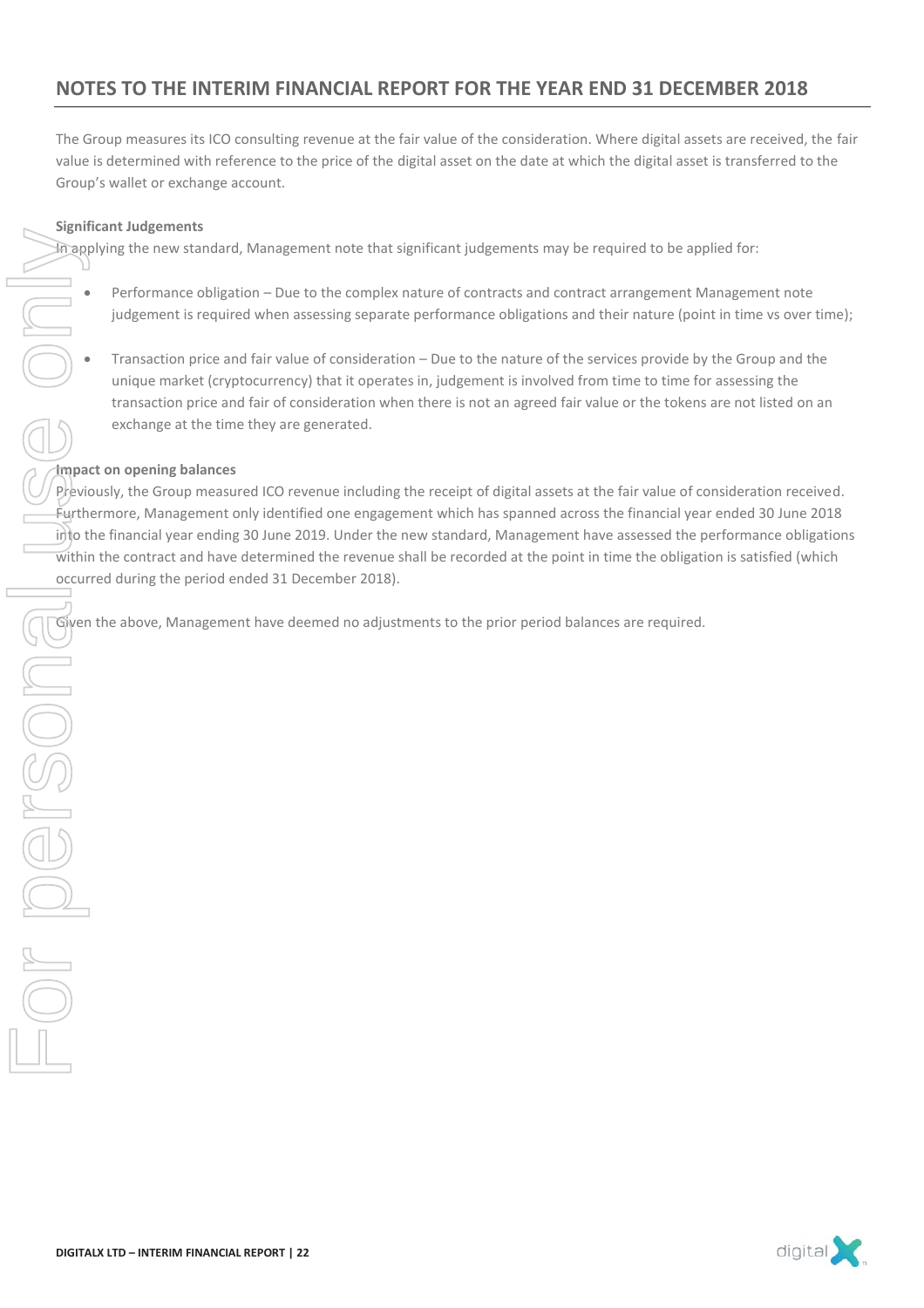### **2. SEGMENT INFORMATION**

### **Segment reporting**

AASB 8 requires operating segments to be identified on the basis of internal reports about components of the Group that are regularly reviewed by the chief operating decision maker in order to allocate resources to the segment and to assess its performance.

Based on the information used for internal reporting purposes by the Chief Operating Decision Maker (CODM), being the Board which makes strategic decisions, at 31 December 2018 the group operated three segments. The Group does report media and marketing as a segment as the Group's interest in these activities is via a joint venture as disclosed in Note 7.

**Segment description** 

### **TOKEN ADVISORY**

The Group provides advisory services specialising in three main categories; technical due diligence, marketing and promotion, and introductions to DigitalX's network.

### **TECHNOLOGY**

The Group has previously been engaged in the development of a mobile application remittance software, "AirPocket". The development activities are part of an internal project, with costs incurred both by an internal software development team and through the outsourcing of development activities to external contractors.

### **FUNDS UNDER MANAGEMENT (FUM)**

The FUM division was setup in 2018 to give high net worth and institutional investors access to a portfolio of cryptoassets. DigitalX's first fund invests predominantly in the leading cryptocurrencies, with a smaller allocation towards special trading opportunities including ICOs.

### **UNALLOCATED**

Amounts disclosed in the unallocated segment primarily relates to Group-level functions including governance, finance, legal, risk management and company secretarial.

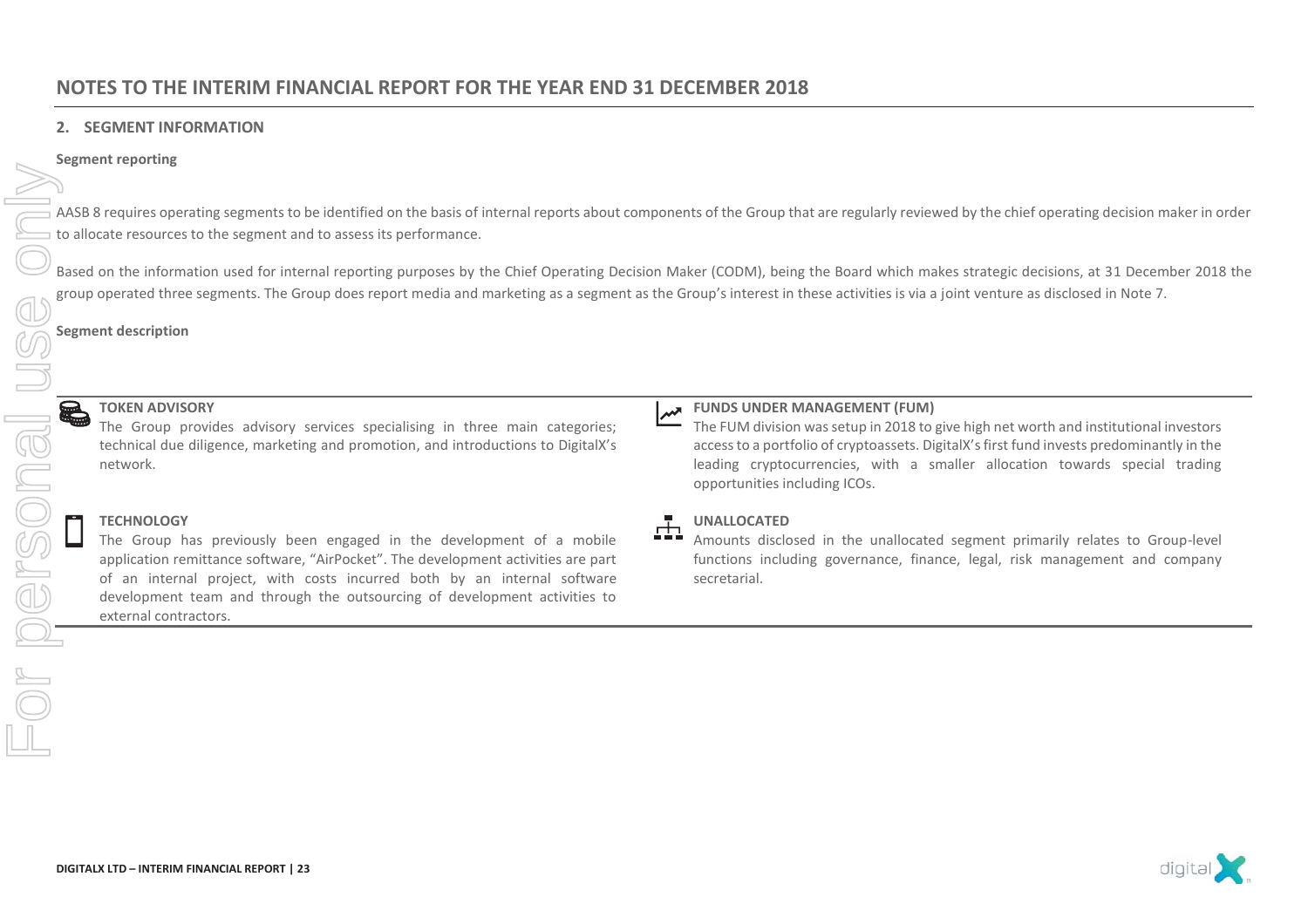|                                                                                                                                                                               | <b>STO &amp; ICO ADVISORY</b>    |                                  | <b>FUNDS UNDER</b>               |                                                             |                                  | <b>TECHNOLOGY</b>                |                                  | <b>UNALLOCATED</b>               | <b>TOTAL</b>                     |                                  |
|-------------------------------------------------------------------------------------------------------------------------------------------------------------------------------|----------------------------------|----------------------------------|----------------------------------|-------------------------------------------------------------|----------------------------------|----------------------------------|----------------------------------|----------------------------------|----------------------------------|----------------------------------|
| <b>Segment reporting (\$USD)</b>                                                                                                                                              | 6 months<br>ended<br>31 Dec 2018 | 6 months<br>ended<br>31 Dec 2017 | 6 months<br>ended<br>31 Dec 2018 | MANAGEMENT <sup>2</sup><br>6 months<br>ended<br>31 Dec 2017 | 6 months<br>ended<br>31 Dec 2018 | 6 months<br>ended<br>31 Dec 2017 | 6 months<br>ended<br>31 Dec 2018 | 6 months<br>ended<br>31 Dec 2017 | 6 months<br>ended<br>31 Dec 2018 | 6 months<br>ended<br>31 Dec 2017 |
| <b>Results</b>                                                                                                                                                                |                                  |                                  |                                  |                                                             |                                  |                                  |                                  |                                  |                                  |                                  |
| Segment result                                                                                                                                                                | 755,229                          | 8,718,598                        | 9,726                            |                                                             |                                  | (87, 502)                        | $\sim$                           | (640, 175)                       | 764,955                          | 7,990,921                        |
| Profit/Loss before income tax                                                                                                                                                 | 471,342                          | 8,718,598                        | (336, 776)                       | $\overline{\phantom{a}}$                                    | (65, 784)                        | (87, 502)                        | (4,228,600)                      | (640, 175)                       | (4, 159, 818)                    | 7,990,921                        |
| Income tax expense                                                                                                                                                            |                                  |                                  |                                  |                                                             |                                  |                                  |                                  |                                  |                                  |                                  |
| Profit /(loss) after income tax<br>from continuing operations                                                                                                                 | 471,342                          | 8,718,598                        | (336, 776)                       |                                                             | (65, 784)                        | (87, 502)                        | (4, 228, 600)                    | (640, 175)                       | (4, 159, 818)                    | 7,990,921                        |
| Profit/(Loss) from discontinued operations                                                                                                                                    |                                  |                                  |                                  |                                                             |                                  |                                  |                                  |                                  |                                  | 40,748                           |
| Profit/(Loss) attributable to members<br>of the parent entity                                                                                                                 | 471,342                          | 8,718,598                        | (336, 776)                       |                                                             | (65, 784)                        | (87, 502)                        | (4, 228, 600)                    | (640, 175)                       | (4, 159, 818)                    | 8,031,669                        |
| Other                                                                                                                                                                         |                                  |                                  |                                  |                                                             |                                  |                                  |                                  |                                  |                                  |                                  |
| Equity accounted share of profit from joint venture                                                                                                                           |                                  |                                  |                                  |                                                             |                                  |                                  |                                  |                                  | (18, 213)                        |                                  |
| Profit/(loss) after income tax                                                                                                                                                |                                  |                                  |                                  |                                                             |                                  |                                  |                                  |                                  | (4, 178, 031)                    | 8,031,669                        |
| <b>Reconciliation of underlying EBITDA</b>                                                                                                                                    |                                  |                                  |                                  |                                                             |                                  |                                  |                                  |                                  |                                  |                                  |
| Interest                                                                                                                                                                      |                                  |                                  |                                  |                                                             |                                  |                                  |                                  |                                  | 69,833                           | 15,621                           |
| Taxation                                                                                                                                                                      |                                  |                                  |                                  |                                                             |                                  |                                  |                                  |                                  |                                  |                                  |
| Depreciation                                                                                                                                                                  |                                  |                                  |                                  |                                                             |                                  |                                  |                                  |                                  | 18,662                           | 3,082                            |
| Amortisation                                                                                                                                                                  |                                  |                                  |                                  |                                                             |                                  |                                  |                                  |                                  |                                  |                                  |
| <b>EBITDA</b>                                                                                                                                                                 |                                  |                                  |                                  |                                                             |                                  |                                  |                                  |                                  | (4,089,537)                      | 8,050,372                        |
| <sup>1</sup> Revenue earned from external customers by geography and major customer information is not able to be disclosed as the information is not available to the Group. |                                  |                                  |                                  |                                                             |                                  |                                  |                                  |                                  |                                  |                                  |

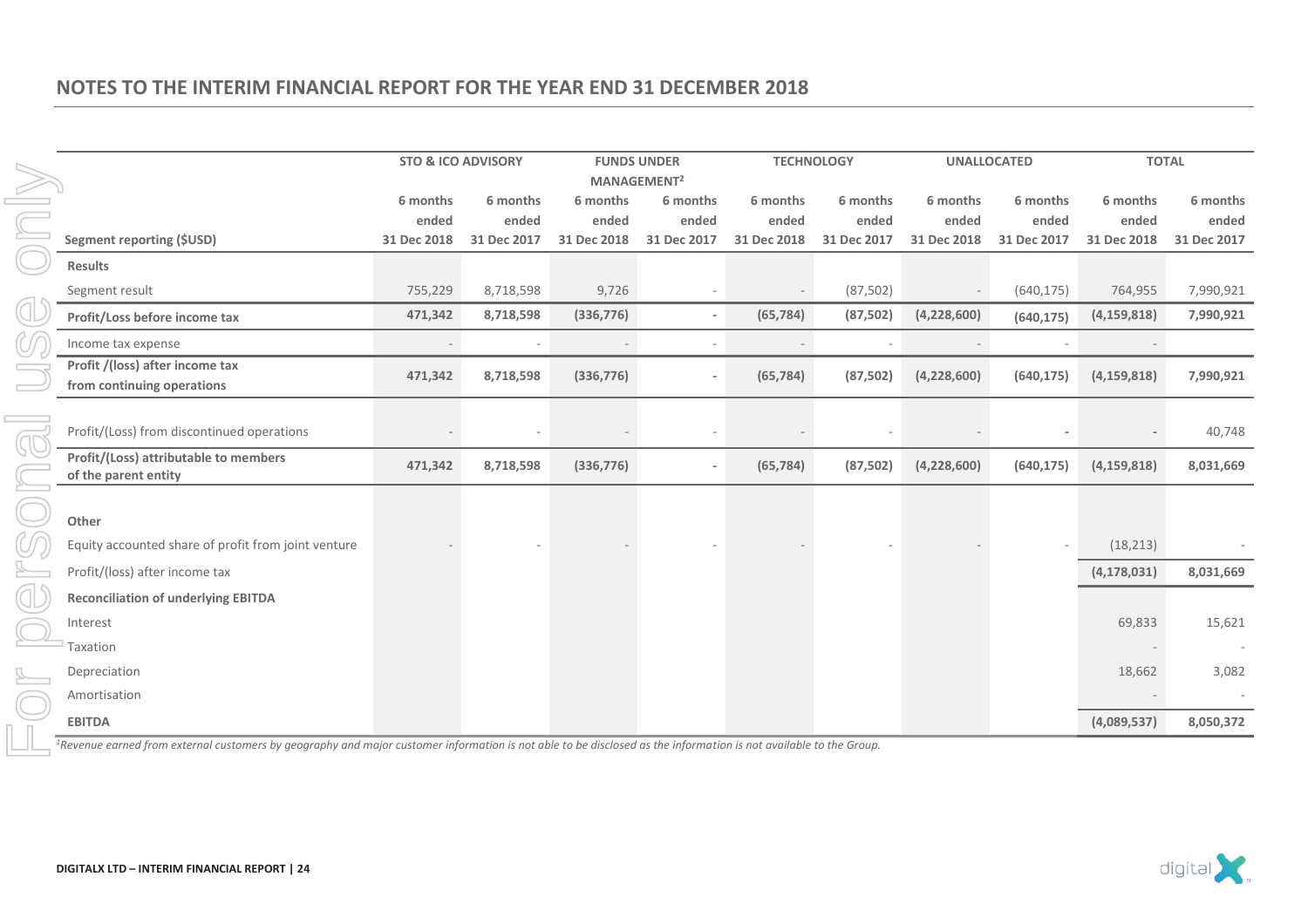|                           | <b>STO &amp; ICO ADVISORY</b> |             | <b>FUNDS UNDER</b><br>MANAGEMENT <sup>2</sup> |                          | <b>TECHNOLOGY</b> |                          | <b>UNALLOCATED</b> |             | <b>TOTAL</b> |             |
|---------------------------|-------------------------------|-------------|-----------------------------------------------|--------------------------|-------------------|--------------------------|--------------------|-------------|--------------|-------------|
| Segment reporting (\$USD) | 31 Dec 2018                   | 30 Jun 2018 | 31 Dec 2018                                   | 30 Jun 2018              | 31 Dec 2018       | 30 Jun 2018              | 31 Dec 2018        | 30 Jun 2018 | 31 Dec 2018  | 30 Jun 2018 |
| Assets                    |                               |             |                                               |                          |                   |                          |                    |             |              |             |
| Segment assets            | 777,750                       | 965,113     |                                               | $\overline{\phantom{a}}$ |                   | 49,519                   | 7,268,877          | 10,660,383  | 8,046,627    | 11,675,015  |
| <b>Total assets</b>       | 777,750                       | 965,113     |                                               | $\overline{\phantom{a}}$ |                   | 49,519                   | 7,268,877          | 10,660,383  | 8,046,627    | 11,675,015  |
|                           |                               |             |                                               |                          |                   |                          |                    |             |              |             |
| <b>Liabilities</b>        |                               |             |                                               |                          |                   |                          |                    |             |              |             |
| Segment liabilities       | 1,049                         | 23,136      |                                               | 24,666                   |                   | $\overline{\phantom{a}}$ | 338,985            | 808,399     | 340,034      | 856,141     |
| <b>Total liabilities</b>  | 1,049                         | 23,136      |                                               | 24,666                   |                   |                          | 338,985            | 808,399     | 340,034      | 856,141     |

<sup>2</sup> For the purpose of segment reporting the Funds Under Management segment does not include the operating results, segment assets or segment liabilities of the DigitalX Fund as CODM reviews the fund on a fair value basis *interest in the fund as disclosed in Note 11.* 



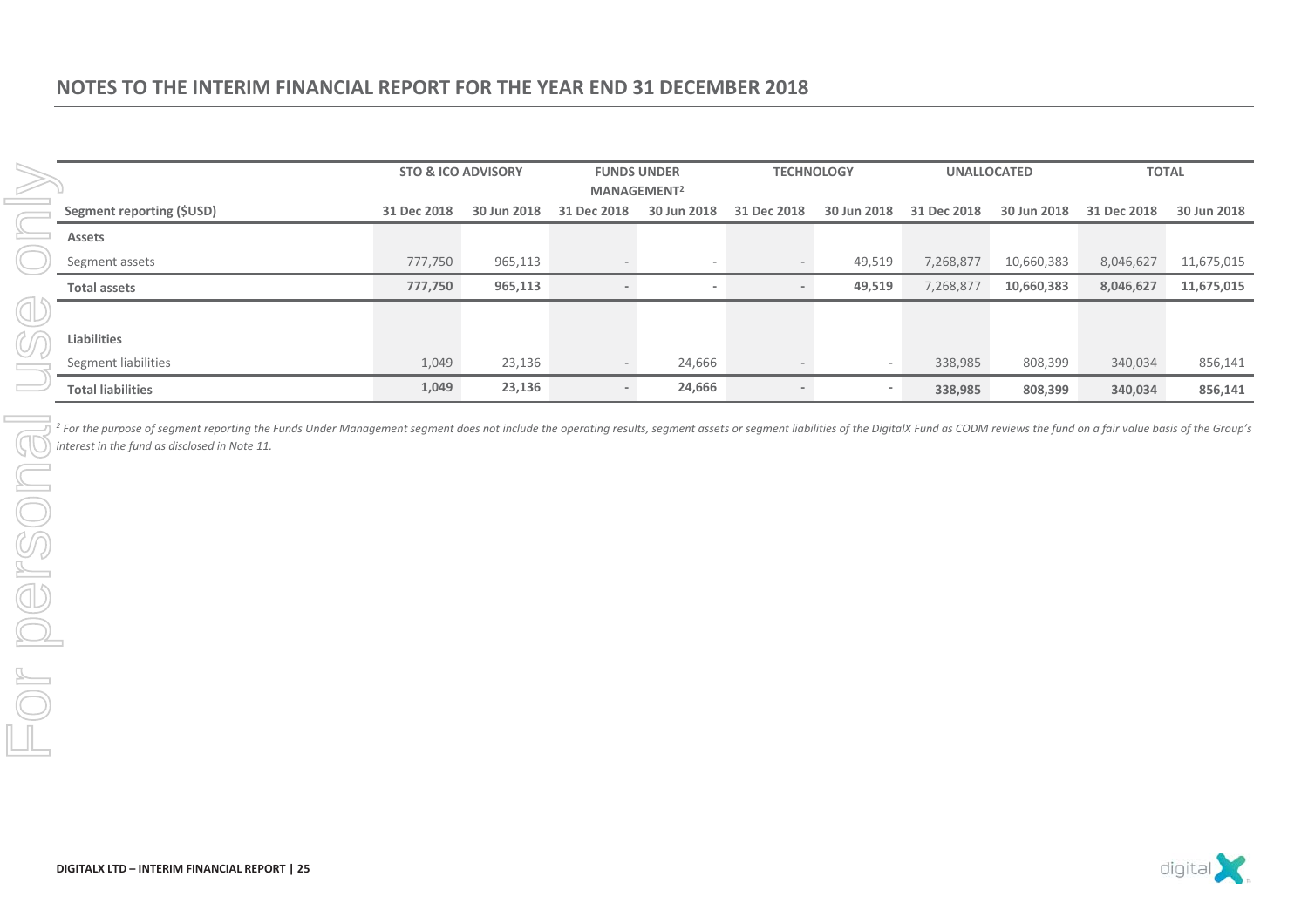### **3. EARNINGS PER SHARE (EPS)**

|                                                                                                                                                          | <b>Period ended</b>     | <b>Period ended</b> |
|----------------------------------------------------------------------------------------------------------------------------------------------------------|-------------------------|---------------------|
|                                                                                                                                                          | <b>31 December 2018</b> | 31 December 2017    |
|                                                                                                                                                          | <b>\$USD</b>            | <b>\$USD</b>        |
| Basic earnings/(loss) per share (cents)                                                                                                                  |                         |                     |
| From continuing operations                                                                                                                               | (0.78)                  | 2.24                |
| From discontinued operations                                                                                                                             |                         | 0.01                |
| Total                                                                                                                                                    | (0.78)                  | 2.25                |
|                                                                                                                                                          |                         |                     |
| Diluted earnings/(loss) per share (cents)                                                                                                                |                         |                     |
| Erom continuing operations                                                                                                                               | $^{1}(0.78)$            | 2.23                |
| From discontinued operations                                                                                                                             |                         | 0.01                |
| <b>Total</b>                                                                                                                                             | (0.78)                  | 2.24                |
| The earnings/(loss) used in the calculation of basic and diluted loss per<br>share are as follows:                                                       |                         |                     |
| From continued operations                                                                                                                                | (3,928,366)             |                     |
| Erom discontinued operations                                                                                                                             |                         |                     |
|                                                                                                                                                          |                         |                     |
| Weighted average number of ordinary shares on issue during the period<br>used in the calculation of basic EPS                                            | 501,568,885             |                     |
| Adjustments for calculation of diluted EPS                                                                                                               |                         |                     |
| <b>Options</b>                                                                                                                                           | 64,471,953              |                     |
| Performance rights                                                                                                                                       | 9,000,000               |                     |
| Convertible notes                                                                                                                                        |                         |                     |
| Weighted average number of ordinary shares on issue during the period                                                                                    |                         |                     |
| used in the calculation of diluted EPS                                                                                                                   | 575,040,838             |                     |
| <sup>1</sup> Potential ordinary shares in the form of share options and rights are not considered to be dilutive. As the Group made a loss for the prior |                         |                     |
| period, diluted earnings per share is the same as basic earnings per share for that period.                                                              |                         |                     |
|                                                                                                                                                          |                         |                     |
| <b>CURRENT ASSETS - CASH AND CASH EQUIVALENTS</b>                                                                                                        |                         |                     |
|                                                                                                                                                          |                         |                     |
|                                                                                                                                                          | <b>Period ended</b>     | <b>Period ended</b> |
|                                                                                                                                                          | 31 December 2018        | 30 June 2018        |
|                                                                                                                                                          | <b>\$USD</b>            | <b>\$USD</b>        |
| Cash at bank                                                                                                                                             | 2,195,873               | 5,772,211           |
| Cash deposits at call <sup>1</sup>                                                                                                                       | 1,763,343               | 76                  |
| <b>Total cash and cash equivalents</b>                                                                                                                   | 3,959,216               | 5,772,287           |
| <sup>1</sup> Cash deposits at call include cash balances on exchanges and deposits at call with financial institutions.                                  |                         |                     |

### **4. CURRENT ASSETS – CASH AND CASH EQUIVALENTS**

|                                        | <b>Period ended</b><br>31 December 2018<br><b>SUSD</b> | <b>Period ended</b><br>30 June 2018<br><b>\$USD</b> |
|----------------------------------------|--------------------------------------------------------|-----------------------------------------------------|
| Cash at bank                           | 2,195,873                                              | 5,772,211                                           |
| Cash deposits at call <sup>1</sup>     | 1,763,343                                              | 76                                                  |
| <b>Total cash and cash equivalents</b> | 3,959,216                                              | 5,772,287                                           |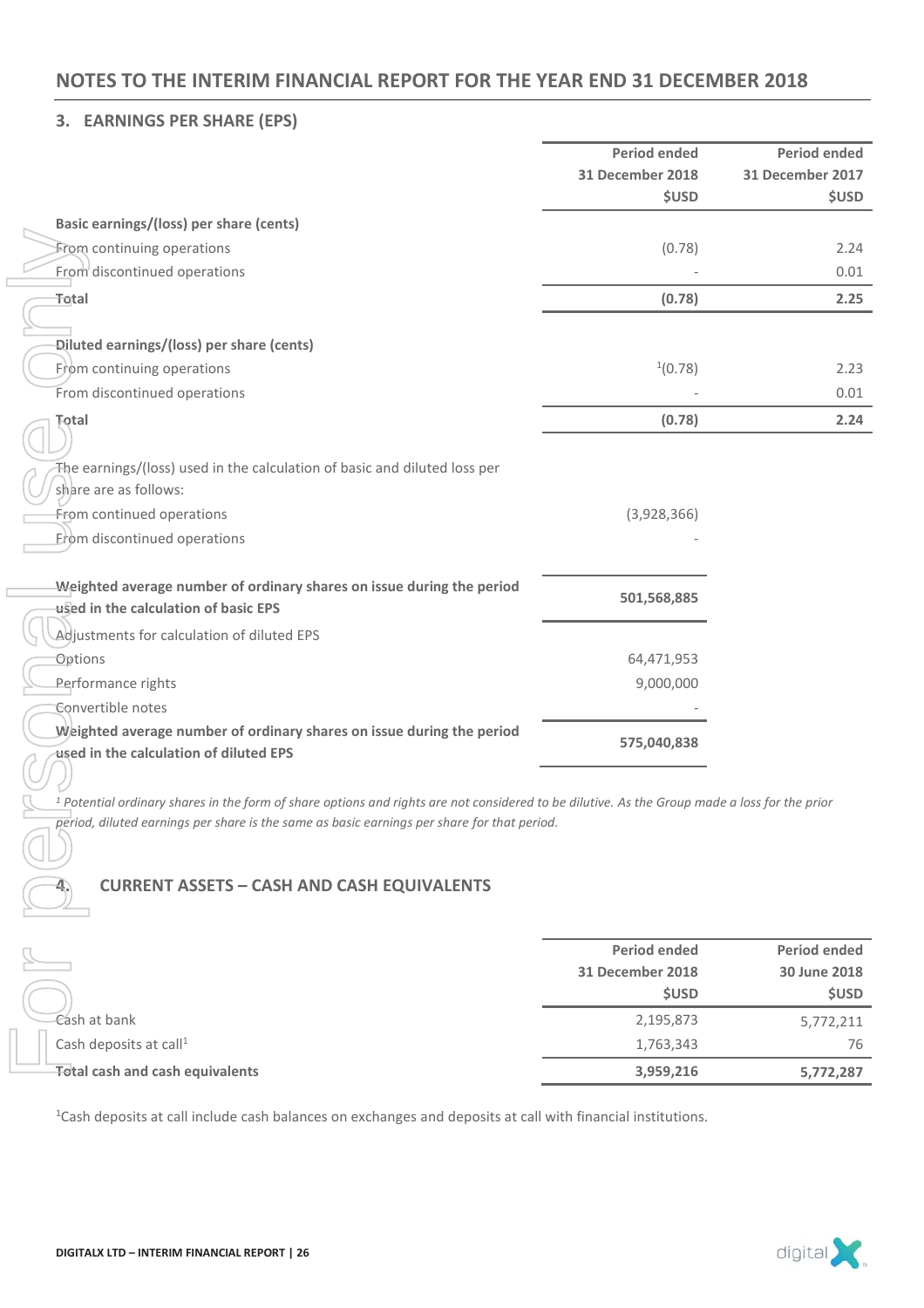### **5. CURRENT ASSETS – TRADE & OTHER RECEIVABLES**

|                                                                                                                                                                                                                                                                                                                                                                                                                                                                                                                                                                                                                                                                                                                                                                                                                                                          | <b>Period ended</b>              | <b>Period ended</b>          |              |
|----------------------------------------------------------------------------------------------------------------------------------------------------------------------------------------------------------------------------------------------------------------------------------------------------------------------------------------------------------------------------------------------------------------------------------------------------------------------------------------------------------------------------------------------------------------------------------------------------------------------------------------------------------------------------------------------------------------------------------------------------------------------------------------------------------------------------------------------------------|----------------------------------|------------------------------|--------------|
|                                                                                                                                                                                                                                                                                                                                                                                                                                                                                                                                                                                                                                                                                                                                                                                                                                                          | <b>31 December 2018</b>          | 30 June 2018                 |              |
|                                                                                                                                                                                                                                                                                                                                                                                                                                                                                                                                                                                                                                                                                                                                                                                                                                                          | <b>\$USD</b>                     |                              | <b>\$USD</b> |
| Trade receivables (gross) <sup>1</sup>                                                                                                                                                                                                                                                                                                                                                                                                                                                                                                                                                                                                                                                                                                                                                                                                                   | 855,171                          |                              | 1,037,624    |
| Allewance for doubtful accounts                                                                                                                                                                                                                                                                                                                                                                                                                                                                                                                                                                                                                                                                                                                                                                                                                          |                                  |                              |              |
| Trade receivables - net                                                                                                                                                                                                                                                                                                                                                                                                                                                                                                                                                                                                                                                                                                                                                                                                                                  | 855,171                          |                              | 1,037,624    |
|                                                                                                                                                                                                                                                                                                                                                                                                                                                                                                                                                                                                                                                                                                                                                                                                                                                          |                                  |                              |              |
| <b>Other receivables</b>                                                                                                                                                                                                                                                                                                                                                                                                                                                                                                                                                                                                                                                                                                                                                                                                                                 |                                  |                              |              |
| Statutory tax receivable                                                                                                                                                                                                                                                                                                                                                                                                                                                                                                                                                                                                                                                                                                                                                                                                                                 | 44,968                           |                              | 86,972       |
| Loan to a related party                                                                                                                                                                                                                                                                                                                                                                                                                                                                                                                                                                                                                                                                                                                                                                                                                                  | 5,932                            |                              | 5,932        |
| Other                                                                                                                                                                                                                                                                                                                                                                                                                                                                                                                                                                                                                                                                                                                                                                                                                                                    | 140,026                          |                              | 165,316      |
| <b>Total trade and other receivables</b>                                                                                                                                                                                                                                                                                                                                                                                                                                                                                                                                                                                                                                                                                                                                                                                                                 | 1,046,097                        | 1,295,844                    |              |
|                                                                                                                                                                                                                                                                                                                                                                                                                                                                                                                                                                                                                                                                                                                                                                                                                                                          |                                  |                              |              |
| recoverability of the receivable based on its understanding of the progress of the customer towards its TGE, ascertained<br>predominantly through communication between itself and the customer as well as from the customer to its investors.<br>Management expects the consideration to be a security token offering, which differs from the original offering of the customer<br>but expect that that the value of the security tokens received would be equivalent to the original offering recorded as receivable.                                                                                                                                                                                                                                                                                                                                  |                                  |                              |              |
| Management notes measurement uncertainty with respect to the value of the receivable and that potential volatility around the<br>timing and form of the TGE may result in the future carrying amount of the receivable materially changing. Further, the digital<br>assets are susceptible to material fair value changes once the token begins trading and market participants further determine its<br>fair value.<br><b>CURRENT ASSETS - DIGITAL ASSETS</b>                                                                                                                                                                                                                                                                                                                                                                                           |                                  |                              |              |
|                                                                                                                                                                                                                                                                                                                                                                                                                                                                                                                                                                                                                                                                                                                                                                                                                                                          |                                  |                              |              |
|                                                                                                                                                                                                                                                                                                                                                                                                                                                                                                                                                                                                                                                                                                                                                                                                                                                          | <b>Period ended</b>              | <b>Period ended</b>          |              |
|                                                                                                                                                                                                                                                                                                                                                                                                                                                                                                                                                                                                                                                                                                                                                                                                                                                          | 31 December 2018<br><b>\$USD</b> | 30 June 2018<br><b>\$USD</b> |              |
|                                                                                                                                                                                                                                                                                                                                                                                                                                                                                                                                                                                                                                                                                                                                                                                                                                                          |                                  |                              |              |
| Bitcoin <sup>1</sup>                                                                                                                                                                                                                                                                                                                                                                                                                                                                                                                                                                                                                                                                                                                                                                                                                                     | 1,603,592                        | 2,764,706                    |              |
| Other listed digital assets <sup>1,2</sup>                                                                                                                                                                                                                                                                                                                                                                                                                                                                                                                                                                                                                                                                                                                                                                                                               | 454,540                          | 1,494,484                    |              |
| Unlisted digital assets <sup>3</sup><br><b>Total Digital Assets</b>                                                                                                                                                                                                                                                                                                                                                                                                                                                                                                                                                                                                                                                                                                                                                                                      | 435,186<br>2,493,318             | 241,092<br>4,500,282         |              |
| Bitcoin and other listed digital assets are considered to be measured at fair value using level 1 inputs under AASB 13 as fair value<br>is determined by reference to an active market. Included in the total above of \$435,186 above for unlisted digital assets is an<br>amount of \$288,113 measured at fair value using level 2 inputs (directly observable references to an active market), the<br>remainder of the total is based on level 3 unobservable market inputs.<br><sup>1</sup> Digital assets were measured at fair value using the closing price per Coin Market Cap (https://coinmarketcap.com/) as at 31<br>December 2018. Refer to Note 17 for prices at the date of this report.<br><sup>2</sup> Includes all tokens that are not bitcoin that are listed on an exchange. The amount includes \$341,832 held by the DigitalX Fund. |                                  |                              |              |

### **6. CURRENT ASSETS – DIGITAL ASSETS**

|                                            | <b>Period ended</b><br>31 December 2018<br><b>\$USD</b> | <b>Period ended</b><br>30 June 2018<br><b>\$USD</b> |
|--------------------------------------------|---------------------------------------------------------|-----------------------------------------------------|
| $\mathsf{Bitcoin}^1$                       | 1,603,592                                               | 2,764,706                                           |
| Other listed digital assets <sup>1,2</sup> | 454,540                                                 | 1,494,484                                           |
| Unlisted digital assets <sup>3</sup>       | 435,186                                                 | 241,092                                             |
| Total Digital Assets                       | 2,493,318                                               | 4,500,282                                           |

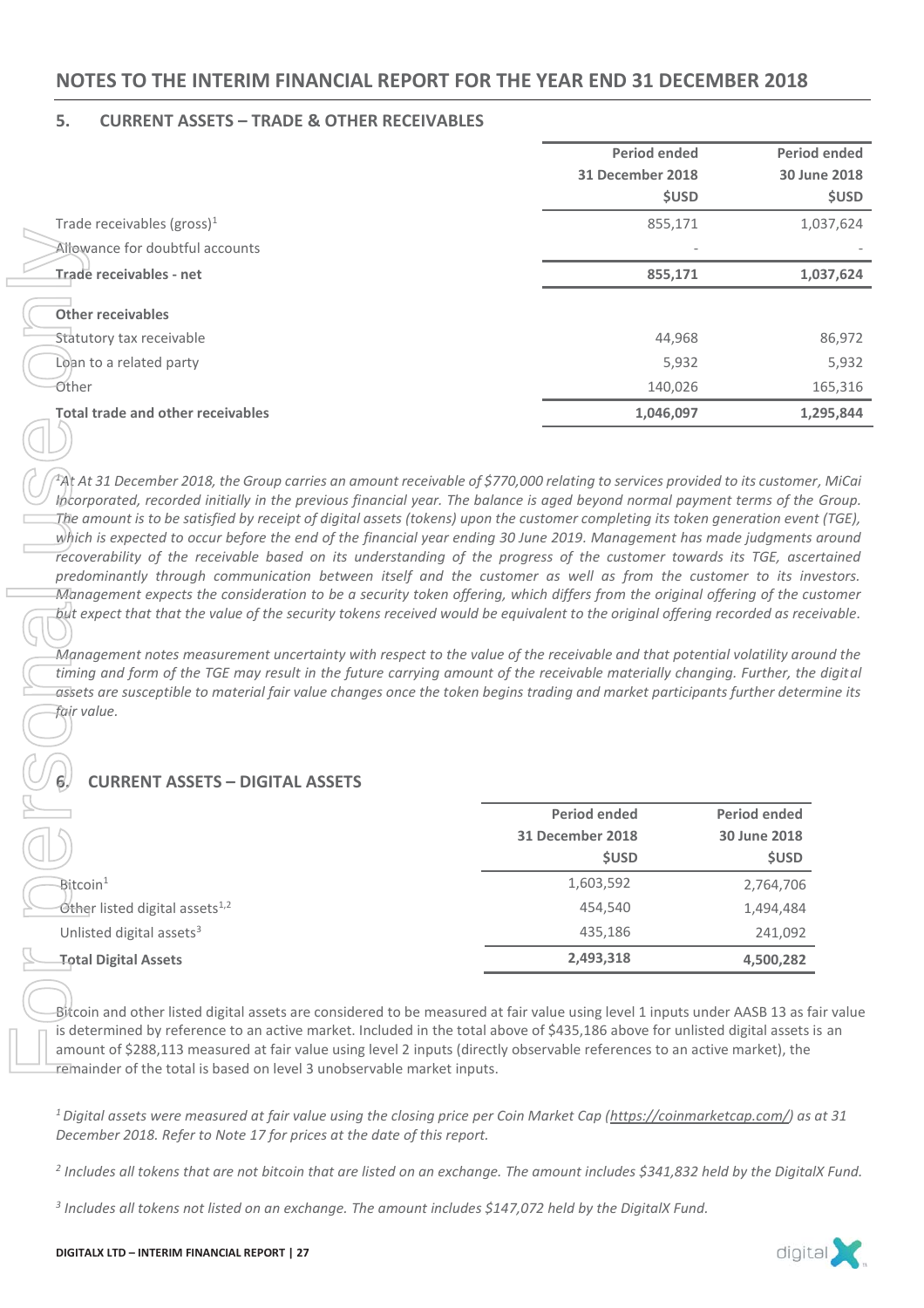### **7. INVESTMENTS**

|                                                             | <b>Period ended</b> | Period ended |
|-------------------------------------------------------------|---------------------|--------------|
|                                                             | 31 December 2018    | 30 June 2018 |
|                                                             | <b>\$USD</b>        | <b>\$USD</b> |
| Equity accounted investment in joint venture – Coincast $B$ | 36,545              | 56,581       |
| Investment in DigitalX Fund <sup>C</sup>                    |                     |              |
| Convertible note receivable A                               | 184.135             |              |
|                                                             | 220,680             | 56,581       |

### **A. Investment in YPB Systems Ltd**

During the period the Group invested \$AUD255,000 into a convertible note with YPB Systems Ltd, a company listed on the ASX. The note has an interest rate of 10% per annum and is convertible at DigitalX's option. Due to the terms and conditions of the note and the Group considers fair value, using level 2 inputs, to approximate carrying value.

### **B. Investment in Digital Multiplier Pty Ltd ("Coincast")**

 $\tilde{\rm D}$ uring the prior period the Group entered into a 50:50 joint venture with Multiplier Pty Ltd by way of a \$USD19,437 (\$AUD \$25,000) investment to launch a new crypto business news website and online cryptocurrency education platform and television show. For the period ended 31 December 2018 the joint venture generated a loss of \$USD 36,425.

| Investment in DigitalX Fund <sup>C</sup>                                                                                                                                                                                     |              |
|------------------------------------------------------------------------------------------------------------------------------------------------------------------------------------------------------------------------------|--------------|
| Convertible note receivable A                                                                                                                                                                                                | 184,135      |
|                                                                                                                                                                                                                              | 220,680      |
|                                                                                                                                                                                                                              |              |
| <b>Investment in YPB Systems Ltd</b>                                                                                                                                                                                         |              |
| During the period the Group invested \$AUD255,000 into a convertible note with YPB Systems Ltd, a com                                                                                                                        |              |
| The note has an interest rate of 10% per annum and is convertible at DigitalX's option. Due to the terms                                                                                                                     |              |
| note and the Group considers fair value, using level 2 inputs, to approximate carrying value.                                                                                                                                |              |
| Investment in Digital Multiplier Pty Ltd ("Coincast")<br>B.                                                                                                                                                                  |              |
| During the prior period the Group entered into a 50:50 joint venture with Multiplier Pty Ltd by way                                                                                                                          |              |
| \$25,000) investment to launch a new crypto business news website and online cryptocurrency educatio                                                                                                                         |              |
| show. For the period ended 31 December 2018 the joint venture generated a loss of \$USD 36,425.                                                                                                                              |              |
|                                                                                                                                                                                                                              |              |
|                                                                                                                                                                                                                              | <b>\$USD</b> |
| Initial investment                                                                                                                                                                                                           | 19,437       |
| DigitalX share of profit for 30 June 2018 (50%)                                                                                                                                                                              | 37,144       |
| DigitalX share of profit for 31 Dec 2018 (50%)                                                                                                                                                                               | (18, 212)    |
| Foreign exchange movement                                                                                                                                                                                                    | (1,824)      |
|                                                                                                                                                                                                                              | 36,545       |
|                                                                                                                                                                                                                              |              |
| <b>Investment in DigitalX Fund &amp; DigitalX Funds Management</b>                                                                                                                                                           |              |
| On the 26 <sup>th</sup> of April 2018, the Group provided seed capital to the DigitalX Fund (a unit trust) for the pu                                                                                                        |              |
| generating returns digital assets. At 31 December 2018, the Group has an interest in the fund of 43% (30 Ju                                                                                                                  |              |
| as DigitalX also provides fund management services for the fund it is deemed that the Group meets the d                                                                                                                      |              |
| AASB10: Consolidated Financial Statements and as a result, the fund has been included in the Group                                                                                                                           |              |
| statements. The Group will continue to assess its position with respect to control of the fund at each i                                                                                                                     |              |
| period the DigitalX Fund incurred a loss of \$USD 438,117 which is reflected in the Consolidated State                                                                                                                       |              |
| Income. The net asset value (NAV) of the Group's units in the fund at 31 December 2018 is \$AUD 0.45.                                                                                                                        |              |
|                                                                                                                                                                                                                              |              |
| $\vec{O}$ n 16 <sup>th</sup> of February 2018, the Group incorporated a new subsidiary, DigitalX Funds Management Pty<br>manager for the DigitalX Fund and any future funds the Group may launch. The Group holds a 73% inte |              |
| and has deemed it has control. The results for DigitalX Funds Management Pty Ltd are immaterial for the                                                                                                                      |              |
|                                                                                                                                                                                                                              |              |
| D.<br><b>Investment in Futuredge Capital (Formerly FutureICO)</b>                                                                                                                                                            |              |
| During the period the Group announced its investment via a joint venture in the ICO platform (Futuredg                                                                                                                       |              |
| the Group holds a 44.9% interest (30 June 2018: 0%) and has deemed it does not have control gi                                                                                                                               |              |
| shareholdings and the operation of the shareholders agreement. The results for Futuredge Capital are i                                                                                                                       |              |
| as all parties are current incurring their own costs.                                                                                                                                                                        |              |
|                                                                                                                                                                                                                              |              |
| Ε.<br><b>Investment in DX Americas LLC</b>                                                                                                                                                                                   |              |
| During the prior period the Group entered into a 50:50 joint venture with US-Investment Bank AmerX. Th                                                                                                                       |              |
| are immaterial for the period as all parties are current incurring their own costs.                                                                                                                                          |              |
| F.<br>Other investments and entities                                                                                                                                                                                         |              |
| During the period the Group incorporated two new entities, DigitalX Asset Management Pty Ltd (a comp                                                                                                                         |              |
| Australia) and DigitalX (BVI) Limited (a company incorporated in the British Virgin Isles). Both entities we                                                                                                                 |              |
| of the ongoing execution of the Funds Under Management strategy noted in the review of operations. A                                                                                                                         |              |
| the amounts in both entities are immaterial.                                                                                                                                                                                 |              |

### **C. Investment in DigitalX Fund & DigitalX Funds Management**

On the 26<sup>th</sup> of April 2018, the Group provided seed capital to the DigitalX Fund (a unit trust) for the purpose of investing in and generating returns digital assets. At 31 December 2018, the Group has an interest in the fund of 43% (30 June 2018: 45%), however, as DigitalX also provides fund management services for the fund it is deemed that the Group meets the definition of control under *AASB10: Consolidated Financial Statements* and as a result, the fund has been included in the Group's consolidated financial statements. The Group will continue to assess its position with respect to control of the fund at each reporting period. For the period the DigitalX Fund incurred a loss of \$USD 438,117 which is reflected in the Consolidated Statement of Comprehensive Income. The net asset value (NAV) of the Group's units in the fund at 31 December 2018 is \$AUD 0.45.

 $\tilde{O}$ n 16<sup>th</sup> of February 2018, the Group incorporated a new subsidiary, DigitalX Funds Management Pty Ltd, to act as the fund manager for the DigitalX Fund and any future funds the Group may launch. The Group holds a 73% interest (30 June 2018: 73%) and has deemed it has control. The results for DigitalX Funds Management Pty Ltd are immaterial for the period.

### **D. Investment in Futuredge Capital (Formerly FutureICO)**

During the period the Group announced its investment via a joint venture in the ICO platform (Futuredge). At 31 December 2018 the Group holds a 44.9% interest (30 June 2018: 0%) and has deemed it does not have control given the nature of other shareholdings and the operation of the shareholders agreement. The results for Futuredge Capital are immaterial for the period as all parties are current incurring their own costs.

### **E. Investment in DX Americas LLC**

During the prior period the Group entered into a 50:50 joint venture with US-Investment Bank AmerX. The results for DX Americas are immaterial for the period as all parties are current incurring their own costs.

### **F. Other investments and entities**

During the period the Group incorporated two new entities, DigitalX Asset Management Pty Ltd (a company incorporated in Australia) and DigitalX (BVI) Limited (a company incorporated in the British Virgin Isles). Both entities were incorporated as part of the ongoing execution of the Funds Under Management strategy noted in the review of operations. At 31 December 2018,

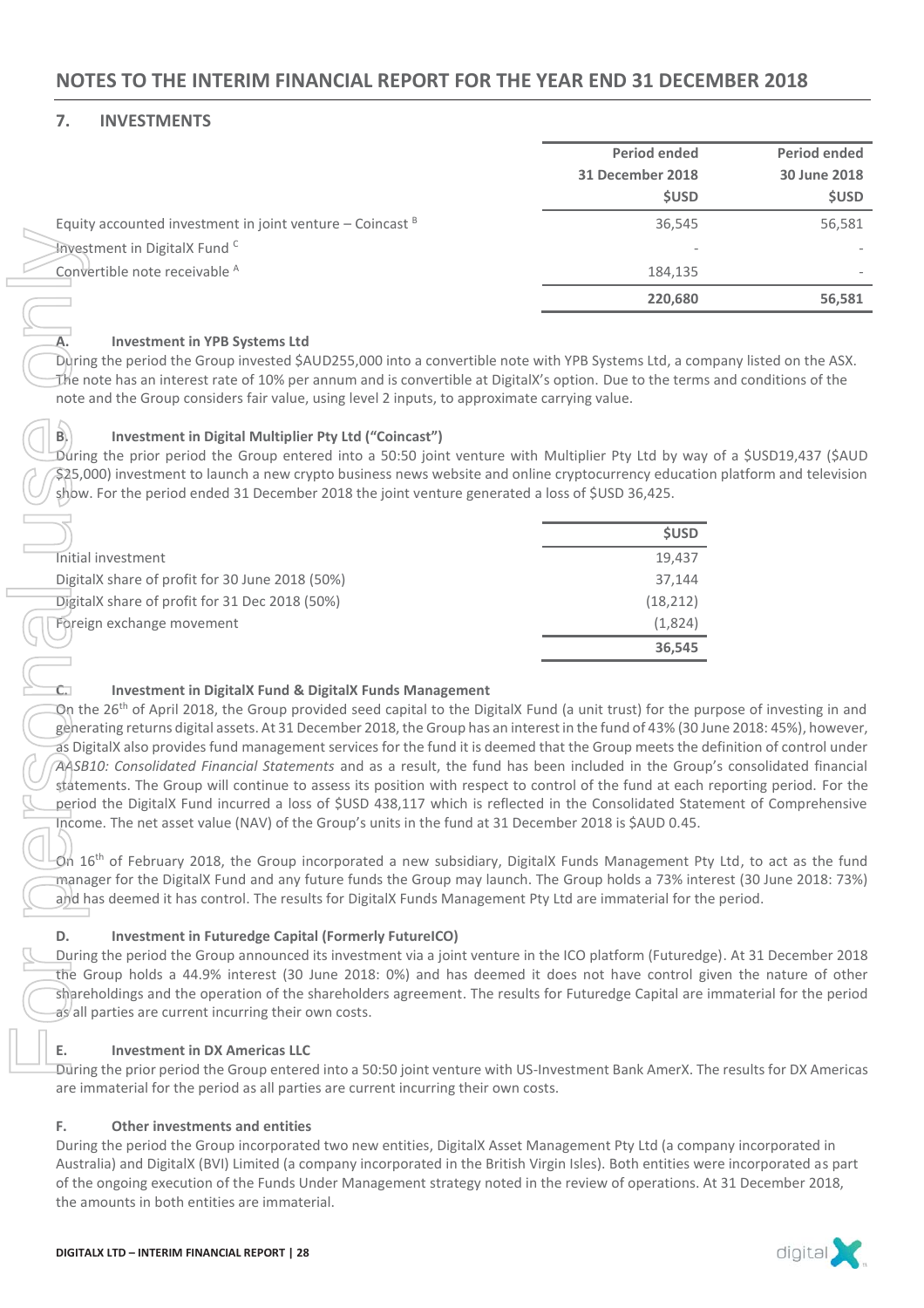### **8. PROPERTY, PLANT AND EQUIPMENT – COMPUTER EQUIPMENT**

|                                        | <b>Period ended</b> | <b>Period ended</b> |
|----------------------------------------|---------------------|---------------------|
|                                        | 31 December 2018    | 30 June 2018        |
|                                        | <b>\$USD</b>        | <b>\$USD</b>        |
| Cost                                   | 361,268             | 15,922              |
| Accumulated depreciation               | (33, 952)           | (15, 420)           |
| <b>Net Carrying amount</b>             | 327,316             | 502                 |
| Reconciliation                         |                     |                     |
| Carrying amount at beginning of period | 502                 | 10,832              |
| Additions <sup>1</sup>                 | 345,476             | 1,965               |
| <b>Disposals</b>                       |                     |                     |
| Depreciation charge for the period     | (18, 662)           | (12, 295)           |
| Net carrying amount at end of period   | 327,316             | 502                 |

### **9. NON-CURRENT ASSETS - INTANGIBLE ASSETS**

|                                                                                                                                                                                                                                                                                                                                                                                                                                                                                                                                                                | שכטכ                | שכטכ                |
|----------------------------------------------------------------------------------------------------------------------------------------------------------------------------------------------------------------------------------------------------------------------------------------------------------------------------------------------------------------------------------------------------------------------------------------------------------------------------------------------------------------------------------------------------------------|---------------------|---------------------|
| Cost                                                                                                                                                                                                                                                                                                                                                                                                                                                                                                                                                           | 361,268             | 15,922              |
| Accumulated depreciation                                                                                                                                                                                                                                                                                                                                                                                                                                                                                                                                       | (33,952)            | (15, 420)           |
| <b>Net Carrying amount</b>                                                                                                                                                                                                                                                                                                                                                                                                                                                                                                                                     | 327,316             | 502                 |
| Reconciliation                                                                                                                                                                                                                                                                                                                                                                                                                                                                                                                                                 |                     |                     |
| Carrying amount at beginning of period                                                                                                                                                                                                                                                                                                                                                                                                                                                                                                                         | 502                 | 10,832              |
| $\mathsf{Additions}^1$                                                                                                                                                                                                                                                                                                                                                                                                                                                                                                                                         | 345,476             | 1,965               |
| Disposals                                                                                                                                                                                                                                                                                                                                                                                                                                                                                                                                                      |                     |                     |
| Depreciation charge for the period                                                                                                                                                                                                                                                                                                                                                                                                                                                                                                                             | (18, 662)           | (12, 295)           |
| Net carrying amount at end of period                                                                                                                                                                                                                                                                                                                                                                                                                                                                                                                           | 327,316             | 502                 |
| $\frac{1}{2}$ Majority of additions relations to the construction of the Blockchain Centre Perth as noted in the operating review.                                                                                                                                                                                                                                                                                                                                                                                                                             |                     |                     |
| <b>NON-CURRENT ASSETS - INTANGIBLE ASSETS</b>                                                                                                                                                                                                                                                                                                                                                                                                                                                                                                                  |                     |                     |
|                                                                                                                                                                                                                                                                                                                                                                                                                                                                                                                                                                | <b>Period ended</b> | <b>Period ended</b> |
|                                                                                                                                                                                                                                                                                                                                                                                                                                                                                                                                                                | 31 December 2018    | 30 June 2018        |
|                                                                                                                                                                                                                                                                                                                                                                                                                                                                                                                                                                | <b>\$USD</b>        | <b>\$USD</b>        |
| Intellectual property                                                                                                                                                                                                                                                                                                                                                                                                                                                                                                                                          |                     |                     |
| Cost                                                                                                                                                                                                                                                                                                                                                                                                                                                                                                                                                           | 2,016,188           | 2,016,188           |
| Accumulated amortisation                                                                                                                                                                                                                                                                                                                                                                                                                                                                                                                                       |                     |                     |
| Provision for Impairment <sup>2</sup>                                                                                                                                                                                                                                                                                                                                                                                                                                                                                                                          | (2,016,188)         | (1,966,669)         |
| Net Carrying amount                                                                                                                                                                                                                                                                                                                                                                                                                                                                                                                                            |                     | 49,519              |
| Reconciliation                                                                                                                                                                                                                                                                                                                                                                                                                                                                                                                                                 |                     |                     |
| Carrying amount at beginning of period                                                                                                                                                                                                                                                                                                                                                                                                                                                                                                                         | 49,519              | 49,519              |
| Additions                                                                                                                                                                                                                                                                                                                                                                                                                                                                                                                                                      |                     |                     |
| Write down of Intangible Assets                                                                                                                                                                                                                                                                                                                                                                                                                                                                                                                                |                     |                     |
| Provision of impairment of Intangible Assets                                                                                                                                                                                                                                                                                                                                                                                                                                                                                                                   | (49, 519)           |                     |
| Net carrying amount at end of period <sup>1</sup>                                                                                                                                                                                                                                                                                                                                                                                                                                                                                                              |                     | 49,519              |
| $\frac{1}{2}$ Net of accumulated amortisation and provision for impairment.                                                                                                                                                                                                                                                                                                                                                                                                                                                                                    |                     |                     |
| $\sqrt[2]{\pi}$ he Group has raised a \$USD2,016,187 impairment provision against the costs capitalised for its AirPocket intangible asset.<br>$\hat{A}$ irPocket's gross capitalised cost totals \$USD2,016,187. This provision has been recorded in the current period as a result of a<br>lack of historical data with respect to the estimates used in determining the fair value of AirPocket. The provision is to be<br>reassessed at the next reporting date with anticipation that more information will be available to assess the recoverable amount |                     |                     |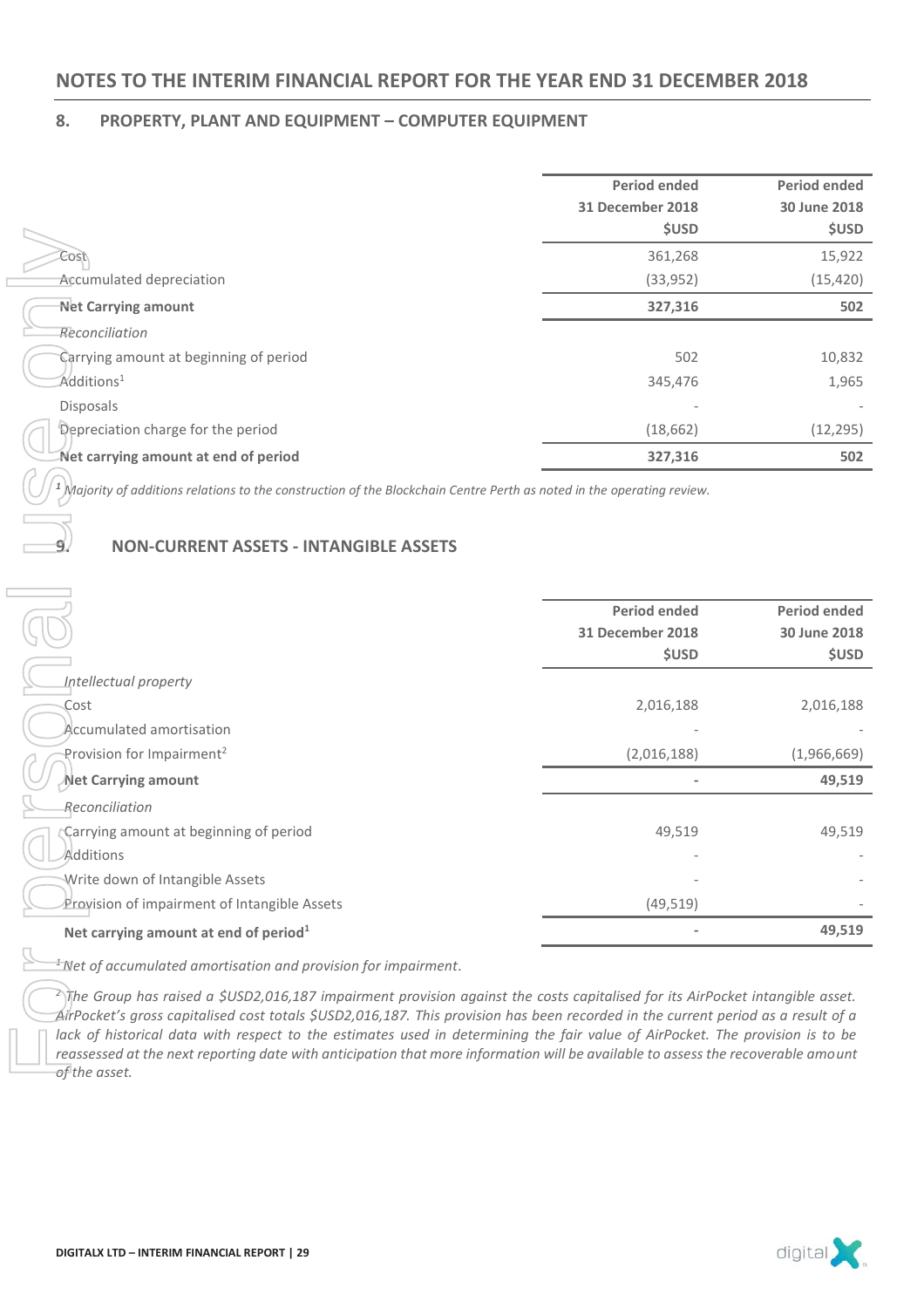### **10. CURRENT LIABILITIES – TRADE & OTHER PAYABLES**

| <b>Period ended</b> | Period ended |
|---------------------|--------------|
| 31 December 2018    | 30 June 2018 |
| <b>\$USD</b>        | <b>\$USD</b> |
| 203,012             | 377,682      |
| 120,556             | 187,768      |
| 16,466              | 9,244        |
| 340,034             | 574,694      |
|                     |              |

### **11. INTEREST BEARING LIABILITIES & DERIVATIVES**

|                                                    | <b>Period ended</b><br>31 December 2018<br><b>\$USD</b> | Period ended<br>30 June 2018<br><b>\$USD</b> |
|----------------------------------------------------|---------------------------------------------------------|----------------------------------------------|
| Convertible Notes - Debt-Liability Component       |                                                         | 281,446                                      |
| Convertible Loan                                   | $\overline{\phantom{a}}$                                |                                              |
|                                                    |                                                         | 281,446                                      |
| Convertible Notes - Derivative Liability Component | $\overline{\phantom{a}}$                                |                                              |
| <b>Net Carrying amount</b>                         |                                                         | 281,446                                      |
|                                                    |                                                         |                                              |

|                                                                                                                                           | שכטכ                     | שכטכ                |
|-------------------------------------------------------------------------------------------------------------------------------------------|--------------------------|---------------------|
| Trade payables                                                                                                                            | 203,012                  | 377,682             |
| Accrued expenses                                                                                                                          | 120,556                  | 187,768             |
| PAYG withholding payable                                                                                                                  | 16,466                   | 9,244               |
|                                                                                                                                           | 340,034                  | 574,694             |
|                                                                                                                                           |                          |                     |
|                                                                                                                                           |                          |                     |
| <b>INTEREST BEARING LIABILITIES &amp; DERIVATIVES</b>                                                                                     |                          |                     |
|                                                                                                                                           | <b>Period ended</b>      | <b>Period ended</b> |
|                                                                                                                                           | <b>31 December 2018</b>  | 30 June 2018        |
|                                                                                                                                           | <b>\$USD</b>             | <b>\$USD</b>        |
| Convertible Notes - Debt-Liability Component                                                                                              |                          | 281,446             |
| Convertible Loan                                                                                                                          |                          |                     |
|                                                                                                                                           | $\overline{\phantom{0}}$ | 281,446             |
| Convertible Notes - Derivative Liability Component                                                                                        |                          |                     |
| <b>Net Carrying amount</b>                                                                                                                | $\overline{\phantom{0}}$ | 281,446             |
|                                                                                                                                           |                          |                     |
| Reconciliation                                                                                                                            |                          |                     |
| Carrying amount at beginning of period                                                                                                    | 281,446                  | 535,198             |
| Convertible note - debt liability component                                                                                               |                          | 360,459             |
| Convertible note - transaction costs                                                                                                      |                          | (360, 459)          |
| Convertible note - derivative liability component                                                                                         |                          |                     |
| Fair value adjustment of derivative liability component                                                                                   |                          |                     |
| Amortisation of debt liability component                                                                                                  | 69,833                   | 294,976             |
| Convertible loan                                                                                                                          |                          |                     |
| Conversion of loans & notes <sup>1</sup>                                                                                                  | (351, 279)               | (548, 728)          |
| Carrying amount at end of period                                                                                                          |                          | 281,446             |
| <sup>1</sup> )All outstanding convertible notes were converted, and 16,296,295 shares were issued on 18 <sup>th</sup> of September, 2018. |                          |                     |
|                                                                                                                                           |                          |                     |
|                                                                                                                                           |                          |                     |
|                                                                                                                                           |                          |                     |
|                                                                                                                                           |                          |                     |
|                                                                                                                                           |                          |                     |
|                                                                                                                                           |                          |                     |
|                                                                                                                                           |                          |                     |

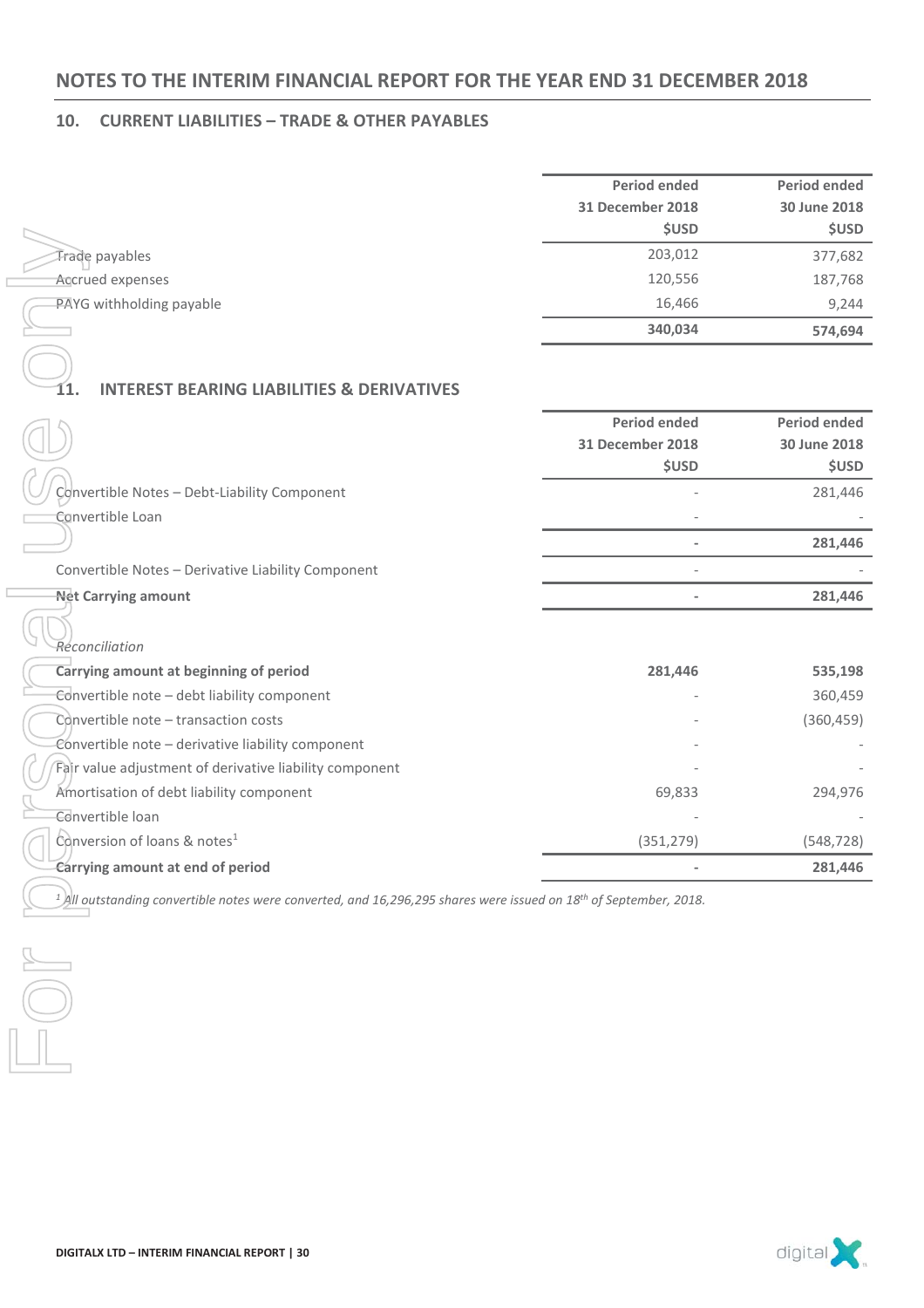### **12. CONTRIBUTED EQUITY**

### **(a) Issued and paid up Capital**

|                                             | Period ended     | <b>Period ended</b> |
|---------------------------------------------|------------------|---------------------|
|                                             | 31 December 2018 | 30 June 2018        |
|                                             | <b>SUSD</b>      | <b>\$USD</b>        |
| $Eully$ paid ordinary shares $-510,789,343$ |                  |                     |
| (30 June 2018: 486,865,628)                 | 31,117,670       | 30,431,588          |
|                                             | 31,117,670       | 30,431,588          |

### **(b) Movement in Ordinary Share Capital**

| (b)             | Eully paid ordinary shares - 510,789,343<br>(30 June 2018: 486,865,628)<br><b>Movement in Ordinary Share Capital</b>                           | 31,117,670<br>31,117,670   |                        | 30,431,588<br>30,431,588         |
|-----------------|------------------------------------------------------------------------------------------------------------------------------------------------|----------------------------|------------------------|----------------------------------|
| Date            | Details $1$                                                                                                                                    | Number of<br><b>Shares</b> | <b>Issue Price A\$</b> | \$USD <sup>2</sup>               |
| 30-Jun-18       | <b>Closing Balance</b>                                                                                                                         | 486,865,628                |                        | 30,431,588                       |
| $5$ -Jul-18     | Vesting of Performance Rights                                                                                                                  | 1,000,000                  |                        |                                  |
| $10$ -Jul- $18$ | Share issue costs                                                                                                                              |                            |                        | (1, 426)                         |
| 7-Aug-18        | Issue of Shares on exercise of options                                                                                                         | 3,086,420                  | 0.0324                 | 73,757                           |
| 8-Aug-18        | Share issue costs                                                                                                                              |                            |                        | (1, 397)                         |
| 18-Sep-18       | Issue of shares on exercise of convertible notes                                                                                               | 16,296,295                 | 0.027                  | 317,108                          |
| 18-Sep-18       | Issue of shares to employees                                                                                                                   | 3,441,000                  | 0.12                   | 300,606                          |
| 20-Sep-18       | Share issue costs                                                                                                                              |                            |                        | (3,571)                          |
| 8-Oct-18        | Issue of Shares on exercise of options                                                                                                         | 100,000                    | 0.0324                 | 2,341                            |
| 10-Oct-18       | Share issue costs                                                                                                                              |                            |                        | (1,615)                          |
| 31-Dec-18       | <b>Closing Balance</b>                                                                                                                         | 510,789,343                |                        | 31,117,670                       |
| 13.             | L Refer to the corresponding Appendix 3B for full details of each issue.<br>Based on AUD/USD as at the date of transaction.<br><b>RESERVES</b> |                            |                        |                                  |
|                 |                                                                                                                                                | <b>Period ended</b>        |                        | <b>Period ended</b>              |
|                 |                                                                                                                                                | 31 December 2018           | <b>\$USD</b>           | 31 December 2017<br><b>\$USD</b> |
|                 | Option premium and share-based payment reserve                                                                                                 |                            | 1,146,529              | 785,240                          |
|                 | Convertible Note Reserve                                                                                                                       |                            | 62,680                 | 62,280                           |
|                 | Foreign Exchange Reserve                                                                                                                       |                            | 19,550<br>1,228,759    | (15, 887)<br>832,033             |
|                 |                                                                                                                                                |                            |                        |                                  |

### **13. RESERVES**

 $\Box$ 

|                                                 | <b>Period ended</b> | <b>Period ended</b> |  |
|-------------------------------------------------|---------------------|---------------------|--|
|                                                 | 31 December 2018    | 31 December 2017    |  |
|                                                 | <b>SUSD</b>         | <b>\$USD</b>        |  |
| -Option premium and share-based payment reserve | 1,146,529           | 785,240             |  |
| Convertible Note Reserve                        | 62,680              | 62,280              |  |
| Foreign Exchange Reserve                        | 19,550              | (15,887)            |  |
|                                                 | 1,228,759           | 832,033             |  |

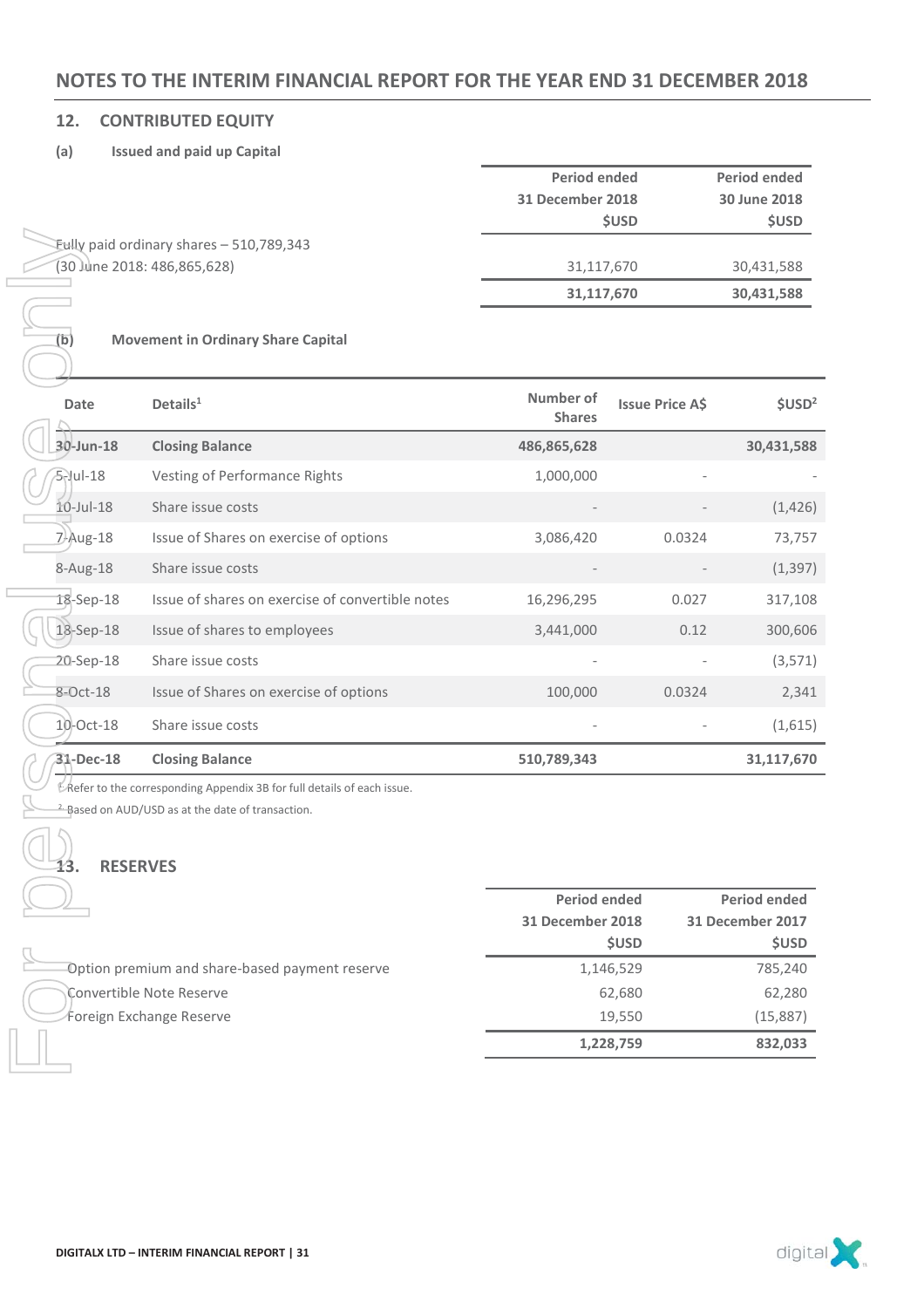### **Valuation of options and performance rights**

The fair value of the share options at grant date are determined using a Black Scholesbinomial option pricing method that takes into account the exercise price, the term of the option, the probability of exercise, the share price at grant date and expected volatility of the underlying share, the expected dividend yield and the risk free interest rate for the term of the option.

### **Options issued to Directors**

|                                                                                                                                                                                                                                                                                                                                       | The following tables list the inputs to the model used for valuation of the options:                                                                                                                                                                              |                  |                  |  |  |  |
|---------------------------------------------------------------------------------------------------------------------------------------------------------------------------------------------------------------------------------------------------------------------------------------------------------------------------------------|-------------------------------------------------------------------------------------------------------------------------------------------------------------------------------------------------------------------------------------------------------------------|------------------|------------------|--|--|--|
| <b>Options issued to Directors</b><br>ltem                                                                                                                                                                                                                                                                                            | <b>Tranche 1</b>                                                                                                                                                                                                                                                  | <b>Tranche 2</b> | <b>Tranche 3</b> |  |  |  |
| Volatility (%)                                                                                                                                                                                                                                                                                                                        | 134.81%                                                                                                                                                                                                                                                           | 134.81%          | 134.81%          |  |  |  |
| Risk-free interest rate (%) - range                                                                                                                                                                                                                                                                                                   | 2.33%                                                                                                                                                                                                                                                             | 2.33%            | 2.33%            |  |  |  |
| Expected life of option (years)                                                                                                                                                                                                                                                                                                       | 5                                                                                                                                                                                                                                                                 | 5                | 5                |  |  |  |
| Exercise price per terms & conditions                                                                                                                                                                                                                                                                                                 | \$0.22                                                                                                                                                                                                                                                            | \$0.25           | \$0.30           |  |  |  |
| Underlying security spot price                                                                                                                                                                                                                                                                                                        | \$0.06                                                                                                                                                                                                                                                            | \$0.06           | \$0.06           |  |  |  |
| Valuation date                                                                                                                                                                                                                                                                                                                        | 22 Nov 2018                                                                                                                                                                                                                                                       | 22 Nov 2018      | 22 Nov 2018      |  |  |  |
| <b>Expiry date</b>                                                                                                                                                                                                                                                                                                                    | 10 Dec 2023                                                                                                                                                                                                                                                       | 10 Dec 2023      | 10 Dec 2023      |  |  |  |
| Valuation per option                                                                                                                                                                                                                                                                                                                  | \$0.046                                                                                                                                                                                                                                                           | \$0.046          | \$0.045          |  |  |  |
| Valuation of performance rights                                                                                                                                                                                                                                                                                                       | The fair value of performance rights with market-based conditions at grant date are determined using a Monte-Carlo simulation<br>method that takes into account the market conditions, the term of the vesting period, the share price at grant date and expected |                  |                  |  |  |  |
| volatility of the underlying share across a number of simulations.                                                                                                                                                                                                                                                                    |                                                                                                                                                                                                                                                                   |                  |                  |  |  |  |
| Item.                                                                                                                                                                                                                                                                                                                                 |                                                                                                                                                                                                                                                                   | <b>Tranche 2</b> | <b>Tranche 3</b> |  |  |  |
| Market based condition - Share price target over 5 days                                                                                                                                                                                                                                                                               |                                                                                                                                                                                                                                                                   | \$0.25           | \$0.30           |  |  |  |
| Volatility (%)                                                                                                                                                                                                                                                                                                                        |                                                                                                                                                                                                                                                                   | 134.81%          | 134.81%          |  |  |  |
| <b>Expected vesting period</b>                                                                                                                                                                                                                                                                                                        |                                                                                                                                                                                                                                                                   | 5                | 5                |  |  |  |
| Underlying security spot price                                                                                                                                                                                                                                                                                                        |                                                                                                                                                                                                                                                                   | \$0.06           | \$0.06           |  |  |  |
| <b>Valuation date</b>                                                                                                                                                                                                                                                                                                                 |                                                                                                                                                                                                                                                                   | 22 Nov 2018      | 22 Nov 2018      |  |  |  |
| Expiry date                                                                                                                                                                                                                                                                                                                           |                                                                                                                                                                                                                                                                   | 10 Dec 2023      | 10 Dec 2023      |  |  |  |
| Valuation per right                                                                                                                                                                                                                                                                                                                   |                                                                                                                                                                                                                                                                   | \$0.04           | \$0.04           |  |  |  |
| <b>FAIR VALUE</b><br>4. ⊤                                                                                                                                                                                                                                                                                                             | Performance rights with non-market conditions are measured by reference to the share price at grant date \$0.06 and then<br>adjusted for the probability of the number of instruments expected to vest.                                                           |                  |                  |  |  |  |
|                                                                                                                                                                                                                                                                                                                                       | The Directors consider that the carrying amounts of financial assets and financial liabilities recognised in the consolidated<br>financial statements approximate their fair value.                                                                               |                  |                  |  |  |  |
| <b>COMMITMENTS &amp; CONTINGENCIES</b><br>15                                                                                                                                                                                                                                                                                          |                                                                                                                                                                                                                                                                   |                  |                  |  |  |  |
| <b>Commitments of the Group</b>                                                                                                                                                                                                                                                                                                       |                                                                                                                                                                                                                                                                   |                  |                  |  |  |  |
| During the period the Group entered into a 5-year lease for premises at 66 Kings Park Road, West Perth for a total commitment<br>of \$551,001 after incentives received. The total commitment due within the next 12 months is \$55,670 with the remainder of<br>years 2 to 5 of the term. At 30 June 2018 there were no commitments. |                                                                                                                                                                                                                                                                   |                  |                  |  |  |  |
| <b>Guarantees entered into by the Group</b>                                                                                                                                                                                                                                                                                           |                                                                                                                                                                                                                                                                   |                  |                  |  |  |  |
| entered into by the Group as at 31 December 2018 (2018: Nil).                                                                                                                                                                                                                                                                         | During the period the Group entered into two guarantees totalling \$68,503 in respect of lease premises. There were no guarantees                                                                                                                                 |                  |                  |  |  |  |

### **Valuation of performance rights**

| --<br>√ttem.                                                   | <b>Tranche 2</b> | <b>Tranche 3</b> |
|----------------------------------------------------------------|------------------|------------------|
| <b>Market based condition – Share price target over 5 days</b> | \$0.25           | \$0.30           |
| Volatility (%)                                                 | 134.81%          | 134.81%          |
| <b>Expected vesting period</b>                                 |                  |                  |
| Underlying security spot price                                 | \$0.06           | \$0.06           |
| Valuation date                                                 | 22 Nov 2018      | 22 Nov 2018      |
| Expiry date                                                    | 10 Dec 2023      | 10 Dec 2023      |
| Valuation per right                                            | \$0.04           | \$0.04           |

### **14. FAIR VALUE**

### **15. COMMITMENTS & CONTINGENCIES**

### **Commitments of the Group**

### **Guarantees entered into by the Group**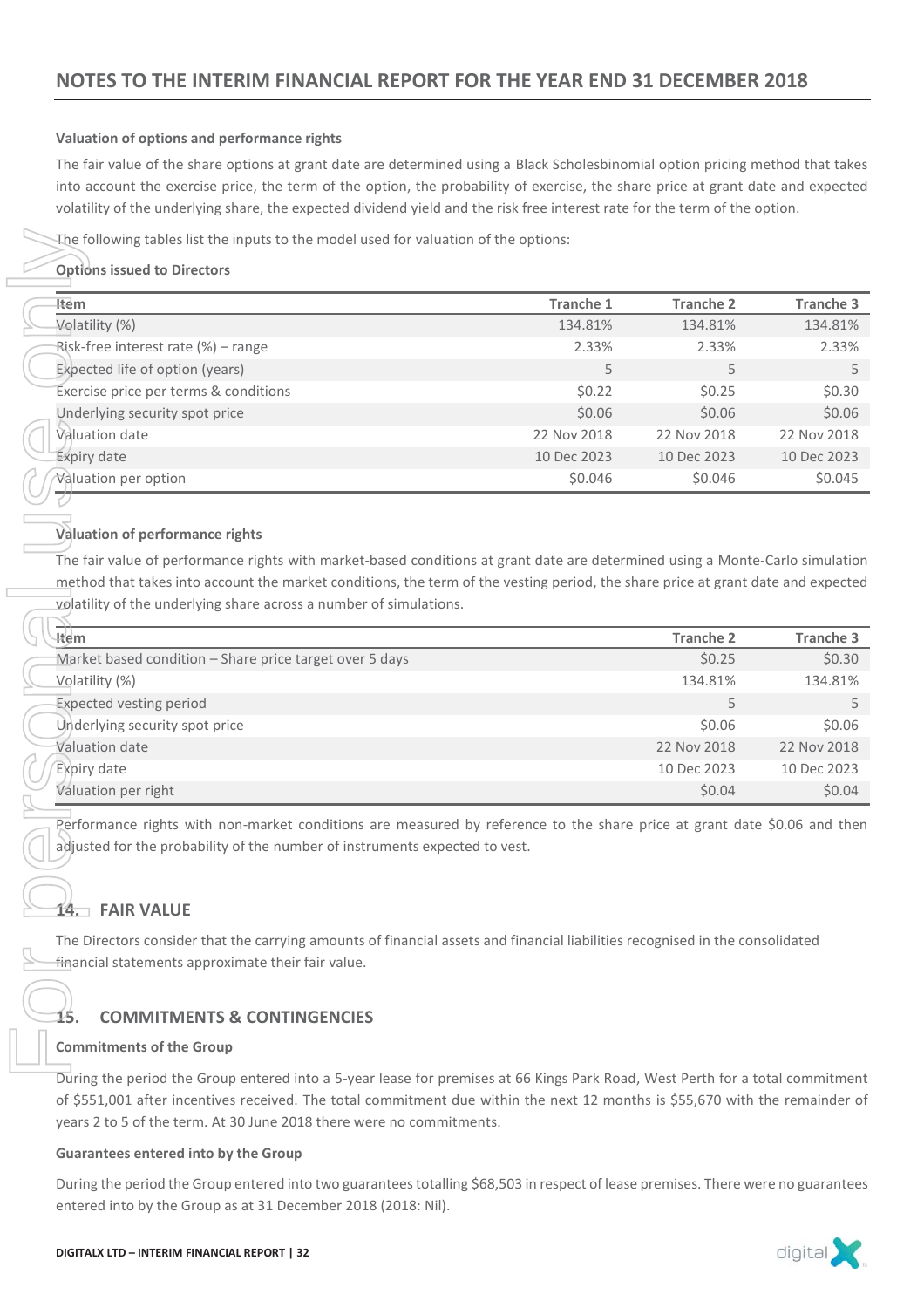### **Contingent Liabilities of the Group**

On 28 September 2018 the Company announced that it had been served with an Originating Application and Statement of Claim in the Federal Court of Australia filed by a group of parties relating to an investment made by those parties in an initial coin offering to which the Company was an advisor. Since the initial filing of the Statement of Claim the Company and its legal advisors have continued to review and examine the claims made, the Company continues to deny any claim of wrongdoing. The Company and the claimants have agreed to a mediation process set for the 27<sup>th</sup> of March, 2019 after the date of this report. The Company still intends to vigorously defend this matter and protect the reputation of the Company.

The claim is for a combined amount of approximately US\$1,833,077 plus damages.

### **16. RELATED PARTIES**

During the half year ended 31 December 2018, the following related party transactions occurred:

During the period, Mars Capital Australia Pty Ltd, a company controlled by Non-Executive Director Sam Lee, converted 14 convertible notes, with a face value of \$AUD10,000 each, convertible at \$AUD0.027 each, as approved by Shareholders on 25 August 2017. On conversion of the notes a total of 5,185,185 fully paid ordinary shares were issued. Further, each convertible note converted was entitled to 200,000 incentive options, totalling 2,800,000 options, exercisable at \$AUD0.0324 and expiring 18 September 2020 were issued for nil consideration. No amounts were owed to Mars Capital Australia Pty Ltd at 31 December 2018 (30 June 2018: \$AUD5,236). Continued to review and examine the claims made, the distribution process exerts<br>
The claim is for a combined amount of approximate<br>
The claim is for a combined amount of approximate<br>
The claim is for a combined amount of

During the year, Irwin Biotech Nominees Pty Ltd, a company controlled by Non-Executive Chairman Peter Rubinstein, converted 17 convertible notes, with a face value of \$AUD10,000 each, convertible at \$AUD0.027 each, as approved by Shareholders on 25 August 2017. On conversion of the notes a total of 6,296,296 fully paid ordinary shares were issued. Further, each convertible note converted was entitled to 200,000 incentive options, totalling 3,400,000 options, exercisable at \$AUD0.0324 and expiring 18 September 2020 were issued for nil consideration. No amounts were owed to Irwin Biotech Nominess Pty Ltd at 31 December 2018 (30 June 2018: \$AUD6,357).

### **17. EVENTS AFTER THE REPORTING DATE**

**Date of event Details of event** 27 February 2019 Due to the volatile nature and the materiality of the digital assets held, we disclose the value of digital assets held by the Group, excluding the DigitalX Fund, as at the close date of the 27 February 2019.

| <b>Coin Amount</b> | <b>SUSD Spot Price</b> | <b>\$USD Balance</b> |
|--------------------|------------------------|----------------------|
| 422.21             | \$3,829                | \$1,616,735          |
|                    |                        | \$60,223             |
|                    |                        | \$295,863            |
|                    |                        | \$1,972,821          |
|                    |                        |                      |

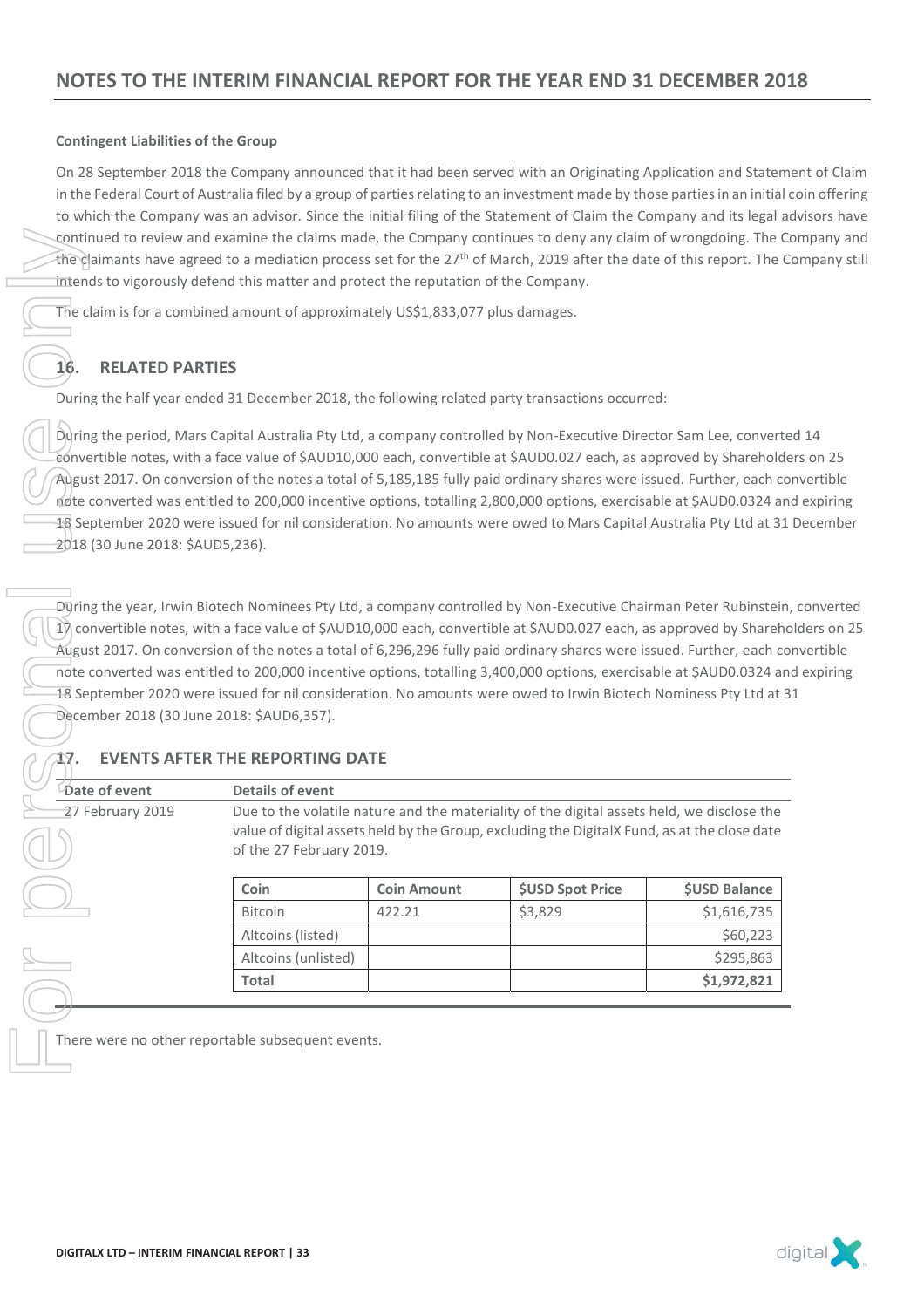### **CORPORATE DIRECTORY**

### **Directors**

Peter Rubinstein *Non-Executive Chairman*  Leigh Travers *Managing Director and Chief Executive Officer*  Sam Lee *Non-Executive Director*  **Company Secretary** Shannon Coates **ABN**  59 009 575 035 **Registered Office and Principal Place of Business**  Blockchain Centre Perth Suite 1, Level 2, 66 Kings Park Road West Perth WA 6005  $Tel: +61 (8) 9322 1587$ **Auditor**  Grant Thornton Audit Pty Ltd Level 43, 152-158 St Georges Terrace PERTH WA 6000 Tel: +61 (8) 9480 2000 Fax +61 (8) 9322 7787 **Stock Exchange Listing**  DigitalX Limited shares are listed on the Australian Securities Exchange (ASX Code: DCC) **Share Registry**  Computershare Investor Services Pty Limited Level 11, 172 St Georges Terrace Perth WA 6000 GPO Box D182 Perth WA 6840 Telephone: +61 (8) 9323 2000 Leign Travers<br>
Whanging Director and<br>
Chief Executive Officer<br>
Sam Lee<br>
Ngn-Executive Director<br>
Sambon Coates<br>
ABN<br>
Signon Secretary<br>
Shannon Coates<br>
ABN<br>
Signon Secretary<br>
Shannon Coates<br>
ABN<br>
Signon Secretary<br>
Shannon Co

Facsimile: +61 (8) 9323 2096 Email: perth.services@computershare.com.au

digital<sup>2</sup>